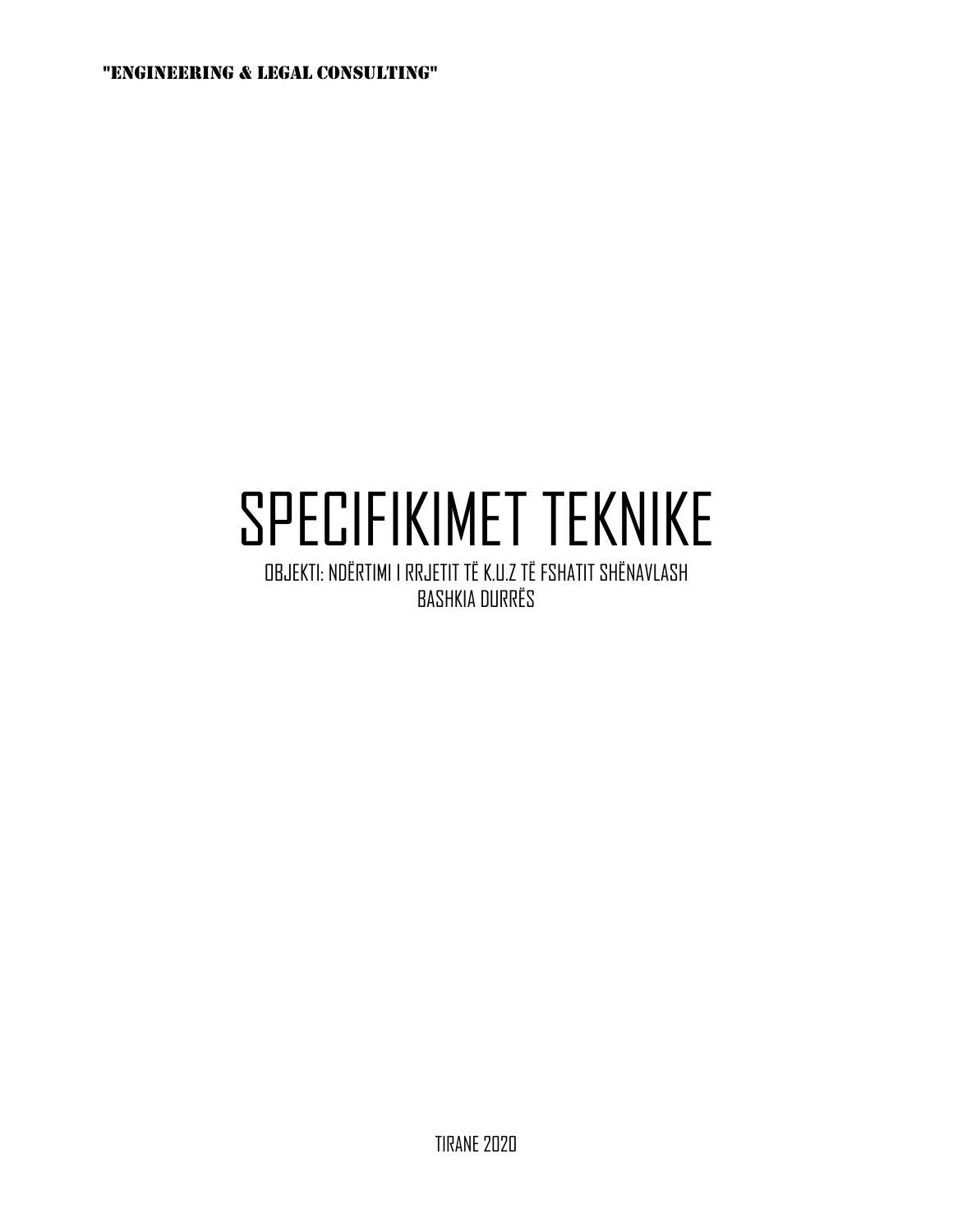| 1. |       |                                                                                                                                                                                                     |
|----|-------|-----------------------------------------------------------------------------------------------------------------------------------------------------------------------------------------------------|
|    | 1.1.  |                                                                                                                                                                                                     |
|    | 1.1.  |                                                                                                                                                                                                     |
|    |       | Masat adekuate do te merren nga kontraktori per te parandaluar humbjen apo demtimin e gjese se<br>gjalle gjate ekzekutimit te puneve dhe deri ne rivendosjen e gardheve, mureve, pengesave, portave |
|    | 1.2.  |                                                                                                                                                                                                     |
|    | 1.3.  |                                                                                                                                                                                                     |
|    | 1.4.  |                                                                                                                                                                                                     |
|    | 1.5.  |                                                                                                                                                                                                     |
|    | 1.6.  |                                                                                                                                                                                                     |
|    | 1.7.  |                                                                                                                                                                                                     |
|    | 1.8.  |                                                                                                                                                                                                     |
|    | 1.9.  |                                                                                                                                                                                                     |
|    | 1.10. |                                                                                                                                                                                                     |
|    | 1.11. |                                                                                                                                                                                                     |
|    | 1.12. |                                                                                                                                                                                                     |
|    | 1.13. |                                                                                                                                                                                                     |
|    | 1.14. |                                                                                                                                                                                                     |
|    | 1.15. |                                                                                                                                                                                                     |
|    | 1.16. |                                                                                                                                                                                                     |
|    | 1.17. |                                                                                                                                                                                                     |
|    | 1.18. |                                                                                                                                                                                                     |
|    | 1.19. |                                                                                                                                                                                                     |
|    | 1.20. |                                                                                                                                                                                                     |
|    | 1.21. |                                                                                                                                                                                                     |
|    | 1.22. |                                                                                                                                                                                                     |
|    | 1.23. |                                                                                                                                                                                                     |
|    | 1.24. |                                                                                                                                                                                                     |
|    | 1.25. |                                                                                                                                                                                                     |
|    | 1.26. |                                                                                                                                                                                                     |
|    | 1.27. |                                                                                                                                                                                                     |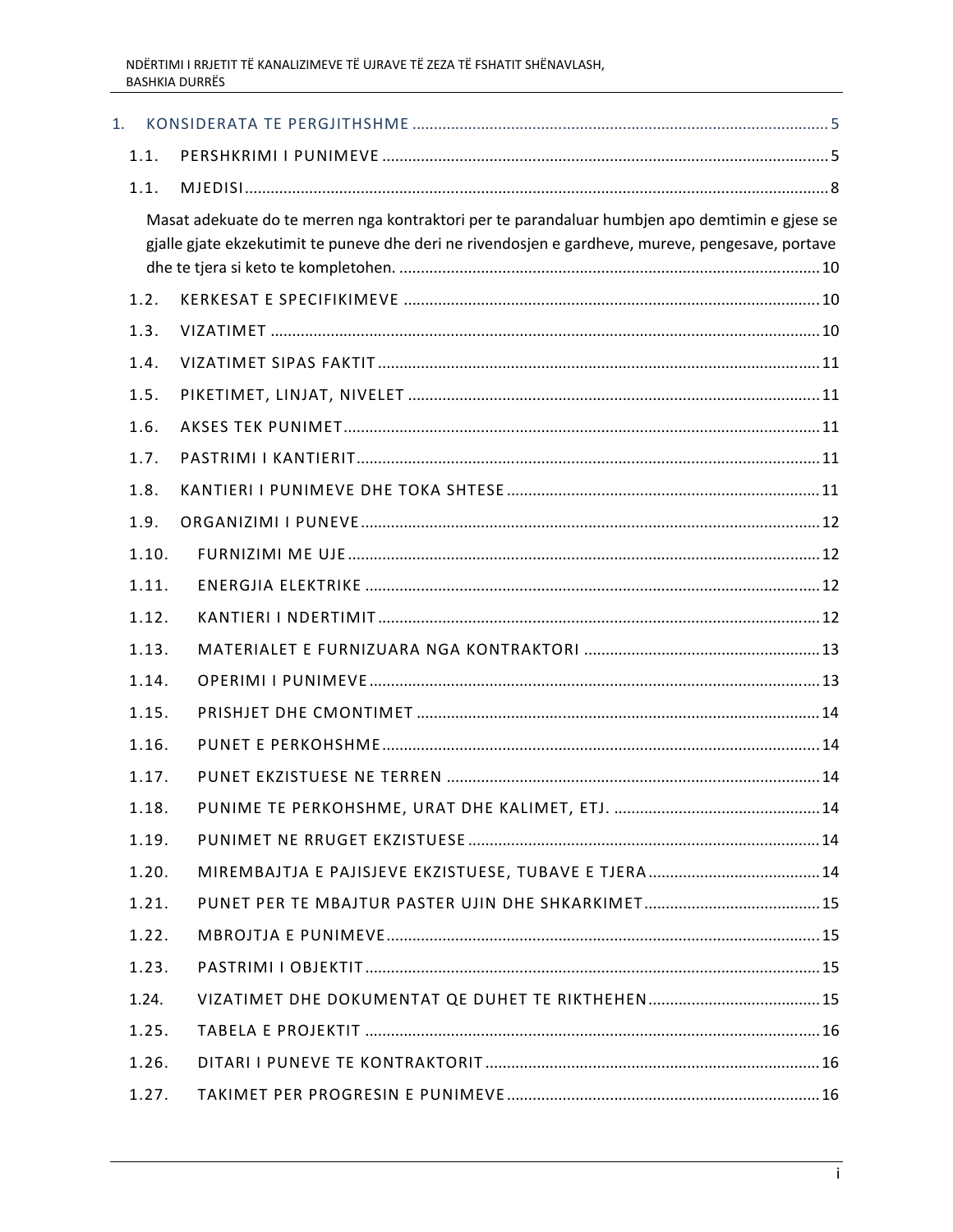|    | 1.28. |                                                                    |  |
|----|-------|--------------------------------------------------------------------|--|
|    | 1.29. |                                                                    |  |
|    | 1.30. |                                                                    |  |
| 2. |       |                                                                    |  |
|    | 2.1.  |                                                                    |  |
|    | 2.2.  |                                                                    |  |
|    | 2.3.  |                                                                    |  |
|    | 2.4.  |                                                                    |  |
|    | 2.5.  |                                                                    |  |
|    | 2.6.  |                                                                    |  |
|    | 2.7.  |                                                                    |  |
|    | 2.8.  |                                                                    |  |
|    | 2.9.  |                                                                    |  |
|    | 2.10. |                                                                    |  |
|    | 2.11. |                                                                    |  |
|    | 2.12. |                                                                    |  |
|    | 2.13. |                                                                    |  |
|    | 2.14. |                                                                    |  |
|    | 2.15. |                                                                    |  |
|    | 2.16. |                                                                    |  |
|    | 2.17. | KTHIMI NE GJENDJEN E MEPARSHME I SIPERFAQES SE RRUGEVE PUBLIKE DHE |  |
|    | 2.18. |                                                                    |  |
|    | 2.19. |                                                                    |  |
|    | 2.20. |                                                                    |  |
|    | 2.21. |                                                                    |  |
|    | 2.22. | SHTRESA BAZE E BITUMIT DHE SHTRESA E VESHJES ME BITUM  24          |  |
|    | 2.23. |                                                                    |  |
|    | 3.    |                                                                    |  |
|    | 3.1.  |                                                                    |  |
|    | 3.2.  |                                                                    |  |
|    | 3.3.  |                                                                    |  |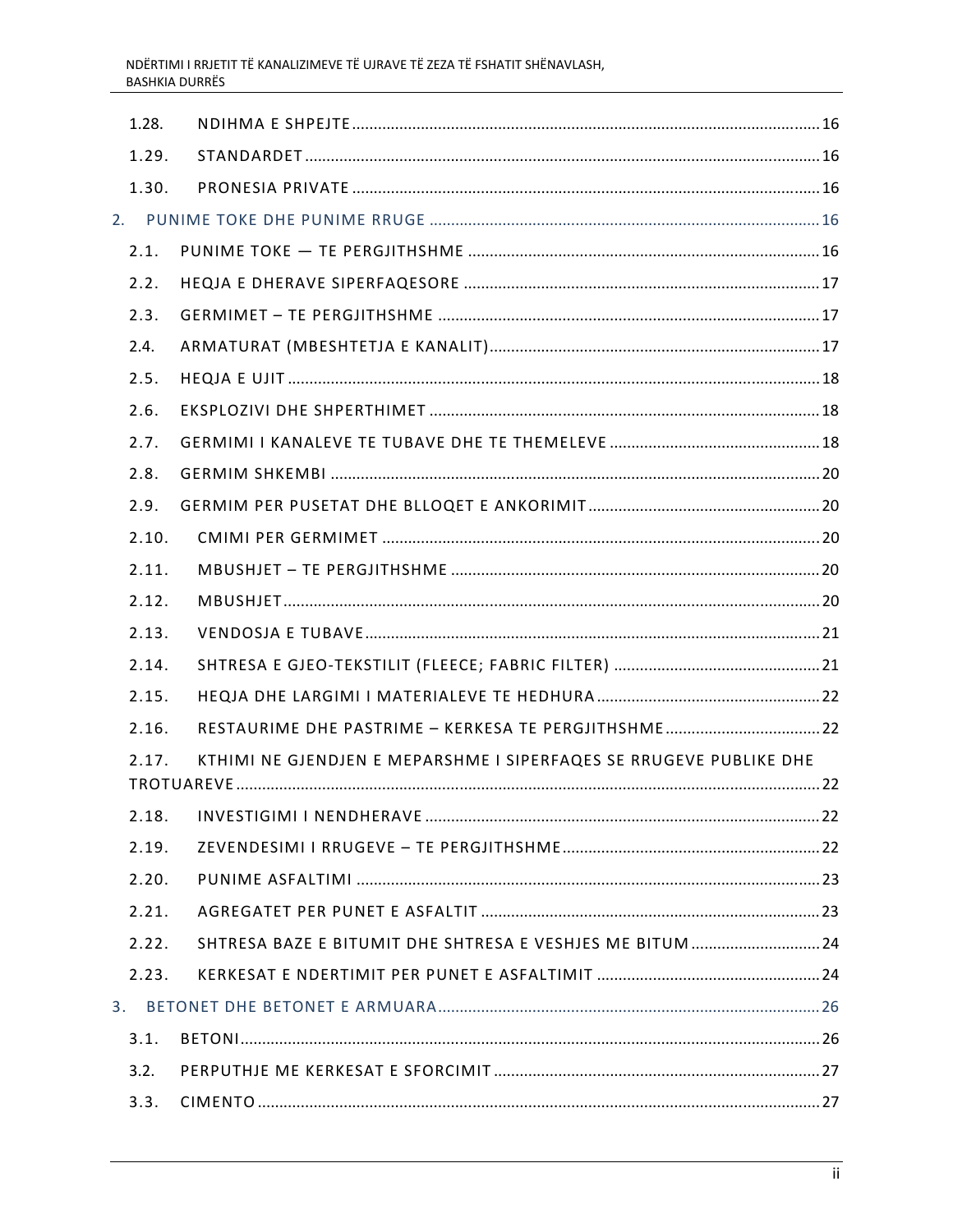|                  | 3.4.  |                                                                            |  |
|------------------|-------|----------------------------------------------------------------------------|--|
|                  | 3.5.  |                                                                            |  |
|                  | 3.6.  |                                                                            |  |
|                  | 3.7.  |                                                                            |  |
|                  | 3.8.  |                                                                            |  |
|                  | 3.9.  |                                                                            |  |
|                  | 3.10. |                                                                            |  |
|                  | 3.11. |                                                                            |  |
|                  | 3.12. |                                                                            |  |
|                  |       |                                                                            |  |
|                  | 4.1.  |                                                                            |  |
|                  | 4.2.  | MIREMBAJTJA E SHKARKIMIT TE UJRAVE TE ZEZA GJATE NDERTIMIT 33              |  |
|                  | 4.3.  |                                                                            |  |
|                  | 4.4.  |                                                                            |  |
|                  | 4.5.  |                                                                            |  |
|                  | 4.6.  |                                                                            |  |
|                  | 4.7.  |                                                                            |  |
|                  | 4.8.  |                                                                            |  |
|                  | 4.9.  |                                                                            |  |
|                  |       |                                                                            |  |
|                  | 5.1.  |                                                                            |  |
|                  | 5.2.  | SARACINESKA KOMANDIMI PER INSTALIME NE PUSETE Error! Bookmark not defined. |  |
|                  | 5.3.  | VOLANTI PER SARACINESKA KOMANDIMI Error! Bookmark not defined.             |  |
|                  | 5.4.  | VALVOLAT PER ZVOGELIMIN E PRESIONIT  Error! Bookmark not defined.          |  |
|                  | 5.5.  |                                                                            |  |
| 5.6.<br>defined. |       | VALVOL MOSKTHIMI DHE SARACINESKA TE TIPIT FLUTUR Error! Bookmark not       |  |
|                  | 5.7.  |                                                                            |  |
|                  | 5.8.  |                                                                            |  |
|                  | 5.9.  |                                                                            |  |
|                  | 5.10. |                                                                            |  |
|                  | 5.11. |                                                                            |  |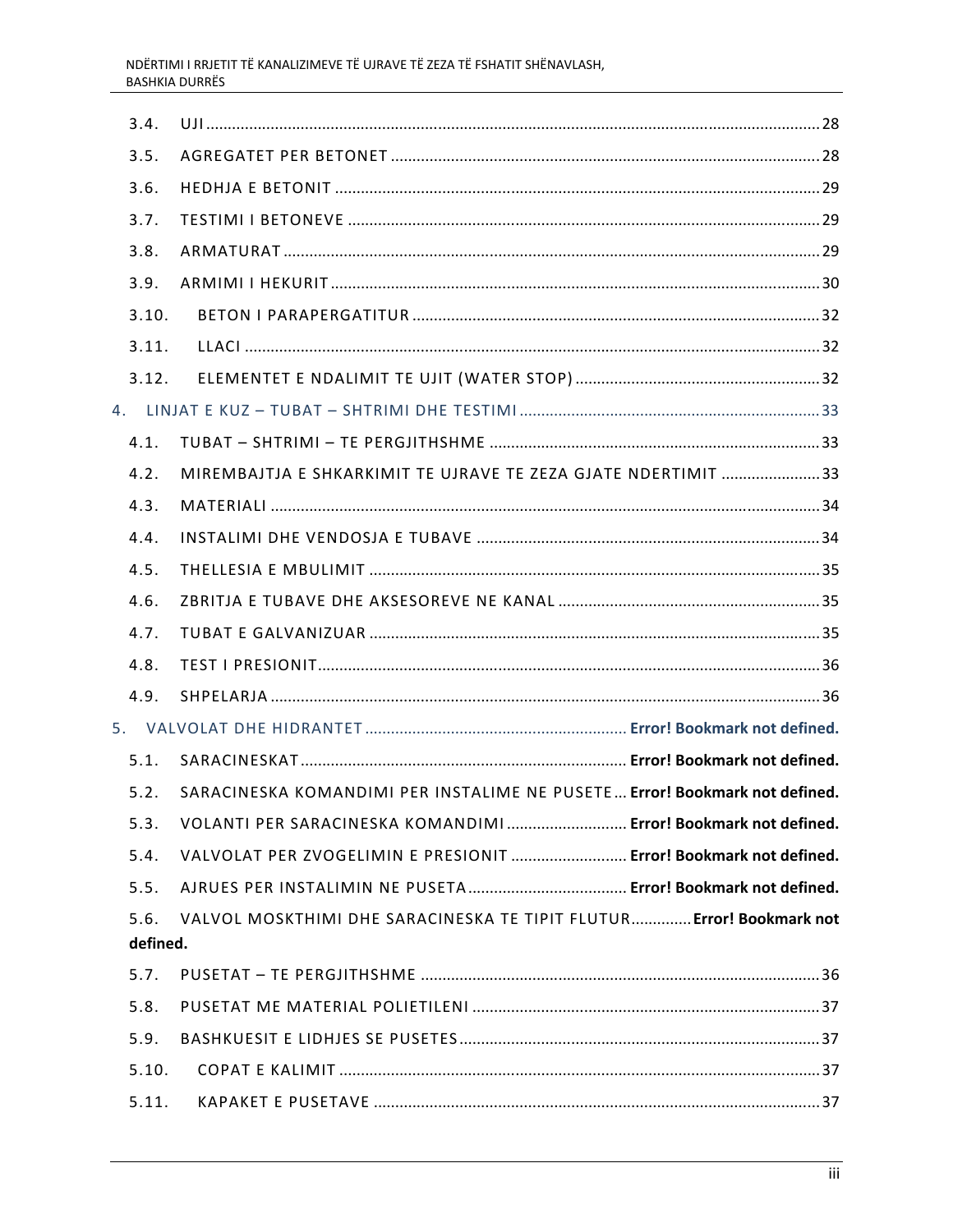|                                                                            | 5.12.    |  |
|----------------------------------------------------------------------------|----------|--|
|                                                                            | 5.13.    |  |
|                                                                            | 5.14.    |  |
| POMPAT ZHYTESE PER UJERA TE ZEZA/ TE NDOTURA  Error! Bookmark not defined. | 6.       |  |
|                                                                            | 6.1.     |  |
|                                                                            | 6.2.     |  |
|                                                                            | 6.3.     |  |
|                                                                            | 6.4.     |  |
|                                                                            | 7.       |  |
|                                                                            | 7.1.     |  |
|                                                                            | 7.2.     |  |
|                                                                            | 7.1.     |  |
| SCADA "SUPERVISORY CONTROL AND DATA ACQUISITION"  Error! Bookmark not      | 7.2.     |  |
|                                                                            | defined. |  |
|                                                                            | 7.3.     |  |
|                                                                            | 7.4.     |  |
|                                                                            |          |  |
|                                                                            |          |  |
|                                                                            |          |  |
|                                                                            |          |  |
|                                                                            |          |  |
|                                                                            |          |  |
|                                                                            |          |  |
|                                                                            | 7.5.     |  |
| INFRASTRUKTURA E RRJETIT ELEKTRIK  Error! Bookmark not defined.            | 7.6.     |  |
|                                                                            | 7.7.     |  |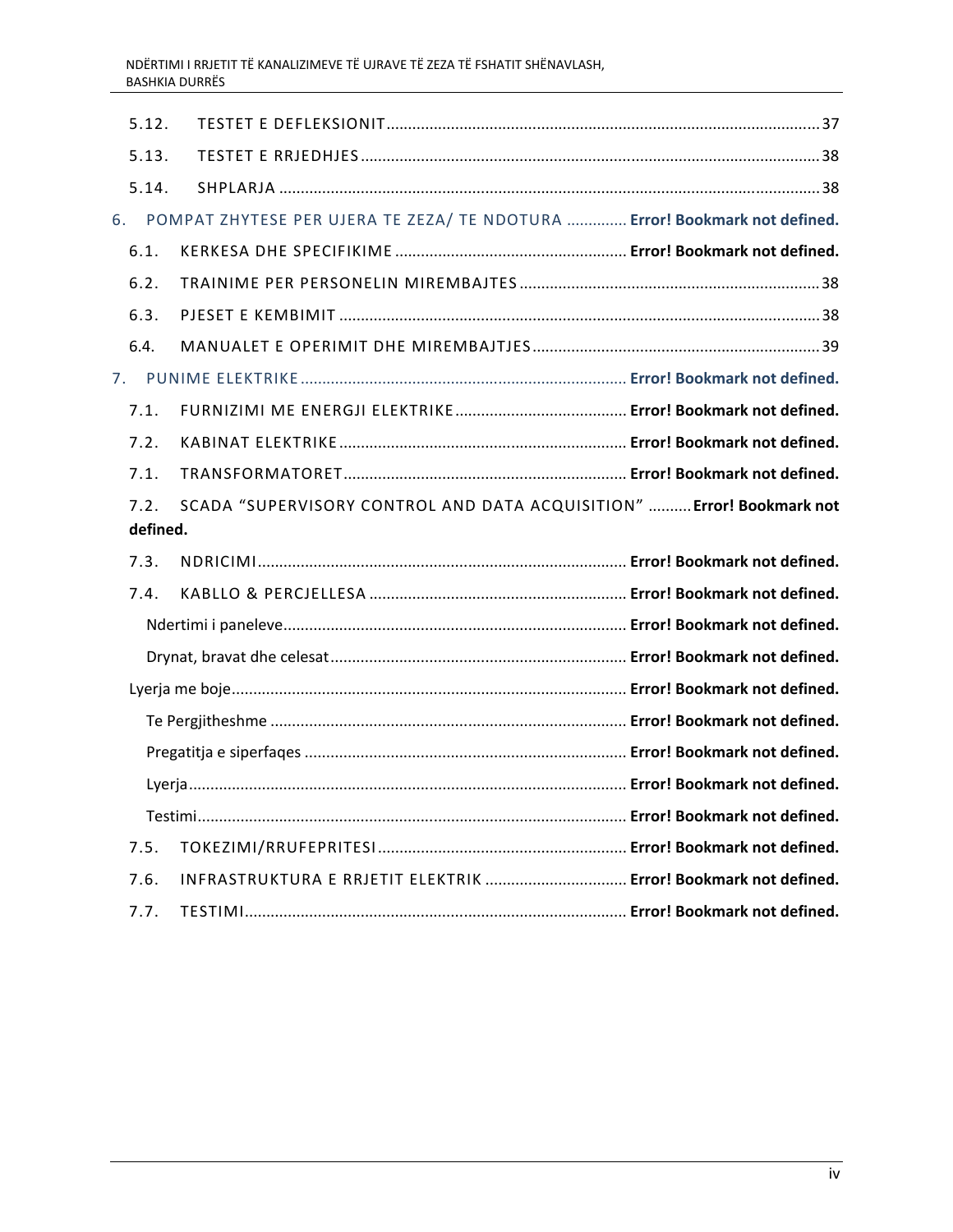# 1.  **KONSIDERATA TE PERGJITHSHME**

## 1.1. PERSHKRIMI I PUNIMEVE

Punimet perfshijne ndertimin e tubacioneve te K.U.Z te zones se projektit .

Punimet e Ndertimit konsistojne ne:

- $\triangleright$  Punime dheu per kanalet, ndeprerjet e kanaleve, themeleve, strukturave dalese, pusetave te shkarkimit, pusetave te tjera, etj.
- $\triangleright$  Punime betoni dhe betonarme
- $\triangleright$  Furnizim dhe Instalim i tubave HDPE dhe pusetave polietileni
- $\triangleright$  Punime metali dhe mbrojtese
- $\triangleright$  Punime rrugesh
- $\triangleright$  Testet e rrjedhjes dhe te papershkueshmerise, Testimi i Betoneve dhe tubave
- $\triangleright$  Te ndryshme
- $\triangleright$  Punime elektrike

Germimi i kanaleve te tubave, nderperjet e kanaleve, themelet, puseta shkarkimi heqja e mbushjeve, mbushjet dhe ngjeshja e materialeve (zhavorr, rere, dhe, etj), transport i materialeve, instalimi i tubave, pusetave, ndertimi i betonit dhe betonit te armuar do te zbatohen sipas projektit te zbatimit, specifikimeve teknike, Standartet ISO/EN dhe /ose Shqiptare dhe ose ekuivalent.

Linjat e KUZ ne zone e Gjirit te Lalezit do te konsistojne ne tuba HDPE PE 100 PN 10 me Dj=315÷500 mm, per pjesen me gravitet dhe HDPE PE 100 PN 10 me Dj=250 mm (STP.1) dhe Dj = 400 mm (STP 2) per pjesen me presion. Te gjitha lidhjet do te behen me manikota elektrofuzive sipas manualit te prodhuesit. Te gjitha materialet e tubave dhe aksesoret e tyre do te sigurohen nga Kontraktori. Mbushjet e te gjitha kanaleve dhe pusetat do te behen sipas progresit te instalimit te tubave. Punime shtese te cilat nevojitet te behen pas perfundimit te punimeve por perpara se pusetat te jene vendosur ne operim jane:

- Testi i papershkueshmerise per pusetat
- Testi i papershkueshmerise nga uji per te gjithe linjat e tubave

#### **Kujtese e rendesishme:**

**Kontraktori duhet te kryeje te gjithe azhornimin topografik, te hartoje profilet gjatesore te ndertimit te linjes te KUZ dhe te Impiantit te Trajtimit brenda zones se projektit dhe ti paraqese dokumentat e mesiperme tek Mbikqyresi i Punimeve per aprovim perpara fillimit te punimeve.**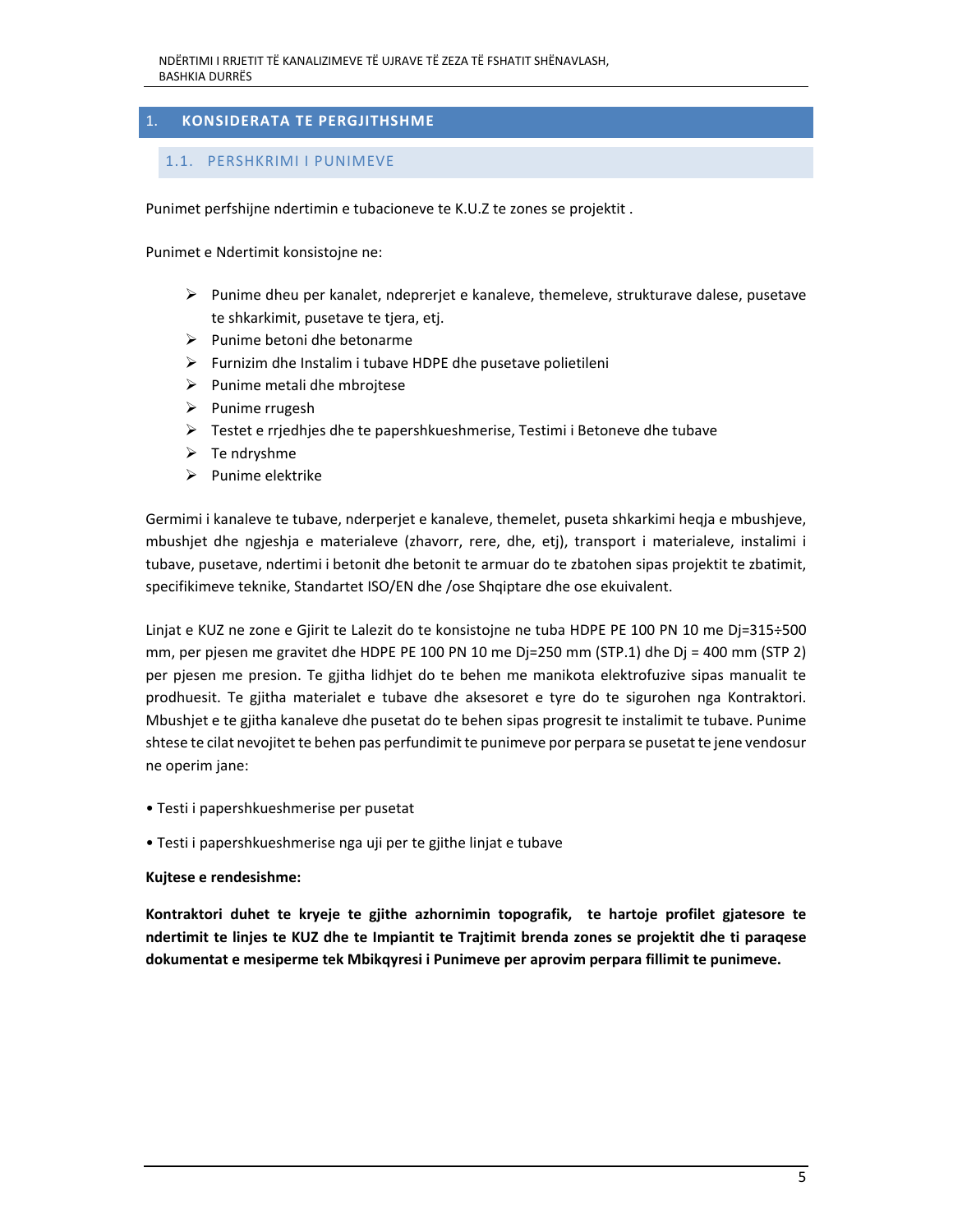## **Te pergjitheshme**

Kontraktori duhet te ekzaminoje me kujdes dokumetat e Kontrates dhe te gjitha kushteve qe ndikojne ne ekzekutimin e Punimeve dhe te vleresoje gjitha mundesite realizuese dhe nevojat.

Te gjithe materialet, detajet, fabrikimet dhe testimet do te jene ne perputhje me kerkesat e pershkruara me poshte dhe te detajuara ne vizatime. Sidoqofte, keto kerkesa teknike nuk kufizojne pergjegjesine e Kontraktorit per te realizuar te gjithe projektin, punimet dhe furnizimin e te gjithe aksesoreve brenda qellimit, ne menyre qe te beje komplet punimet dhe qe te jene te gateshme per funksionim. Asnje paqartesi ose dykuptimesi ne vizatimet apo ne kerkesat teknike nuk do ta çliroje Kontraktorin nga pergjegjesia e furnizimit me materiale dhe punime cilesore.

Te gjitha detajet do te jene subjekt i aprovimit nga Punedhenesi/ perfaqesuesi i Punedhenesit. Perfaqesuesi i Punedhenesit ka te drejten ti kerkoje kontraktorit, pa kosto shtese, per çdo ndryshim ne projekt dhe detaje, te nevojshme per ta realizuar objektin konform kushteve te kontrates. Kontraktori do te marre persiper pergjegjesi te plote per pershtatshmerine dhe saktesine e punimeve, qe kerkohen te realizohen. Ai mbetet pergjegjes per sigurimin e te gjitha te dhenave te nderthurjes me objekte te tjera jashte objektit te tij te punes.

Ofertuesi duhet te ofroje sasite ne perputhje me formularin e çmimeve. Keto sasi jane vleresuar per qellime tenderimi, te bazuara ne projektin paraprak. Ato nuk jane te vlefshme per porositjen e materialeve nga Kontraktori. Nje verifikim i sasive do te behet gjate fazes se projektimit te detajuar dhe jane subjekt i miratimit nga Punedhenesi/perfaqesusi i Punedhenesit. Kontaktori duhet te vendose sasite e nevojshme bazuar ne projektin e tij final te aprovuar.

#### **Te punesuarit e kontraktorit**

Kontraktori do te kujdeset per plotesimin e detyrimeve ndaj te punesuarve te tij ne perputhje me kerkesat e kontrates dhe legjislacionit Shqiptar.

Kontraktori do te jete pergjegjes per sjelljen, gjate orarit te punes, te personelit te punesuar prej tij.

#### **Kontrolli i nenkontraktoreve**

# **Kontraktori do te jete pergjegjes per kualitetin e punimeve dhe materialeve te furnizuara prej nenkontraktoreve te tij.**

Kontraktori duhet te siguroje qe i gjithe informacioni i nevojshem teknik i eshte transmetuar nenkontraktoreve. Kontraktori, per furnizimin e pajisjeve , duke perfshire dhe ato te nenkontraktuara, duhet te marre masa per mbrojtjen e pershtateshme te produkteve ne te gjitha fazat duke perfshire dhe levrimin dhe instalimin.

Kontraktori duhet te dorezoje per informacion nje plan te detajuar mjaftueshem, per masat per kontrollin e çdo nenkontraktori dhe te çdo urdheri furnizimi.

#### **Rruget hyrese**

Rruget hyrese duhet te identifikohen nga Kontraktori si dhe ku eshte e nevojshme, dhe do te behen prej tij me shpenzimet e tij. Nje harte qe tregon te gjitha rruget hyrese (ato ekzistuese dhe ato qe do te ndertohet) duhet te pergatitet dhe ti dorezohet Punedhenesit per miratim. Hartat do te tregojne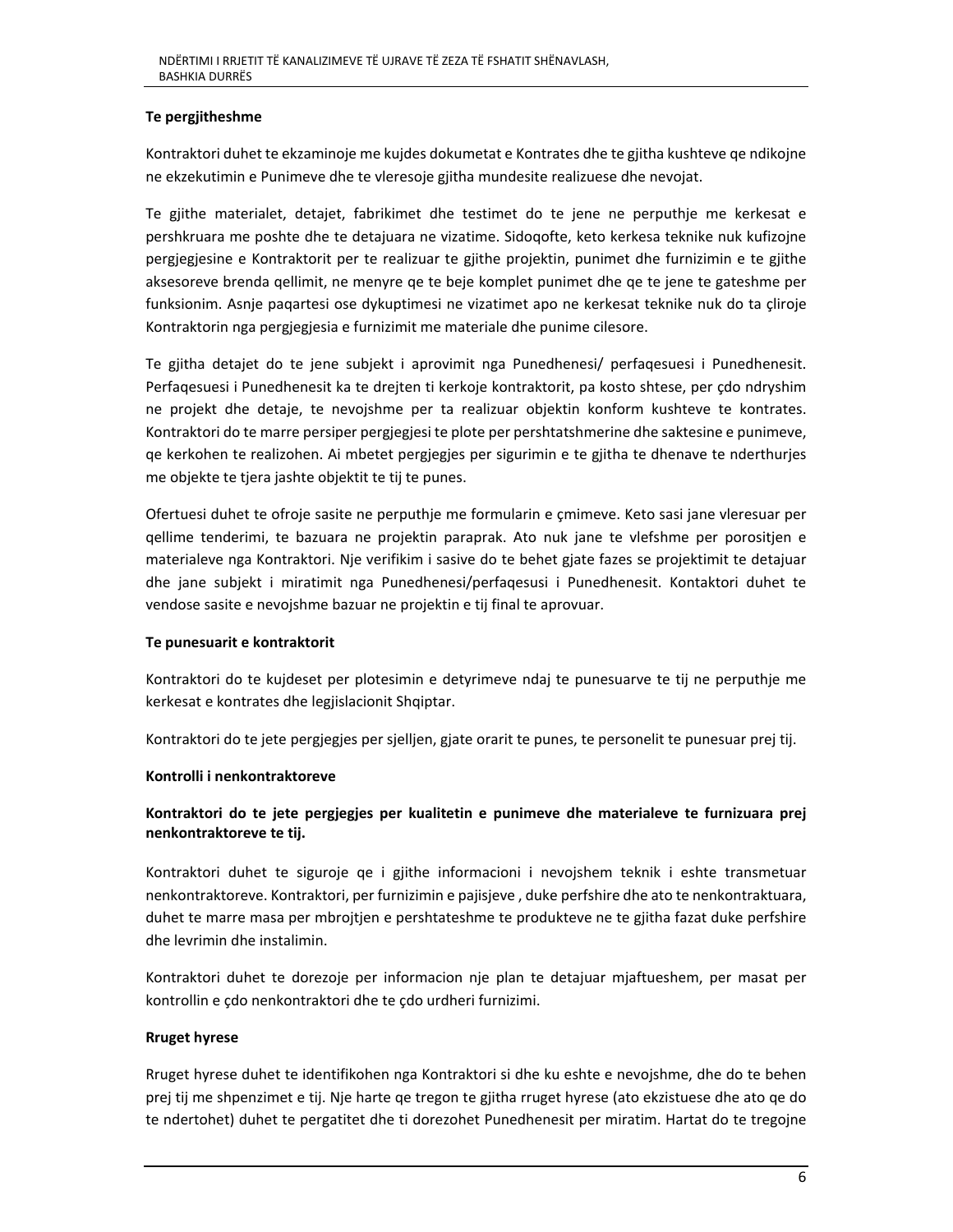llojet e rrugeve hyrese qe do te ndertohen, vendet ku eshte propozuar qe te perdorin rruget ekzistuese, rruget e komunitetit dhe rrugeve ekzistuese qe nuk mirembahet nga autoritetet vendoe.

Te gjitha rruget ndihmese, duhet te jene ne numer te aresyeshme te ofrojne komoditetin e duhur, dhe njekohesisht numri i rrugeve hyrese nga rruget ekzistuese tek vendi i punes duhet te mirembahet ne minimumin e domosdoshem. Rruget ndihmese duhet te limitohen vetem per tek shtyllat dhe ato nuk duhet te ndertohen pergjate trasese se linjes por te ndertohen ne forme gishtash nga rruget ekzistuese ne drejtim te vendndodhjes se shtyllave.

Do te jete e ndryshme ne mes te rrugeve hyrese te perkohshme (qe do te perdoret gjate ndertimit te linjes) dhe te perhershem (qe do te perdoret gjate ndertimit te linjes dhe te mirembajtjes gjate funksionimit te linjes). Rruget hyrese te perhershme duhet te instalohet ne te gjitha shtyllat me kend te linjes dhe ne terren te paarritshem.

Kontraktori do te organizoje per veten e tij vendet e perkohshme te magazinimit per ruajtjen e materialeve dhe pajisjeve . Kontraktori duhet te merret vesh me pronaret e tokes per te perdorur tokat e tyre si vende te perkohshme te magazinimit .

Kontraktori duhet te njoftoje pronaret e tokes ne menyren e duhur per fillimin e punes. Kontraktori nuk do te ndertoje dhe perdore rruge hyrese te pa autorizuara.

Kontraktori (pas marrjes se lejes) duhet te beje gjithshka eshte e domosdoshme qe ti beje rruget hyrese te praktikueshme per te, dhe te marre te gjitha masat per menjanimin e demtimeve qe mund te shkaktohen ne pronat ne kufi me keto rruge, nepermjet ndertimit te rrethimeve mbrojtese. Kontraktori nuk do te perfitoje asnje shtese ne kontrate pavaresisht nga komplikimet dhe veshtiresite qe mund te paraqese ndertimi i nje rruge hyrese.

Rruget e hyrese duhet te jene 4 ml te gjera ato duhet te jene 0.5 ml mbi nivelin e tokes, ato duhe te jene te ngjeshura dhe te jene ndertuar ne menyre te tille qe te lejojne largimin e ujit dhe te mos permbyten. Bashkimi midis trakteve te reja te rrugeve te hyrese dhe rrugeve ekzistuese nuk duhet te demtohen rruget ekzistuese apo sistemet e drenazhimit te tyre.

Sidoqofte kur kontraktori do te perdore rruge komunale per qellime pune duhet te marre lejen e autoriteteve lokale dhe te garantoje mirembajtjen e tyre.

Urat provizore dhe tombinot provizore te nevojshme per mundesimin e hyrjes, konsiderohen te perfshira ne çmimin e kontrates. Urat dhe tombinat provizore duhet te miratohen nga punedhenesi.

Aftesia mbajtese e terrenit dhe pershtateshmeria e tij per kamionet e transportit duhet te kontrollohen perpara transportimit te materialeve ne vendin e destinimit.

## **Mirembajtja dhe administrimi**

Kontraktori do te jete pergjegjes per mirembajtjen e te gjitha rrugeve hyrese, per te cilat eshte rene dakort, Nuk duhet ti zgjeroje ato, dhe nuk duhet ti nxjerre pengese pronareve te tokes per te patur akses ne pronat e tyre.

Te gjitha masat lidhur me aksesin, transportin, dhe mirembajtjen jane pergjegjesi e kontraktorit. Keto masa perfshijne, por pa u limituar ne to: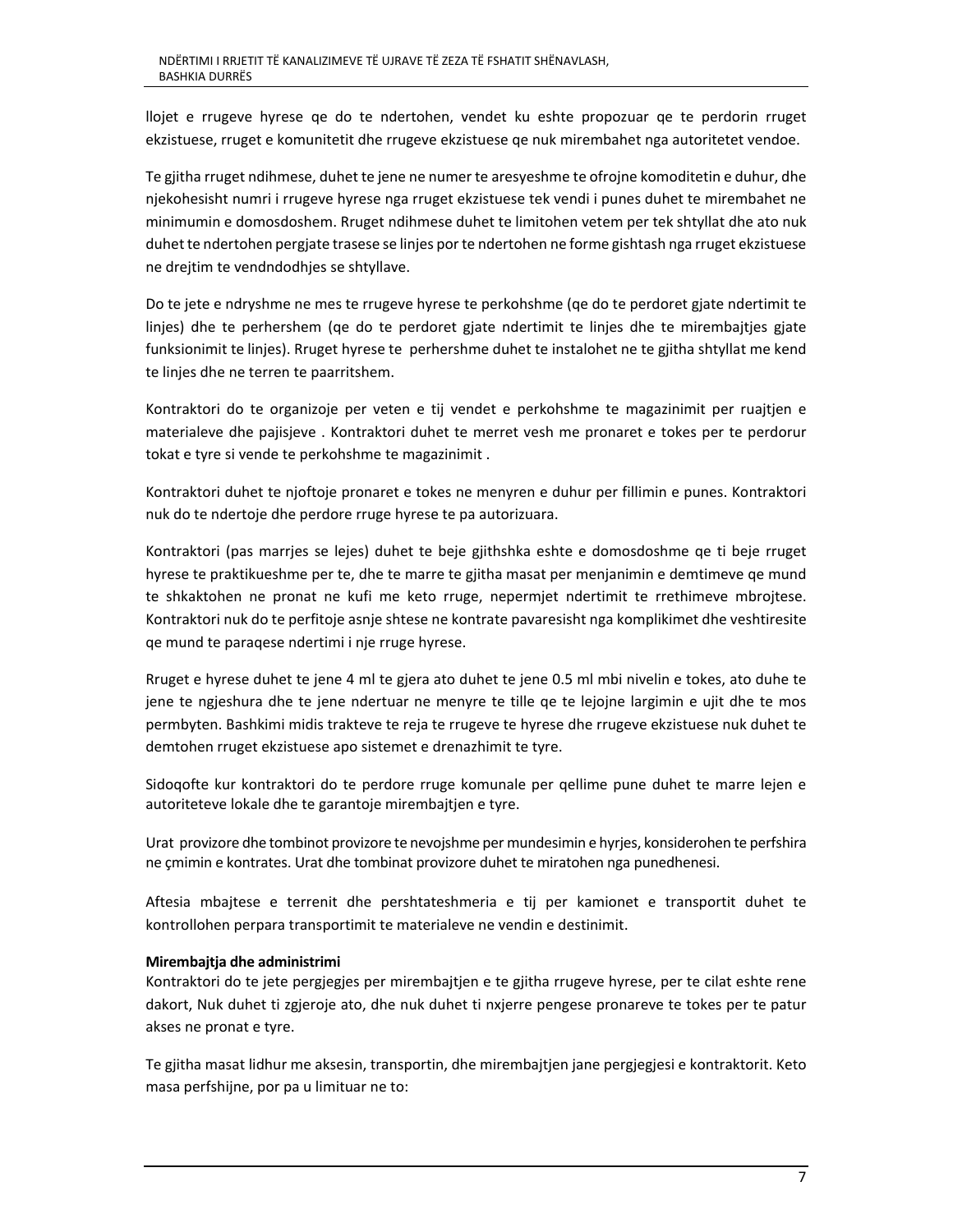Sigurimin e transportit te te gjitha menyrave, pregatitjen urave e tombinave provizore e te perhereshem, pregatitjen e rrugeve hyrese te perhereshem dhe provizore, shoqeruar me nivelimet, çakullimet, masat e sigurie, etj.

Perpara emetimit te certifikates se marrjes ne dorezim te linjes rruget hyrese duhet te kthehen ne gjendjen fillestare.

## **Siguria e personelit**

Metodat e kryerjes se puneve dhe kualifikimi i personelit, duhet te perputhen me kerkesat e standarteve te cilesise me te larte. Ne te gjitha aspektet, kerkesat e pranuara gjeresisht, si dhe praktikat puneve te cilesise se mire, do te jene vazhdimisht te mbikqyrura. Punedhenesi duhet te mbetet i kenaqur nga cilesia e puneve te kryera dhe duhet ta konfirmoje kete. Sidoqofte konfirmimi i Punedhenesit per pune me cilesi te mira nuk do ta çliroje kontraktorin nga pergjegjesite dhe detyrimet e tij. Kontrata pune, me maksimumin e sigurise, ne linje me praktikat e mira te ndertimit dhe montimit, duhet tu akordohen personelit te angazhuar me kryerjen e punimeve.

Kjo u referohet punonjesve per germimin e bazamenteve, veçanerisht ato qe do te perdorin eksploziv per germimet, si dhe punonjesve te montimit te shtyllave.

Kujdes i veçante duhet te aplikohet gjate ngritjes se shtyllave, punonjesit qe nuk do te angazhohen ne proçesin e ngritjes duhet te spostohen ne nje zone te sigurte.

Duke qene se ndertimi dhe montimi i linjes ne disa zona do te behet ne zona ku ka linja ekzistuese, nen tension, do te merren masa shtese per te siguruar mbrojtjen e punonjesve nga tensionet e induktuara. Keto masa duhet te sigurohen gjate montimit te percjellesave.

Te gjitha punimet e montimit te percjellesave dhe kabllove ne zonat e rezikshme do te kryhen nen mbikqyrje te rrepte ne perputhje me " Rregullat e punimeve me percjelles dhe kabllo ne afersi te linjave te TN me tension"

## 1.1. MJEDISI

#### **Leja mjedisore**

Nje studim per Vleresimin e Impaktit ne Ambjent qe shkakton implementimi i ketij projekti do te pergatitet nga Kontraktori, do te dergohet per marrje Leje Mjedisore prane Ministrise se Mjedisit dhe kostoja per kete studim duhet te pefshihet ne zera te preventivit. Leja mjedisore per ndertimin e ketij objekti duhet te merret para fillimit te punimeve ndertimore.

Ky studim duhet te marre ne konsiderate legjislacionin shqiptar per mbrojtjen e ambjentit. Ne kete kapitull perfshihen vetem konkluzione udhezuese.

Kontraktori nxitet ne respekimin e kerkesave te legjislacionit kombetar per mbrojtjen e mjedisit. Kontraktori do te marre te gjitha masat per shmangien e demtimeve ndaj publikut, tokes, prones, te mbjellave, etj dhe do te siguroje qe te gjitha punet do te mbikqyren ne menyre te pershtatshme keshtu qe demtimet do te shmangen sa me shume te jete e mundur.

Ne rastin kur kontraktori konsideron qe demtimi nuk mund te shmanget, neqoftese puna do te vazhdoje normalisht, ai do te njoftoje perfaqesuesin e Punedhenesit lidhur me kete. Neqoftese perfaqesuesi i Punedhenesit konfirmon qe nje demtim i tille i pashmangshem do te ndodhe,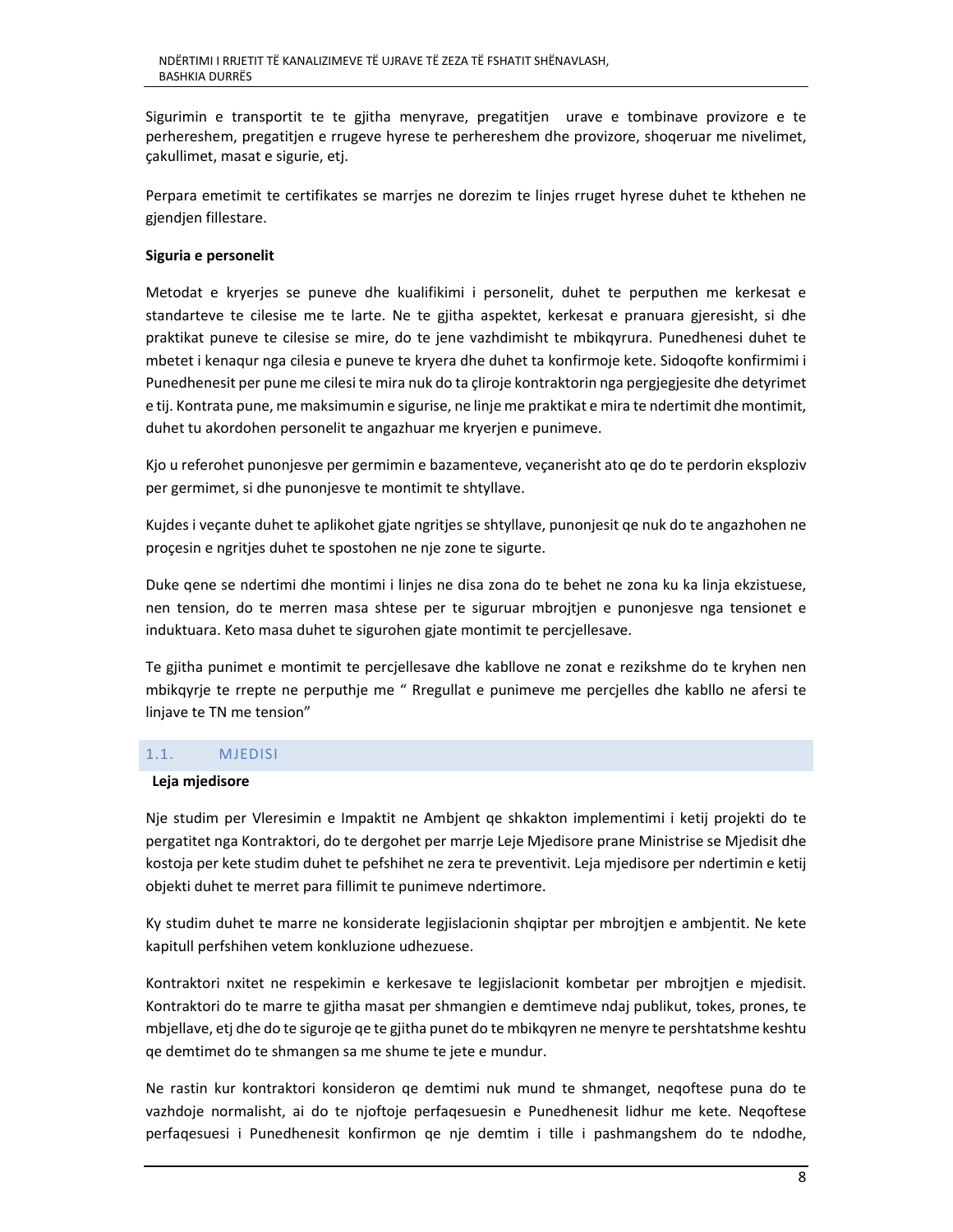punedhenesi do te jete pergjegjes per kompensimin ne perputhje me demin dhe kontraktori do te procedoje me punet brenda limiteve te dhena nga punedhenesi.

Te gjitha materialet e teperta do te hiqen pas montimit dhe vendi do te lihet ne kushte te pastra dhe te rregullta. Rregullat dhe procedurat e meposhtme do te respektohen me kujdes nga kontraktori per te mbrojtur mjedisin:

- Kontraktori premton te trajtoje mbeturinat ne perputhje me ligjet shqiptare.
- Kontraktori premton te trajtoje te gjithe mbeturinat e rrezikshme, te gjeneruara nga aktiviteti i tij ne kantier ne perputhje me ligjin aktual te rregullores mjedisore nga autoritetet lokale.
- Kontraktori premton te depozitoje te gjitha pajisjet e çmontuara qe permbajne substance te rrezikshme ne vende te Punedhenesit, te cilat jane te mbrojtura nga rrjedhjet.
- Ne rast se substanca te rrezikshme rrjedhin ne siperfaqe tokesore dhe ujore per shkak te aktivitetit te Kontraktorit, ai eshte pergjegjes dhe ndermerr veprime permiresimi. Ai do te siguroje me kostot e tij likuidimin e demtimeve te shkaktuara.

## **Mbrojtja e bimesise**

Kontraktori do te limitoje levizjet e brigadave dhe mjeteve te tij ne trasene e linjes dhe rruget hyrese te aprovuara, keshtu qe te minimizoje demtimin te mbjellave, drureve frutore dhe prones. Asnje levizje e makinerive dhe pajisjeve nuk lejohet jashte rrugeve hyrese te aprovuara dhe platformave te ndertimit.

Pemet frutore dhe te mbjellat nuk duhet te demtohen. Percaktimi i rruges do te ekzekutohet ne perputhje me kerkesat e specifikuara ne paragrafin 2.4.11 me poshte. Asnje peme s'mund te pritet pa lejen e Punedhenesit. Rrenjet dhe bimet e tjera nuk do te shkulen me qellim parandalimin e erozionit siperfaqesor. Lenda drusore duhet te transportohet ne vendndodhje siç eshte percaktuar nga punedhenesi. Djegia ne kantier ndalohet rreptesisht.

Rruget hyrese do te limitohen siç eshte specifikuar ne paragrafin 2.4.11: Rruget hyrese. Preferohet hapja e rrugeve drejt pozicionit te shtylles ne vend te rrugeve te vazhdueshme hyrese pergjate linjes. Rruget hyrese do te ecin gjithmone poshte nivelit te shtyllave per te zvogeluar impaktin erroziv dhe te ndertohen sic specifikohen ne 2.4.11.

Per shkak te formacioneve shkembore karstike ne disa pjese te linjes, masat per mbrojtjen e siperfaqes dhe zvogelimin e erozionit (dranazhimi, platformat e vogla, hedhja e gureve, gabionet etj) jane specifikuar ne paragrafet 2.4.11: Masat mbrojtese nga Erozioni.

Ulluqet dhe rrepirat do te zhduken, demtimet e kanaleve, terracave, rrugeve dhe vecorite e tjera te tokes do te korrigjohen, dhe toka do te kthehet ne kushtet e saj origjinale.

Kontraktori do te jete pergjegjes tek perdoruesit e tokes, qe pershkohen nga linja e transmetimit per çdo demtim te prones personale qe rezulton per faj ose neglizhence te tij, perfshire demtimin e shkaktuar nga humbja e gjese se gjalle, dhe ai do te zhdemtoje demin e shkaktuar prones private nga neglizhenca e tij. Kontaktori do te jete pergjegjes per njoftimin me shkrim te Punedhenesit per te gjitha rastet e demtimit te plantacioneve te te mbjellave, gjese se gjalle, etj.

Kur Kontraktori shkakton dem pertej limiteve te caktuara ose ne nje shkalle, te cilen perfaqesuesi i Punedhenesit e konsideron te tepert, kontraktori do te jete pergjegjes per sjelljen ne gjendjen e meparshme dhe/ose kompensimin. Neqoftese ne rrethana te tilla, Kontraktori deshton te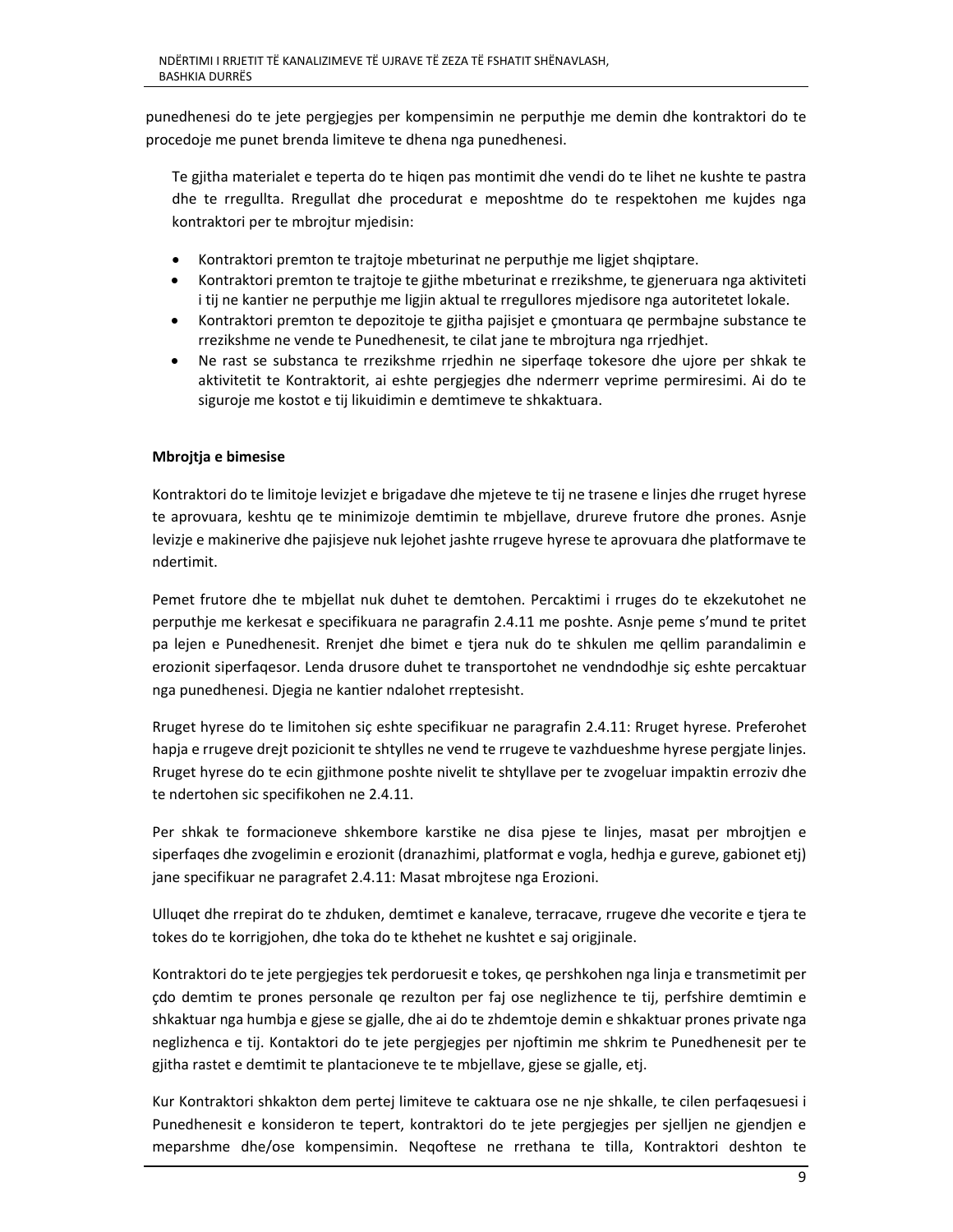kompensoje demin, dhe per mendimin e perfaqesuesit te Punedhenesit progresi i puneve duket sikur ngec, atehere punedhenesi do te negocioje dhe zgjidhe ceshtjen dhe kostoja e kesaj gjeje do te zbritet nga pagesat qe do ti behen kontraktorit.

Kontraktori do te perdore te gjitha mjetet e duhura per te kontrolluar pluhurin ne rruge, zonat e ndertimit dhe gropat e marra me qera. Siperfaqet do te lagen rregullisht per te parandaluar pluhurin qe mund te behet telash per publiKUZ dhe mund te interferoje me mbarevajtjen dhe ekzekutimin e rregullt te punes.

## **Mbrojtja e gjese se gjalle**

Masat adekuate do te merren nga kontraktori per te parandaluar humbjen apo demtimin e gjese se gjalle gjate ekzekutimit te puneve dhe deri ne rivendosjen e gardheve, mureve, pengesave, portave dhe te tjera si keto te kompletohen.

Kontaktori nuk do te sjelle asnje qen brenda apo prane kantjerit ose te lejoje ndonje nga punonjesit e tij, perfaqesuesit apo agjentet apo ndonje nenkontraktor te sjelle ndonje qen ne apo prane kantjerit, dhe do te heqe ne menyre immediate çdo qen qe mund te jete ne apo prane kantjerit, si prishje e kesaj mase.

Kontraktori do te jete i detyruar per çdo demtim apo humbje te gjese se gjalle te bindet me kerkesat e mesiperme. Mjete parandaluese do te vendosen ne te gjitha rrjetat e shtyllave te celikut dhe zgjatimet e shtyllave per te shmangur rreziKUZ qe gjeja e gjalle te zihet ndermjet shyllave dhe te demtohet.

## 1.2. KERKESAT E SPECIFIKIMEVE

Kontraktori duhet te permbushe te gjitha kerkesat dhe obligimet e te gjitha klauzolave te specifikimeve te aplikuara per punet e ndertimit qe jane perfshire ne Kontrate. Klauzolat per punimet qe nuk perfshihen ne kete Kontrate nuk do te aplikohen. As klauzolat e ketyre specifikimeve, as pershkrimi I detajuar dhe as sasite e dhena nuk kufizojne obligimet e Kontraktorit nen Kushtet e kesaj Kontrate. Atje ku zerat nuk jane perfshire ne Preventiv per ndonje kerkese te tille apo obligim, kosto e ketyre kerkesave dhe obligimeve do te parashikohen te perfshihen ne zerat e Preventivit. Sasite e dhene ne Preventiv vetem jane vleresuar dhe ato mund te ndryshojne gjate zbatimit te punimeve. Pagesa per keto zera do te behet ne baze te punes aktuale te kryer gjate ndertimit dhe sipas metodes se matjeve dhe pageses te pershkruar ne hyrjen e Preventivit.

#### 1.3. VIZATIMET

Te gjitha punimet do te jene ne te gjitha pjeset ne perputhje me nivelet, dimensionet dhe detajet qe permbajne Vizatimet si dhe Specifikimet si dhe ne vizatimet e tjera qe mund te furnizohen kohe pas kohe apo te jene aprovuar nga Mbikqyresi i Punimeve. Te gjitha nivelet e dhena ne Vizatime i referohen nivelit te detit Adriatik (masl). Nje liste e Vizatimeve dhe e specifikimeve jane dhene ne Projektin e Detajuar. Kontraktori ka te drejten te kontrolloje projektin e pusetave. Kontraktori duhet te kontrolloje me kujdes vizatimet dhe te verifikoje dimensionet dhe nivelet ne terren dhe te sjelle gabimet apo mosperputhjet e verejtura ne kujtese te Supervizorit i cili do te jape instruksionet e duhura per rregullim. Deshtimet per te zbuluar dhe/ose te njoftoje Mbikqyresin e Punimeve per ndonje gabim apo mosperputhje ne vizatime nuk do ta shmange Kontraktorin nga pergjegjesia per punet jo te kenaqshme apo per ndertim te gabuar apo obligimet e rregullimit dhe berjes se punes mire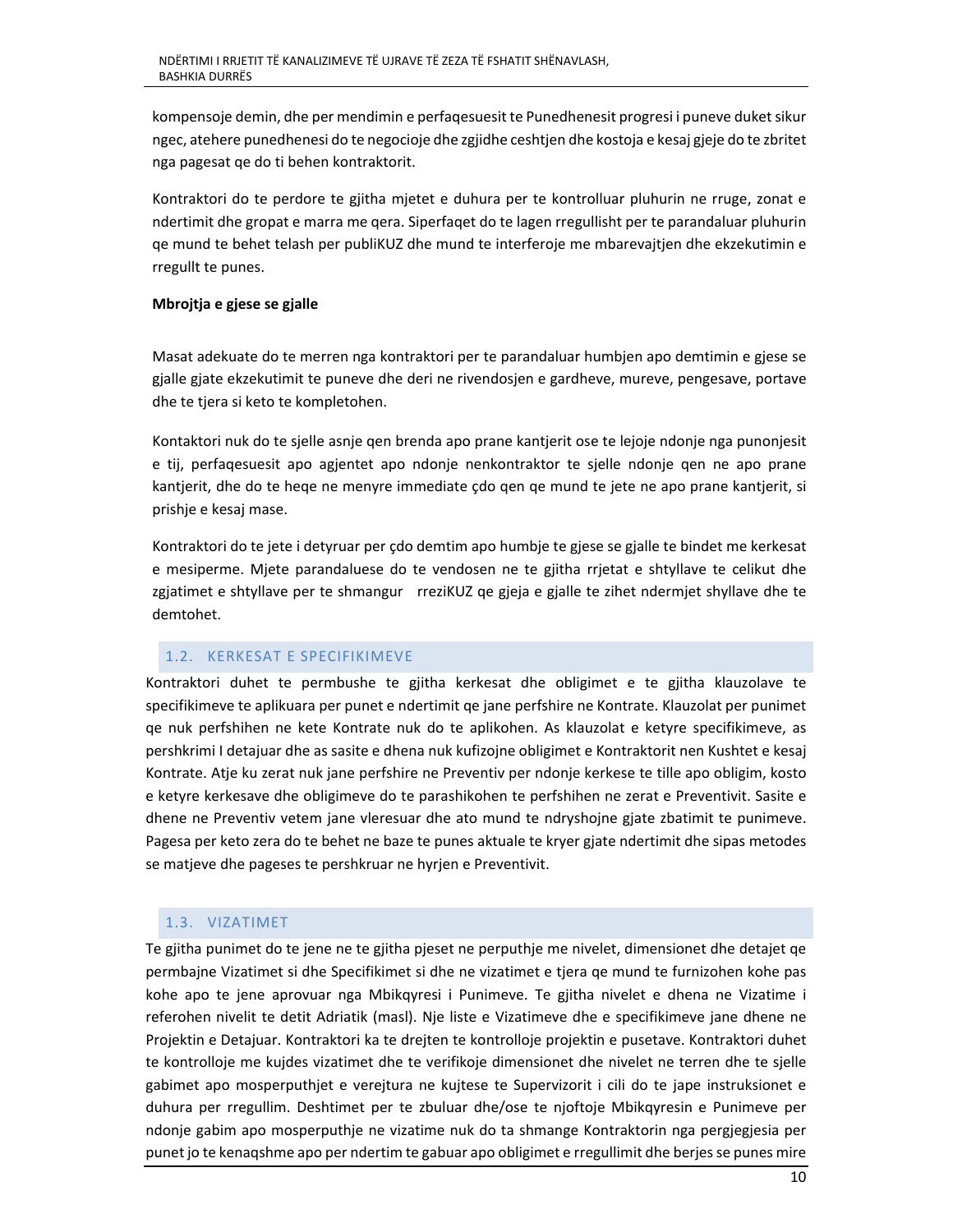apo ndertimit me shpenzimet e veta dhe kompletimit te punimeve ne menyre te kenaqshme per Mbikqyresin e Punimeve.

## 1.4. VIZATIMET SIPAS FAKTIT

Pas perfundimit te punimeve por perpara dorezimit te punimeve tek Punedhenesi, Kontraktori duhet te paraqese tek Mbikqyresi i Punimeve, Vizatimet sipas faktit per te gjitha punimet e kryera. Vizatimet duhet te perfshijne te gjitha pusetat e ndertuara, profilet dhe detaje se si ato jane ndertuar ne fakt dhe duhet te kene te njejtin shikim (shkalle, informacion,etj) si vizatimet e projektit ne menyren e dhene gjate aprovimit per ndertim.

# 1.5. PIKETIMET, LINJAT, NIVELET

Kontraktori eshte plotesisht pergjegjes per shenimin korrekt te shenjave, linjave dhe niveleve sipas vizatimeve. Kontraktori eshte plotesisht pergjegjes per mirembajtjen e shenjave, linjave dhe niveleve gjate te tere periudhes se ndertimit si dhe gjate nderprerjes se projektit.

## 1.6. AKSES TEK PUNIMET

Te gjitha punimet e nevojshme per te hyre ne objekt do te behen nga Kontraktori me shpenzimet e tij. Punedhenesi nuk ka asnje pergjegjesi per kushtet apo mirembajtjen e ndonje rruge ekzistuese apo strukture qe mund te perdoret nga Kontraktori per kryerjen e punimeve nen kete kontrate dhe per udhetimet ne dhe nga objekti. Asnje pagese nuk do te behet tek Kontraktori per ndertimin, permiresimin, riparimin apo mirembajtjen e ndonje rruge ekzistuese qe mund te perdoret nga Kontraktori per kryerjen e punimeve nen kete kontrate pervec rasteve qe jepen ne Preventiv.

Kontraktori do te pregatite me shpenzimet e tij cdo lehtesi per hyrjet e perkohshme ne objekt (rruge,etj) qe mund te kerkohen per qellime ndertimi nga Supervizori. Lehtesi te tilla do te jene per zgjerimin dhe qendrueshmerine e duhur per te lejuar levizjen e te gjitha makinerive dhe pajisjeve si dhe mirembajtjen nga Kontraktori ne kushte te mira dhe te sherbyeshme gjate periudhes se ndertimit. Punedhenesi dhe Supervizori si dhe punonjesit e tyre si dhe ata te Kontraktoreve te tjere qe do te punojne ne objekt per Supervizorin do te perdorin falas pajsijet e dhena nga Kontraktori.

## 1.7. PASTRIMI I KANTIERIT

Te gjitha pemet, shkurret, bimet brenda kufijve te zones se objektit si dhe ato te kerkuara nga Supervizori duhet te pastrohen ne nivelin e tokes dhe te hiqen nga Kantieri. Pemet dhe shkurret qe do te hiqen apo do te priten apo do te digjen deri ne nivelin e tokes dhe atje ku duhet do te hiqen nga zona e kantierit. Te gjitha pemet qe do te hiqen jane prone e punedhenesit dhe Kontraktori do ti rimbledhe keto peme dhe do ti magazinoje sipas kerkeses se Punedhenesit. Te gjitha pemet afer punimeve apo tek vendi ku do te kryhen punimet pervec atyre qe do te hiqen, do te mbrohen me kujdes nga demtimet gjate punimeve dhe gjate periudhes se mirembajtjes dhe asnje peme nuk do te hiqet pa lejen paraprake te Supervizorit.

## 1.8. KANTIERI I PUNIMEVE DHE TOKA SHTESE

Ne se Kontraktori kerkon toke shtese per magazinimin e materialeve apo per ndonje qellim tjeter ne shtese te zones se siguruar nga Mbikqyresi i Punimeve ne objekt, ai duhet te merret vesh dhe te paguaje pronarin dhe zoteruesin e asaj qe do te perdore. Pergjegjesia e Kontraktorit nen kushtet e kesaj Kontrate do te zbatohet per te gjitha tokat e zena apo te perdorura nga Kontraktori per qellime te kesaj kontrate. Per ndonje ngjarje te vecante e cila do te shkaktoje rritje te kostove, Kontraktori duhet te njoftoje menjehere Mbikqyresin e Punimeve dhe ta mbaje ate te mireinformuar mbi gjendjen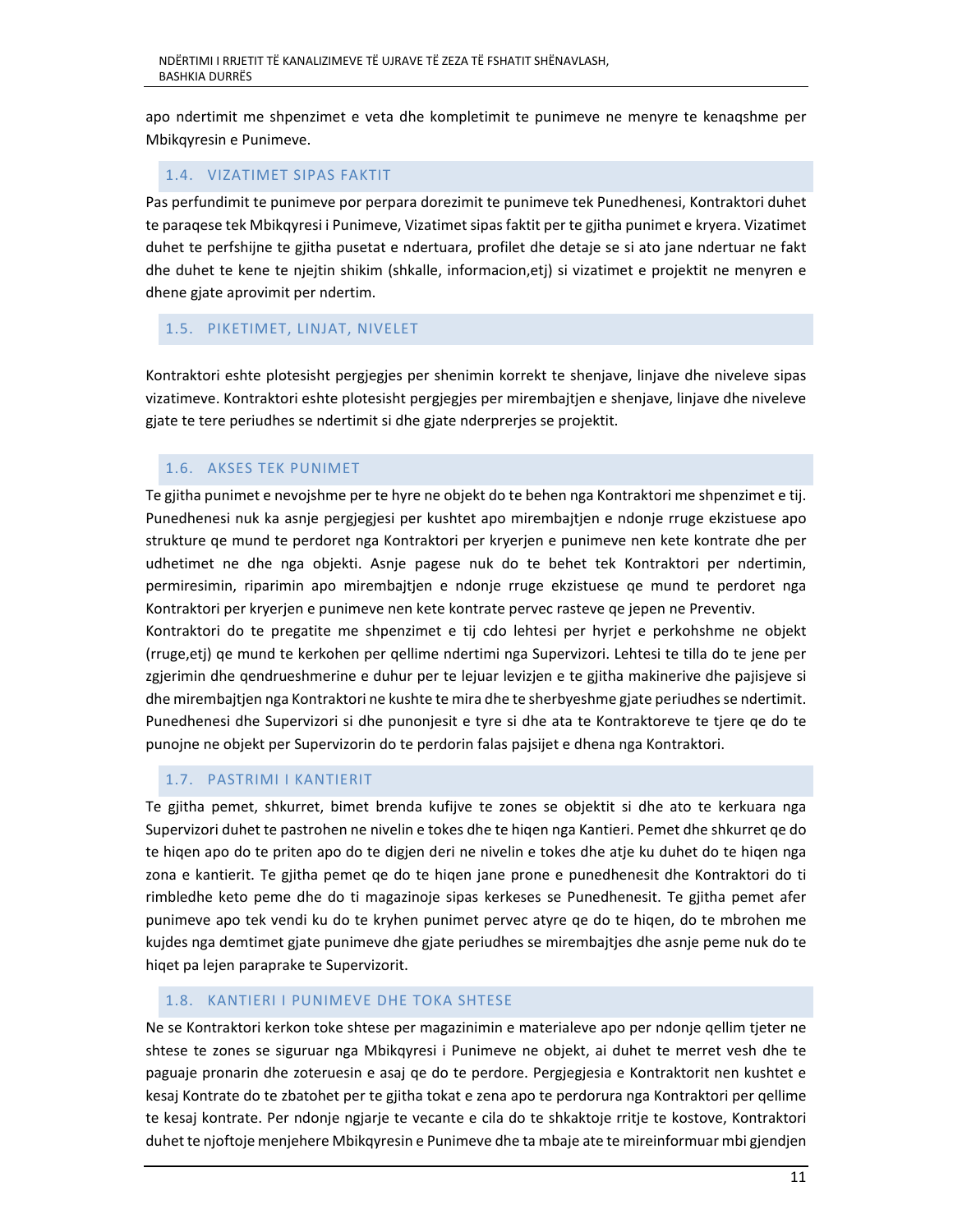e negocimeve me ane te zgjidhjeve te ndonje kerkese nga palet e treta dhe mbi menyren ne te cilen ai ka ndermend te permbushe detyrimet nen kushtet e Kontrates

Punedhenesi ka te drejte te refuzoje cdo lloj shume tek pagesat e Kontraktorit te nje sasie te tille qe per mendimin e tij mbulon detyrimet e Kontraktorit nen Kushtet e Kontrates perderisa provat e dhena nga Kontraktori tek Supervizori tregojne se detyrimet e Kontraktorit ne kete rast jane rregulluar perfundimisht dhe jane shkarkuar.

Perpara hyrjes ne ndonje toke, Kontraktori do te beje te gjitha rregullimet e nevojshme me pronarin apo zoteruesin esaj dhe do te rrethoje lehtesisht vendin e punes qe eshte ne progres per te mbrojtur demet ndaj njerezve, bagetive dhe do te marre te gjitha pergjegjesite per mbrojtjen e personave te paautorizuar, bagetive apo tokave te fqinjeve ndaj demtimeve per shkak te punimeve.

# 1.9. ORGANIZIMI I PUNEVE

Kontraktorit i kerkohet te organizoje Punimet dhe mban pergjegjesi per sigurine e punimeve. Ai do ti jape 48 ore perpara kerkesen e tij tek Mbikqyresi i Punimeve per te bere kontrollin e duhur dhe do te siguroje te gjitha instrumentat, shiritat etj si dhe ndihmesen tek Mbikqyresi i Punimeve per kontrollin e duhur.

## 1.10. FURNIZIMI ME UJE

Uji do te kerkohet per qellime te larjes se zhavorrit, reres apo gureve, per berjen e llacit dhe betonit, per ngjeshje te dherave, per prije apo perdorime te tjera gjate punimeve. Kontraktori do te beje perpjekjet e tij per gjetjen e furnizimit me uje, do te mirembaje te gjitha tubat, depozitat dhe aplikimet e tjera qe do te duhen per te shperndare ujin ne pjese te ndryshme ku do te behen punimet .

Ne rast se nuk ka mundesi lidhje me rrjetin e Ujesjellesit, Kontraktori duhet te beje vete perpjekjet per furnizim me uje higjenikisht te paster dhe te pijshem per puntoret dhe punimet qe do te kryhen gjate zbatimit te projektit.

# 1.11. ENERGJIA ELEKTRIKE

Kontraktori do te siguroje te gjithe fuqine e Energjise Elektrike, ndricimit, sherbimin e kerkuar te telefonise qe nevojitet per zbatimin e punimeve. Kontraktori do te beje te gjitha perpjekjet e duhura per gjetjen e lejeve dhe pagesat e taksave dhe tarifave per keto sherbime dhe perdorimin e tyre. Kontraktori do te siguroje te gjitha telat, llampat, celesat, etj qe mund te kerkohen per kete pune.

Energjia e perkohshme dhe rrjeti i ndricimit do te jene te izoluara dhe larg lageshtise se ujit. Sistemi i energjise dhe i ndricimit do ti nenshtrohen inspektimit dhe aprovimit te autoriteteve perkatese.

## 1.12. KANTIERI I NDERTIMIT

Te gjitha impiantet e ndertimit qe do te perdoren per kryerjen e Punimeve do te jene te nje madhesie, tipi dhe metodike te aprovuar nga Mbikqyresi i Punimeve.

Ne se per ndonje arsye, Supervizori do te kete mendimin se ndonje eskavator, germues mekanik , vinc, perzieres betoni, vibrator apo makineri tjeter e propozuar nga Kontraktori per qellime te ketyre punimeve nuk duhet te perdoret apo eshte e papershtatshme per perdorim te ketyre punimeve apo pjeseve te tyre, ato do te hiqen menjehere nga perdorimi. Ne vecanti, Mbikqyresi i Punimeve mund te ndaloje ose te pezulloje perdorimin e ketyre makinerive qe per mendimin e tij duhet te hiqen sepse demtojne me shume material se sa jane te nevojshme apo demtojne struktura apo ndonje lloj tjeter punimi.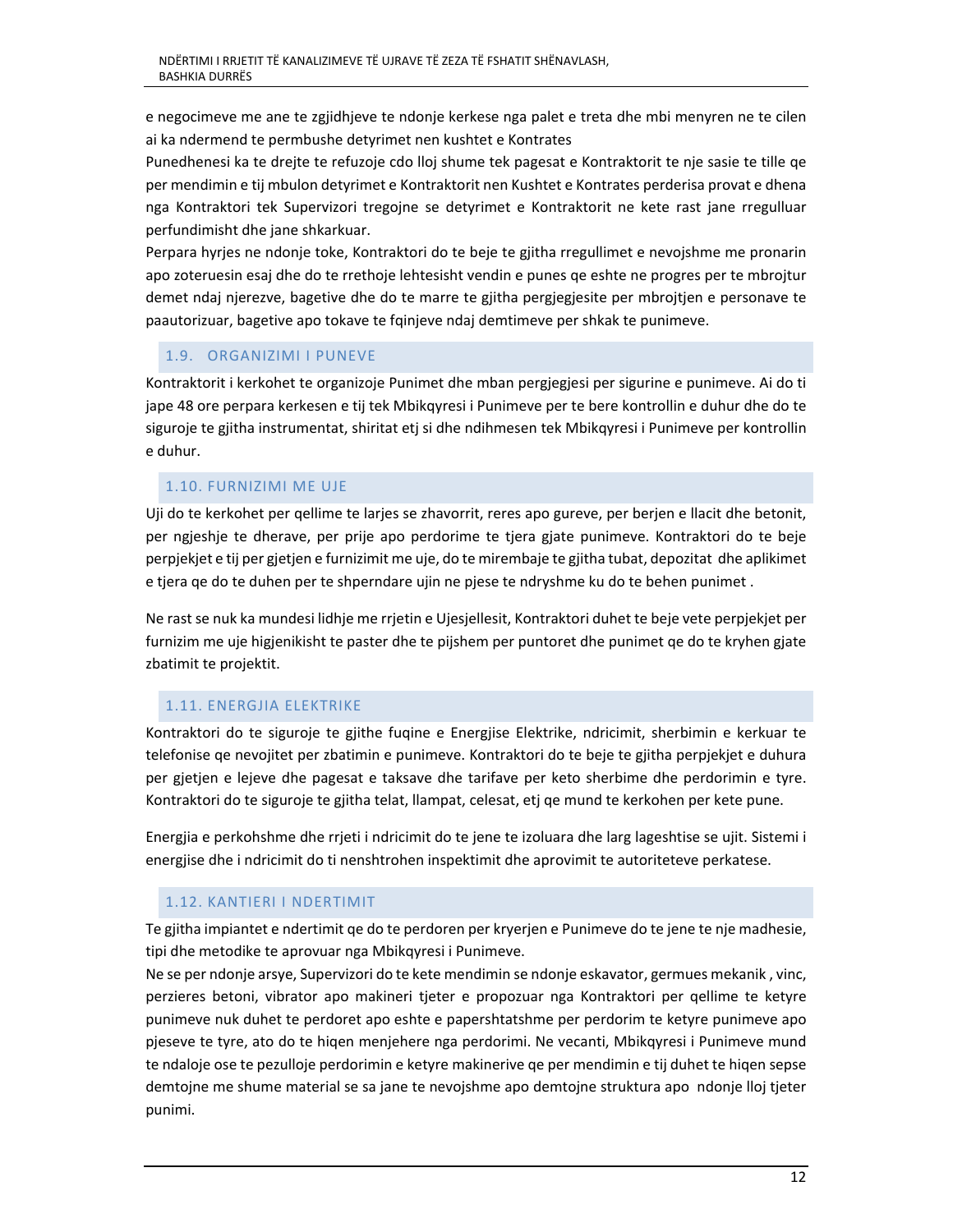Ne menyre te ngjashme, Mbikqyresi i Punimeve mund te ndaloje perdorimin e makinerive qe shkaktojne zhurma apo ndonje tjeter. Cdo ndryshim ne metoden e kryerjes se punimeve qe ka lidhje me sa me siper do te jete ne koston e Kontraktorit.

## 1.13. MATERIALET E FURNIZUARA NGA KONTRAKTORI

(a) Kontraktori do te furnizoje te gjitha materialet dhe artikujt e prodhuar te nevojshem per ndertimin e punimeve qe jane specifikuar ne Preventiv.

(b) Te gjitha materialet e perdoruara per instalimin permanent ne keto punime do te jene te reja dhe do te jene konform klauzolave perkatese te Preventivit.

(c) Perpara urdherit per perdorimin apo instalimin e ndonje materiali tek Punet, Kontraktori duhet te informoje Mbikqyresin e Punimeve per specifikimet e ketij artikulli.

(d) Asnje urdher pervec atij te Mbikqyresit te Punimeve nuk do te zbatohet per aprovimin e listes se materialeve dhe pajisjeve. Kontraktori do t'i paraqese detajet e te gjithe materialeve dhe paisjeve qe do te perfshihen ne punimet e perhershme Mbikqyresin e Punimeve per miratim perpara vendosjes ne veper me qellim qe asnje material dhe paisje nuk do te merret pa miratimin e dhene.

Detajet do te jene te tilla si per percaktimin e plote te materialit dhe paisjes, origjinen e tyre, vendin e fabrikimit dhe do te perfshijne literaturen teknike, kapacitetet, vizatimet e perkatese, detajet e materialit, metoden e ndertimit dhe nje liste standardesh me te cilen paisja eshte ndertuar.

Vec raporteve te testeve te certifikuara do ti sigurohen Supervizorit edhe informacione te tjera treguese.

Kontraktori do t'i paraqese Mbikqyresit te Punimeve kopjet e te gjitha porosive per materialet dhe paisjet duke treguar numurin e porosise, daten, furnitorin si dhe parashikimin e dites se furnizimit.

Kontraktori do te ndjeke gjithmone keshillat e Mbikqyresit te Punimeve mbi urdherat dhe datat e furnizimit te materialeve dhe do te siguroje kampionet e materialeve te kerkuara.

Pervec rasteve kur eshte vendosur ose aprovohet nga Mbikqyresi i Punimeve te gjitha materialet e perdorura ne punime do te jene te cilesise me te mire te llojit respektiv te tyre, sic specifikohet ose pershkruhet ne specifikime, vizatime dhe BoQ. Origjina e materialit do te jete nga SHBA dhe vendet e BE. Referencat drejt EUROCODES, Specifikimet Italiane UNI, Specifikimet British Standard ose Kodi i Praktikes ose Shoqates Amerikane per Testimin dhe Standardin e Materialeve nuk implikojne ndonje anesi ne favor te paisjeve Italiane, Britanike ose vendeve te tjera prodhuese, por jane permendur per te treguar cilesine e kerkuar te paisjeve, aksesoreve etj.

Kontraktori mund ta lidhe oferten e tij me standarde te Nacionaliteteve te tjera ose Kode Praktike, por ai do te shpjegoje sistemin e perdorur dhe do t'i siguroje Mbikqyresit te Punimeve te gjithe informacionin dhe krahasimet e nevojshme ne gjuhen Angleze duke treguar qe standarded e propozuara prej tij jane ekuivalent me Standarded e Specifikuara ose Kodin Praktik.

Standardet alternative mund perdoren por do te miratohen me pare nga Mbikqyresi i Punimeve. Dy kopje te cdo alternative ne gjuhen origjinale se bashku me nje kopje te perkthyer ne Anglisht do te sigurohen nga Kontraktori.

## 1.14. OPERIMI I PUNIMEVE

Asnje operim i rendesishem, vecanerisht mbyllja e rrugeve apo prerja e linjave te ujit apo te ngjashme nuk do te behet pa u mbushur 48 ore nga lajmerimi i Mbikqyresit te Punimeve.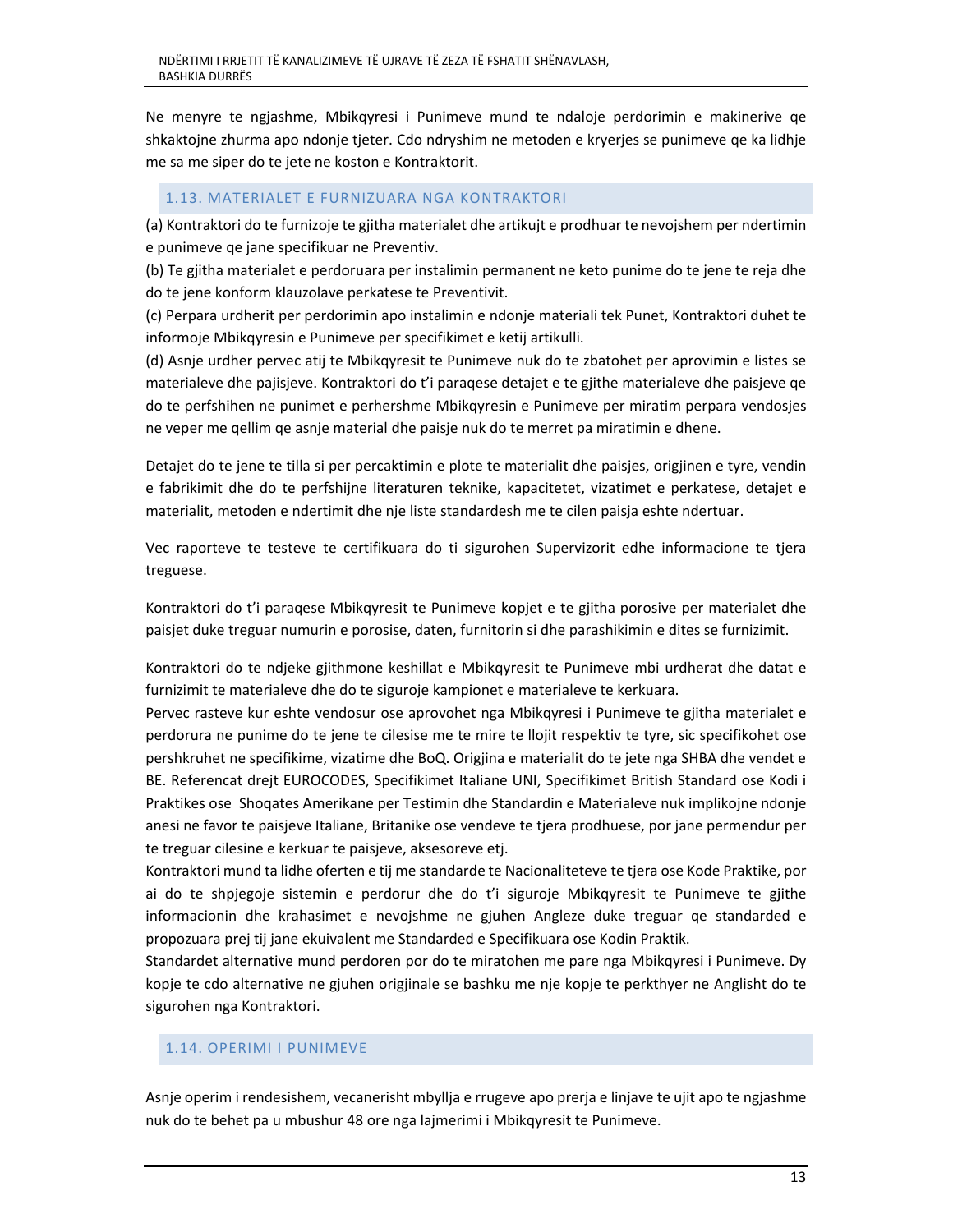# 1.15. PRISHJET DHE CMONTIMET

Mbikqyresi i Punimeve duhet te jape 5 dite perpara njoftimin me shkrim te ndonje propozimi per prishjen apo shkaterrimin e te gjitha ose pjeseve te strukturave ekzistuese ne objekt te cilat jane te nevojshme per kompletimin e puneve. Kontraktori do ti jape Supervizorit nje shpjegim te metodes dhe menyres se prishjes dhe hapat e ndermarra per sigurine dhe qendrueshmerine e ndonje strukture te mbetur. Ne se nuk eshte dhene njoftimi, Kontraktori nuk do te kete pasoje per shtyrjen e programit dhe te puneve per shkak te refuzimit te lejes per prishje apo shkaterrim te struktures se permendur.

# 1.16. PUNET E PERKOHSHME

Brenda 14 diteve te dates se dhene per fillimin e ndonje pjese te punimeve ku kerkohen punime te perkohshme, Kontraktori do te siguroje te gjitha vizatimet e nevojshme dhe detajet e ndertimit te propozuar per punimet e permendura dhe do te kenaqe Konsulentin per mundesine e ndertimit.

## 1.17. PUNET EKZISTUESE NE TERREN

Per informacion te tilla te dhena ne Vizatimet e punimeve ekzistuese ne objekt si ne madhesi, karakter apo kushte qe jepen pa ndonje garanci, Mbikqyresi i Punimeve nuk ka asnje pergjegjesi per mosperputhjen e tyre. Kontraktori do te marre te gjitha masat e duhura per te plotesuar kerkesat e Mbikqyresit te Punimeve ne mbrojtjen e strukturave ekzistuese ne objekt te cilat nuk jane pjese e punimeve.

## 1.18. PUNIME TE PERKOHSHME, URAT DHE KALIMET, ETJ.

Kur ndonje rruge, rrugice apo menyre tjeter kalimi nderpritet nga ndertimi qe po kryhet sipas opinionit te Mbikqyresit te Punimeve ka nevoje per tu siguruar dhe per te hyre ne pjese te ndryshme te objektit , Kontraktori do te siguroje kalimet e duhura, urat dhe rruget e duhura,etj. Te gjitha keto kalime, ura, rruge, etj do te mirembahen deri sa te gjitha kerkesat e specifikimeve do te permbushen plotesisht. Ne menyre te vecante, Kontraktori do te siguroje hyrjen ndaj pranise se ndonje personi te jashtem dhe do te njoftoje Supervizorin per cdo problem per humbjen e biznesit te tij.

Kosto e ndertimit, mirembajtjes dhe heqjes se te gjithe pengesave, rrugeve dhe kalimet nen kete klauzole do te shperndahen ne te gjitha zerat e dhena ne Preventiv.

#### 1.19. PUNIMET NE RRUGET EKZISTUESE

Kur rruget ekzistuese do te nderpriten apo punimet do te behen ne rruget ekzistuese, Kontraktori do te marre instruksionet nga Mbikqyresi i Punimeve si dhe te dhenat dhe orare per nderprerjen e rrugeve dhe adminsitrimin e trafikut per ne rruge te tjera. Kur kerkohet nga Mbikqyresi i Punimeve, kalimet e kenaqshme do te sigurohen dhe mirembahen nga Kontraktori me shpenzimet e veta. Kontraktori ka per te ndaluar cdo person te paautorizuar, kafshe etj te qendrojne ne vendin e punimeve. Te gjitha rruget do te rregullohen ne gjendjen e tyre origjinale sa me shpejt te jete e mundur pasi te jene kompletuar te gjitha punimet. Te gjitha punimet e restaurimit te tilla si mbushje e rrugeve, shtresat baze te rrugeve dhe siperfaqja e tyre do te behen ne perputhje me kerkesat e specifikimeve.

#### 1.20. MIREMBAJTJA E PAJISJEVE EKZISTUESE, TUBAVE E TJERA

(a) Ne se gjate procesit te puneve lind nevoja qe te shmanget demtimi per ndonje tub ekzitues, KUZ, drenazhi, shtylle elektrike, sistem ndricimi apo kabllo dhe rrjete nentokesore si dhe struktura te tjera sherbimi apo ndonje strukture tjeter, duhen marre masa per te mirembajtur ne kushte te mira keto struktura me shpenzimet e Kontraktorit. Ne rast se pjese te tilla do te hiqen apo shperndahen duhet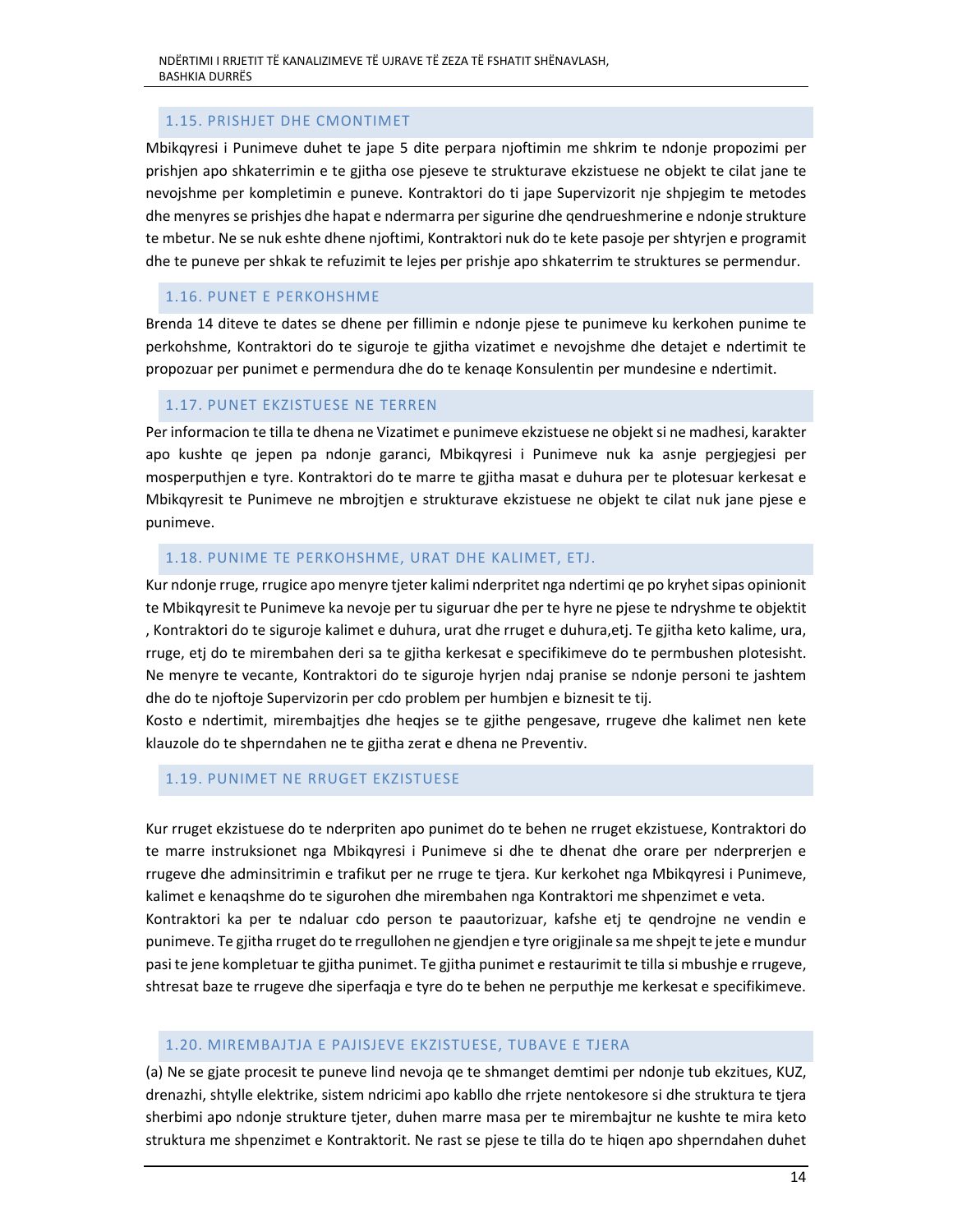te merret aprovimi paraprak i Mbikqyresit te Punimeve. Kontraktori do te jete pergjegjes per cdo demtim te tyre gjate operimi te tij.

(b) Atje ku drenazhet e tokes, kanalet jane demtuar perkohesisht ose rivendosur apo kerkohen te mbeshteten perkohesisht gjate ndertimit, duhet te perfshihen ne cmimet per germimet ne preventivin e puneve. Nese Kontraktori zbulon ndonje drenazh te fushes ekzsistuese duhet ta rivendose me kujdes ne se eshte e mundur ose te ndertoje ndonje drenazh te ri. Kjo eshte pergjegjesia e Kontraktorit per te percaktuar vendin e sakte te sherbimeve te tjera komunale ekzistuese si dhe vendet e kabllove elektrike, telefonike, tubave te ujit, kuz, dhe te mbaje ato ne gjendje te mire pa deme.

## 1.21. PUNET PER TE MBAJTUR PASTER UJIN DHE SHKARKIMET

(a) Te gjitha punimet gjate te gjithe kohes se ndertimit do te mbahen te pastra ndaj ujrave siperfaqeosre apo nentokesore.

(b) Kontraktori do te kete kujdes per ujin e drenazheve nga veprimet e ndertimit dhe ujrat e shiut duke kerkuar rruget e duhura ne menyre qe te mos ndodhin demtime tek kanalet, tubat apo strukturat e tjera. Kontraktori do te jete pergjegjes per cdo demtim te personave apo pronave per shkak te ujit te drenazheve apo nderprerjes se prurjeve te ujit te shiut dhe atyre te zeza gjate veprimeve te tij.

(c) Kontraktori me shpenzimet e tij do te siguroje shkarkimin e cdo uji te ndotur apo me ngjyre qe del nga punimet e tij duke plotesuar kerkesat e Mbikqyresit te Punimeve dhe cdo person qe ka te drejte mbi token dhe burimet ujore lart e poshte ujit te shkarkuar. Ai do te njoftoje Punedhenesin per zgjidhjet e bera ne lidhje me kete klauzole.

(d) Ne rastet e ndonje interference me token ekzsituese apo drenazh rruge qe ka lidhje me ndertimin brenda apo jasht kohes se ndertimit, Kontraktori do te marre menjehere masat per rregullimin e drenazhit deri sa te kenaqe Supervizorin dhe pronarin apo zoteruesin apo ndonje autoritet qe ka lidhje me te.

## 1.22. MBROJTJA E PUNIMEVE

Kontraktori do te ndermarre te gjitha hapat e nevojshme per te mbrojtur Punimet dhe te gjitha magazinat e materialet nga efektet e motit, demtimeve, permbytjeve apo vjedhjeve dhe do te jete pergjegjes per cdo demtim, humbje apo ndonje gje qe mund te ndodhe.

## 1.23. PASTRIMI I OBJEKTIT

Gjate progresit te punimeve, Kontraktori do te mbaje paster dhe do te heqe nga siperfaqja e tokes te gjitha materialet e prishjeve, te pajisjeve etj, qe rezultojen nga prishja e strukturave te vjetra , plehrave, vajrave etj te cilat mund te hiqen nga toka.

Me perfundimin e punimeve, Kontraktori do te pastroje te gjithe kantierin dhe do te heqe te gjitha materialet dhe mbetjet deri sa te binde Mbikqyresin e Punimeve per kete pastrim. Ne fund, ai do te niveloje te gjitha rruget dhe skarpatet qe nuk jane pjese e punimeve dhe ne menyre te vecante do te rregulloje cdo drenazh qe mund te jene bllokuar ose interferuar gjate punes. Cdo mbetje e punimeve do te rregullohet me shpenzimet e Kontraktorit dhe plotesimin e kerkesave te Mbikqyresit te Punimeve. Kostot e ketyre punimeve nen kete klauzole do te shperndahen nga Kontraktori ne te gjitha zerat e Preventivit.

#### 1.24. VIZATIMET DHE DOKUMENTAT QE DUHET TE RIKTHEHEN

Perpara se Mbikqyresi te Punimeve te aprovoje situacionin final, Kontraktori do te ktheje te gjitha vizatimet, specifikimet, preventivin apo ndonje dokument tjeter te cilin e ka marre per qellime te punes.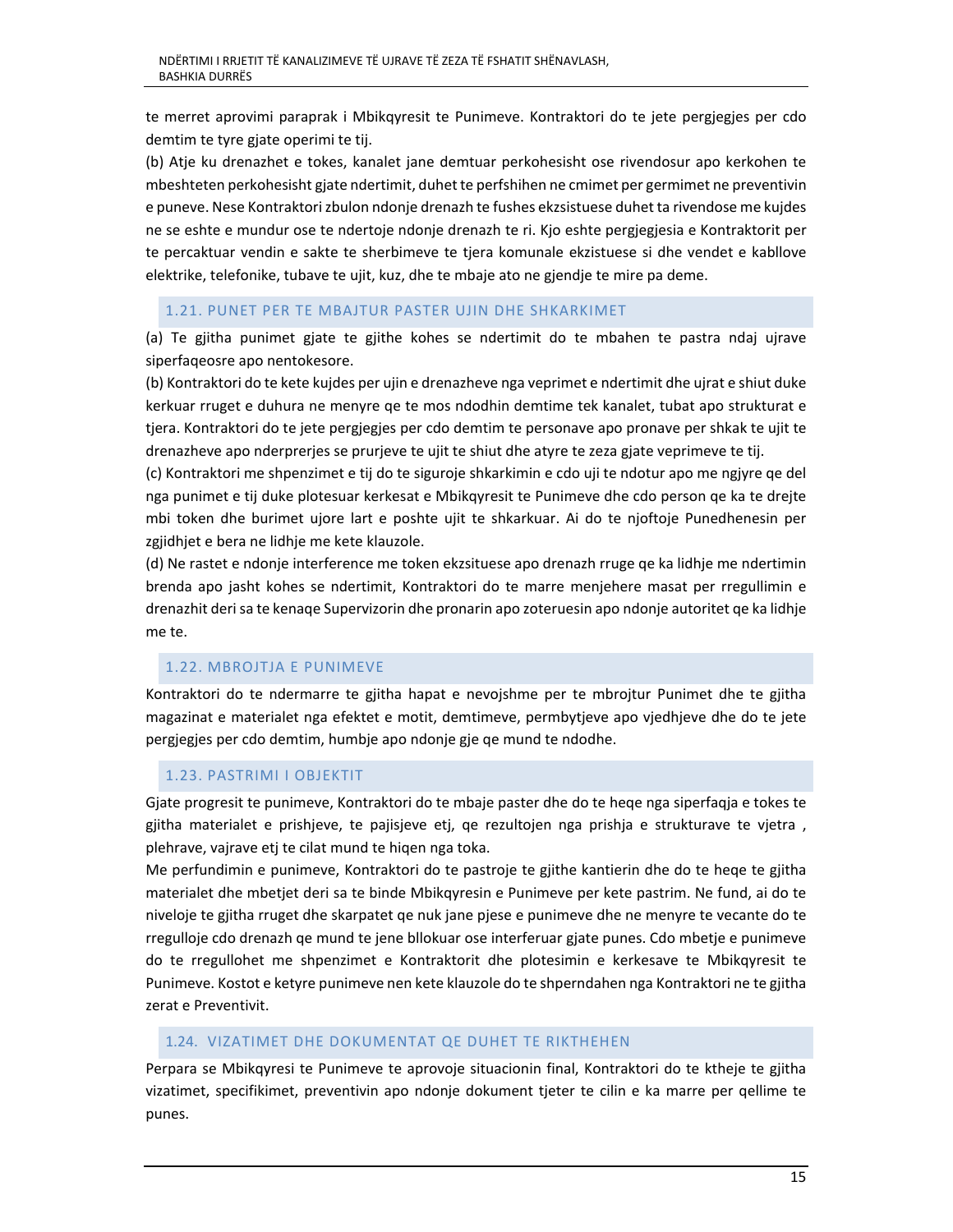# 1.25. TABELA E PROJEKTIT

Ne objekt do te vendosen dy tabela metalike me madhesi 2 x 2 m. Ne cdo Tabele do te vendoset emri i Projektit, Punedhenesit, Kontraktorit, Mbikqyresit te Punimeve dhe te dhena kryesore te Kontrates (vlera, afatet, etj) qe duhet te tregohen.

## 1.26. DITARI I PUNEVE TE KONTRAKTORIT

Kontraktori do te mbaje nje ditar te punimeve ne objekt ku cdo dite do te shkruaje per aktivitetet e rendesishme, punimet e ekzekutuara, etj. Kontraktori duhet te paraqese tek Mbikqyresi i Punimeve ne diten e pare cdo jave ose ne nje periudhe me te gjate qe do te vendoset, nje raport progresiv do te tregoje progresin e bere ne te gjitha sektoret e rendesishem te punimeve qe nga raporti i fundit dhe progresin e pergjithshem qe nga fillimi i Kontrates. Raporti progresiv duhet te kete lidhje me programin e puneve apo rishikimet e bera qe jane aprovuar here pas here nga Mbikqyresi i Punimeve.

## 1.27. TAKIMET PER PROGRESIN E PUNIMEVE

Kontraktori duhet te marre pjese ne te gjitha takimet e organizuara nga Inxhineiri ne objektin e punes ose ne zyren e Mbikqyresit te Punimeve per te diskutuar progresin e puneve dhe ose problemet qe lidhen me to. Ne vecanti, Mbikqyresi i Punimeve do te beje pershtatjet e duhura per takimet mujore ne terren te thirrura nga Mbikqyresi i Punimeve per te pare progresin e puneve. Takimet ne objekt do te perfshijne normalisht inspektimin e puneve, se bashku me Kontraktorin, Mbikqyresin e Punimeve dhe Punedhenesin. Kontraktori do te beje me te miren e mundshme per te ndihmuar ne kete inspektim te perbashket te punimeve.

## 1.28. NDIHMA E SHPEJTE

Kontraktori do te siguroje dhe mirembaje kantierin ne vendin ku ndodhet duke u pajisur me te gjitha cantat e duhura te ndihmes se shpejte ne kushte te mira dhe te pastra ne menyre qe te jene te gatshme ne cdo kohe per punonjesit e tij, Mbikqyresin e Punimeve dhe stafin e tij. Kontraktori do te kete punonjesit perkatese te cilet duhet te jene te instruktuar per menyren e ndihmes se shpejte. Lista e telefonave, per ndihmen e shpejte si doktore, ambulance apo ndonje burim tjeter i jashtem duhet te jete i vendosur ne nje vend te dukshem te kantierit.

## 1.29. STANDARDET

Te gjitha standratet ISO ose EN ose ekuivalente Shqiptare ose standarte te tjera ekuivalente dhe manuale te dhena ne kushtet e Kontrates do te jene pjese e Kontrates. Te gjitha referencat e dhena ne specifikimet teknike do te jene botimet e fundit apo rishikimet e tyre. Kontraktori duhet te aplikoje standartet, rregullat teknike dhe ligjet e permenduar ne dokumentet e ofertes.

#### 1.30. PRONESIA PRIVATE

Mbikqyresi i Punimeve do te jete i informuar nga Kontraktori 7 dite perpara mbi fillimin e aktiviteteve ne prona private.

## 2. **PUNIME TOKE DHE PUNIME RRUGE**

## 2.1. PUNIME TOKE — TE PERGJITHSHME

Punimet e tokes nen kete seksion perfshijne heqjen e dherave te siperfaqes, germimin per kanalet e tubave, themeleve, rrethimeve, pusetave, blloqet e betonit ne perputhje me projektin e detajuar dhe specifikimet teknike.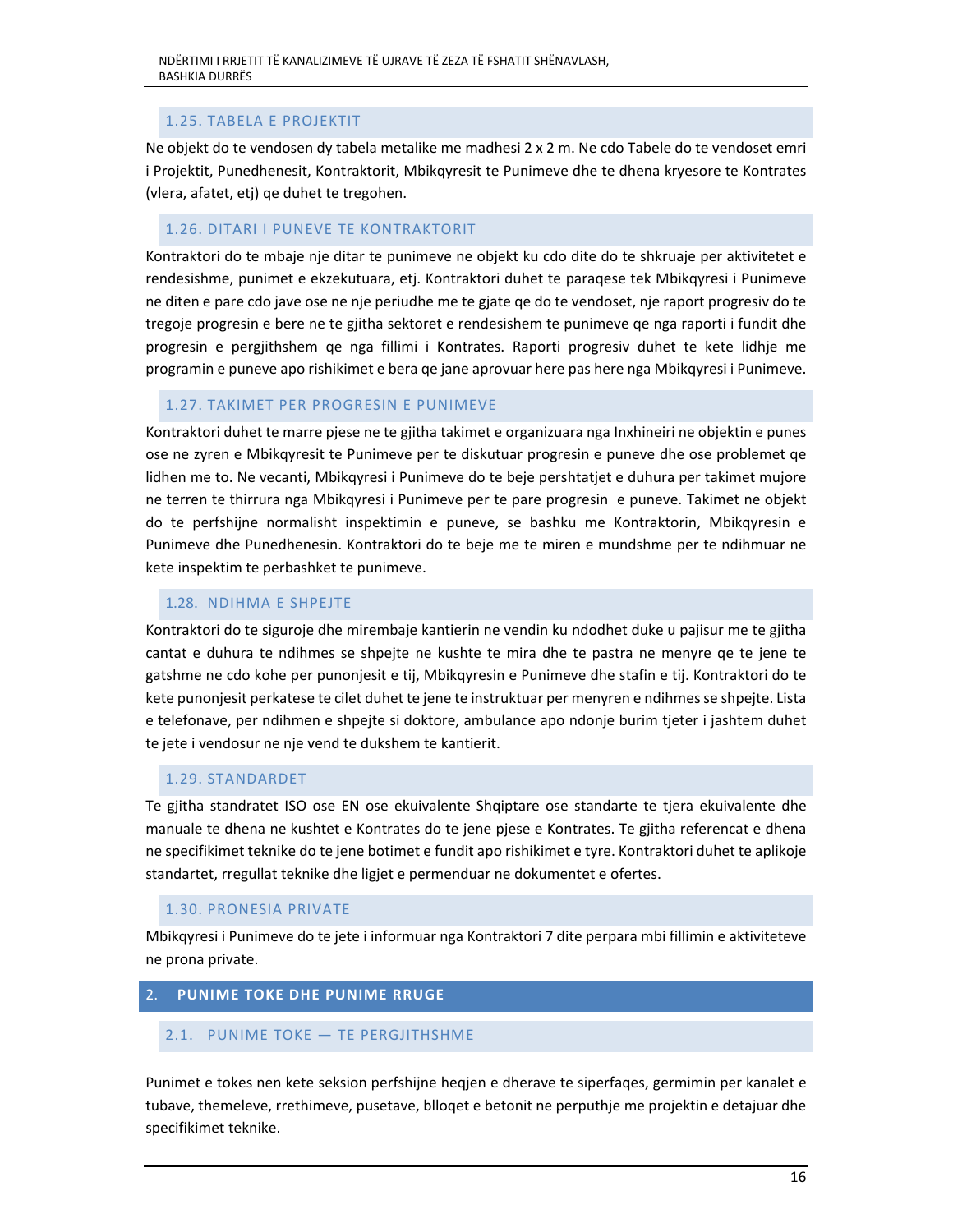## 2.2. HEQJA E DHERAVE SIPERFAQESORE

Perpara fillimit te punimeve te germimit, nje shtrese e dheut te siperfaqes (psh humus), me trashesi jo me shume se 0.3 m, do te hiqet nga siperfaqja. Ky dhe do te vendoset ne nje zone te caktuar gjate ndertimit dhe do te perdoret duke e shperndare shtresen e humusit ne zonat me bar. Gjate magazinimit ne vendin e duhur, ajo duhet te vendoset ne menyre te tille qe te ruhet cilesia e tij.

#### 2.3. GERMIMET – TE PERGJITHSHME

Germimet do te klasifikohen sipas standarteve Shqiptare ose ekuivalente. Klasifikimi i germimeve eshte dhene ne Preventiv.

Kanalet dhe germimet e gropave do te kryhen ne dimensionet e tilla qe jane dhene ne vizatimet ose sipas nevojave te ndertimit. Perpara fillimit te germimit, Kontraktori duhet te marre aprovimin e Mbikqyresit te Punimeve. Mbikqyresi i Punimeve ka te drejte te drejtoje Kontraktorin si per gjatesite apo pjeset e germimit qe duhet te hapen menjehere.

Perpara fillimit te germimeve, Kontraktori do te ekzaminoje ne se germimet interferojne me qendrueshmerine e ndonje strukture apo pronesie. Ne ka interferime te tilla qe mund te ndodhin, Kontraktori duhet te informoje Supervizorin dhe do te marre masat per te mos lejuar interferime te tilla. Asnje pagese ekstra nuk do te behet per keto mbrojtje.

Kontraktori do te jete pergjegjes per cdo demtim qe mund te ndodhe tek ndonje strukuture apo prone si rezultat i germimeve apo i ndonje konsekuence tjeter.

## 2.4. ARMATURAT (MBESHTETJA E KANALIT)

Per arsye sigurie, Kontraktori do te perdore armimin mbeshtetes ne kanalet kur materiali i dherave nuk eshte i sigurte KUZdrejt rreshqitjes. Tipi i armatures (mbrojtja e kanalit) mund te varioje midis suporteve metalike (tip *trench box*) per thellesi te vogla dhe palankola (tip *Larssen 703K* ose i ngjashem).

Ne ato vende ku eshte e mundur dhe kur niveli i ujerave nentokesore eshte i ulet, ne vend te perdorimit te armaturave mbeshtetese, Kontraktori ka te drejten te beje germimin me nje pjerresi 45 grade. Ne raste te tilla, volumi i germimit do te pranohet dhe do te paguhet ne menyren sikur te ishin vendosur armatura mbeshtetese. Asnje volum shtese te germimit nuk do te pranohen.

Supervizori mund te urdhroje germime afer armaturave ose mund te urdheroje qe armaturat te levizen gjate germimeve ose mund te beje pershtatje te ndonje metode te mbeshtetjes se aneve dhe tabanit te germimeve ne se keto do te jene te nevojshme. Kontraktori do te beje pershtatjet dhe nuk do te kerkoje shtesa per adoptimin e metodes se urdheruar.

Kontraktori do te jete pergjegjes per cdo demtim ne pune dhe ndonje demtim qe ndodh per shkak te mosfunksionimit te mbeshteteseve qe duhet te sigurojne germimet e tij apo heqjen e mbeshtetesve. Cdo keshille, leje, aprovim apo instruktim i dhene nga Mbikqyresi i Punimeve ne lidhje me mbeshtetjen apo heqjen e tyre nuk e largon Kontraktorin nga pergjegjesia.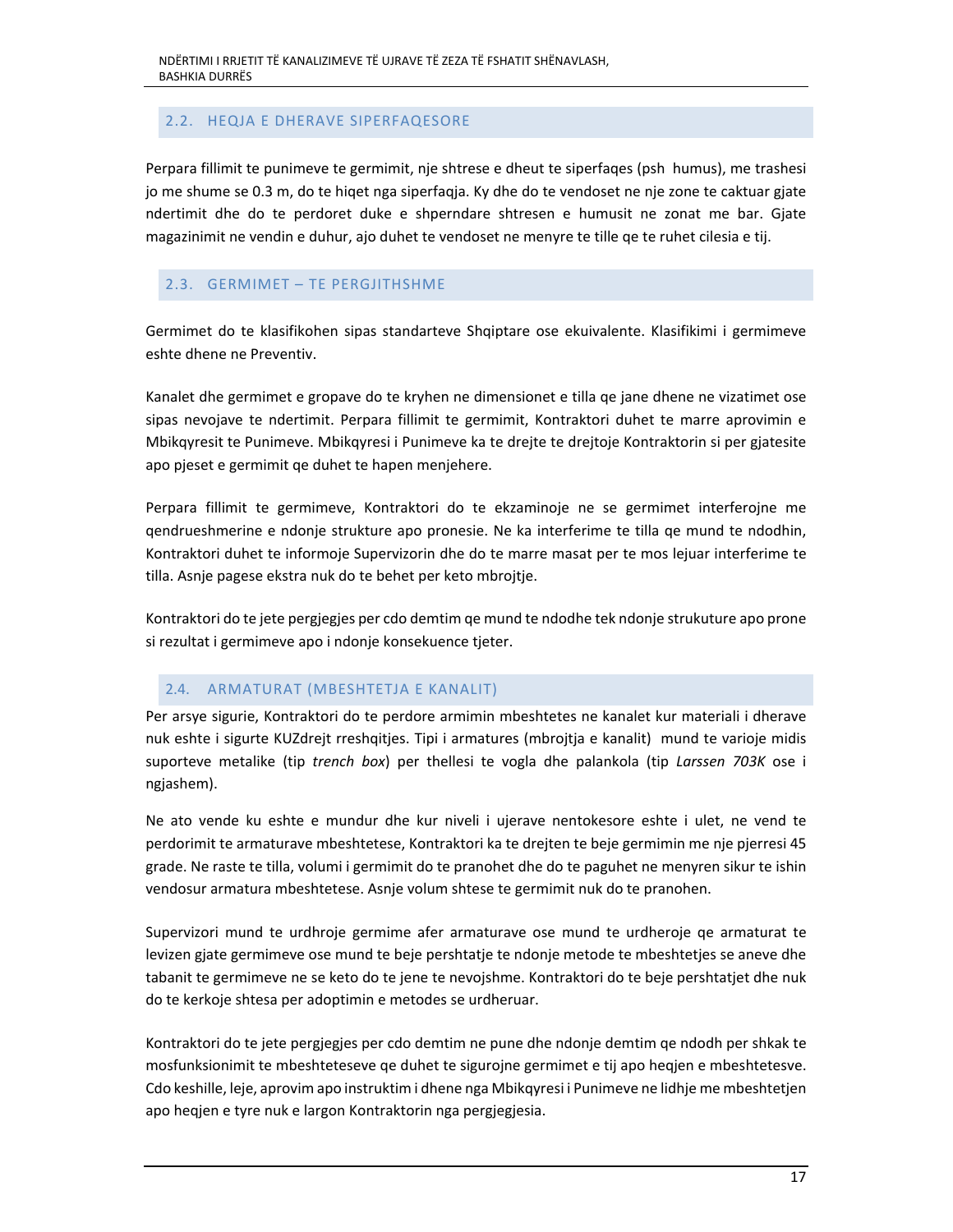# 2.5. HEQJA E UJIT

Kontraktori do te mbaje te gjitha germimet te lira nga ujrat e cdo lloji ne menyre qe punet te behen ne kushte te thata.

Kontraktori eshte i lire te pershtate metoden e gjetjes se mundshme te heqjes se ujit nga germimet duke i siguruar aprovimin e Mbikqyresit te Punimeve per kete metode. Aprovimi i Mbikqyresit te Punimeve nuk e heq Kontraktorin nga pergjegjesia e tij ne se ndodh ndonje gje. Kontraktori do te siguroje dhe perdore sistemit te pershtatshme (tipi *well‐point*), pompa te afta, prita, tuba, drenazhe dhe pajisje te ngjashme si dhe te siguroje punetorine e duhur si dhe pune te tjera ndihmese per te bere te mundur qe germimet te behen gjithmone ne te thate.

Asnje rrjedhje uji nuk do te shkarkohet ne ndonje basen ujor, KUZ apo drenazh pa lejen me shkrim te Mbikqyresit te Punimeve. Leje te tilla nuk do te jepen deri sa Kontraktori te kete plotesuar kerkesat e Supervizorit per masat e marra, nje basen eficient apo zone me rere permes te cilave uji te shkarkoje perpara shakrkimit te burimeve ujore apo drenazheve. Te gjitha anet e kanaleve dhe germimet e perkohshme te perdorura per heqjen e ujit do te formohen, mirembahen dhe do te pastrohen e do te mbushen kur te mbaroje qellimi per te cilen jane bere.

# 2.6. EKSPLOZIVI DHE SHPERTHIMET

Kontraktori do te lejohet te perdore eksploziv vetem me lejen e Mbikqyresit te Punimeve dhe Punedhenesit. Pasi te merret leja e mesiperme, te gjitha shperthimet do te behen vetem nga puntore te kualifikuar te trainuar nen supervizimin e nje drejtuesi me eksperience i cili duhet te kete certifikate zyrtare dhe autentike per punime te tilla.

# 2.7. GERMIMI I KANALEVE TE TUBAVE DHE TE THEMELEVE

Germimi i kanalit dhe i gropave do te behet ne linje te drejte dhe sa me afer madhesise se kerkuar per tu ndertuar. Te pakten 0.1 m mbi nivelin e formimit do te germohet dhe mbeshtetet me dore.

Asnje tub nuk do te vendoset ne kanal deri sa seksioni i tij te jete aprovuar nga Mbikqyresi i Punimeve. Kanalet e tubave do te germohen ne vije te drejte dhe ne nivelet e treguara ne vizatime apo nga Mbikqyresi i Punimeve. Kosto e aneve te pjerreta mbi tuba do te jene te Kontraktorit. Leja per anet e pjerreta te germimit nuk do te lejohen ne rruge, zona te asfaltuara apo rrugica. Pagesa per mbulimin e germimit do te behet vetem per volumin e profilit standard te dhene ne vizatime. Vendi i themeleve do te germohet ne nivelin e treguar ne vizatimet ose direkt nga Mbikqyresi i Punimeve, Pjesa fundore e themeleve do te jete e lemuar dhe e lire nga guret dhe pjese te tjera te forta. Themelet ne pergjithesi kane faqe vertikale por me aprovim me shkrim te Mbikqyresit te Punimeve mund te germohen themele vertikale dhe me faqe te pjerreta kur kemi thellesi me te madhe se 2 m. Te gjitha punimet shtese nuk do te quhen dhe kosto per keto volume shtese do te perfshihen ne cmimin njesi. Atje ku formohen ujera apo ka akumulim te tyre, Kontraktori me shpenzimet e tij duhet te mirembaje kanalin pa uje gjate instalimit te tubave. Atje ku tubat shtrihen me kende te madh apo me kthese te madhe, kanali do te zgjerohet per te siguruar qe asnje pjese e tubit te mos jete me afer faqes se ajo cka kerkohet. Kur kanalet do te germohen me makineri, pjesa fundore prej 15 cm te pakten duhet te germohet ne menyre manuale.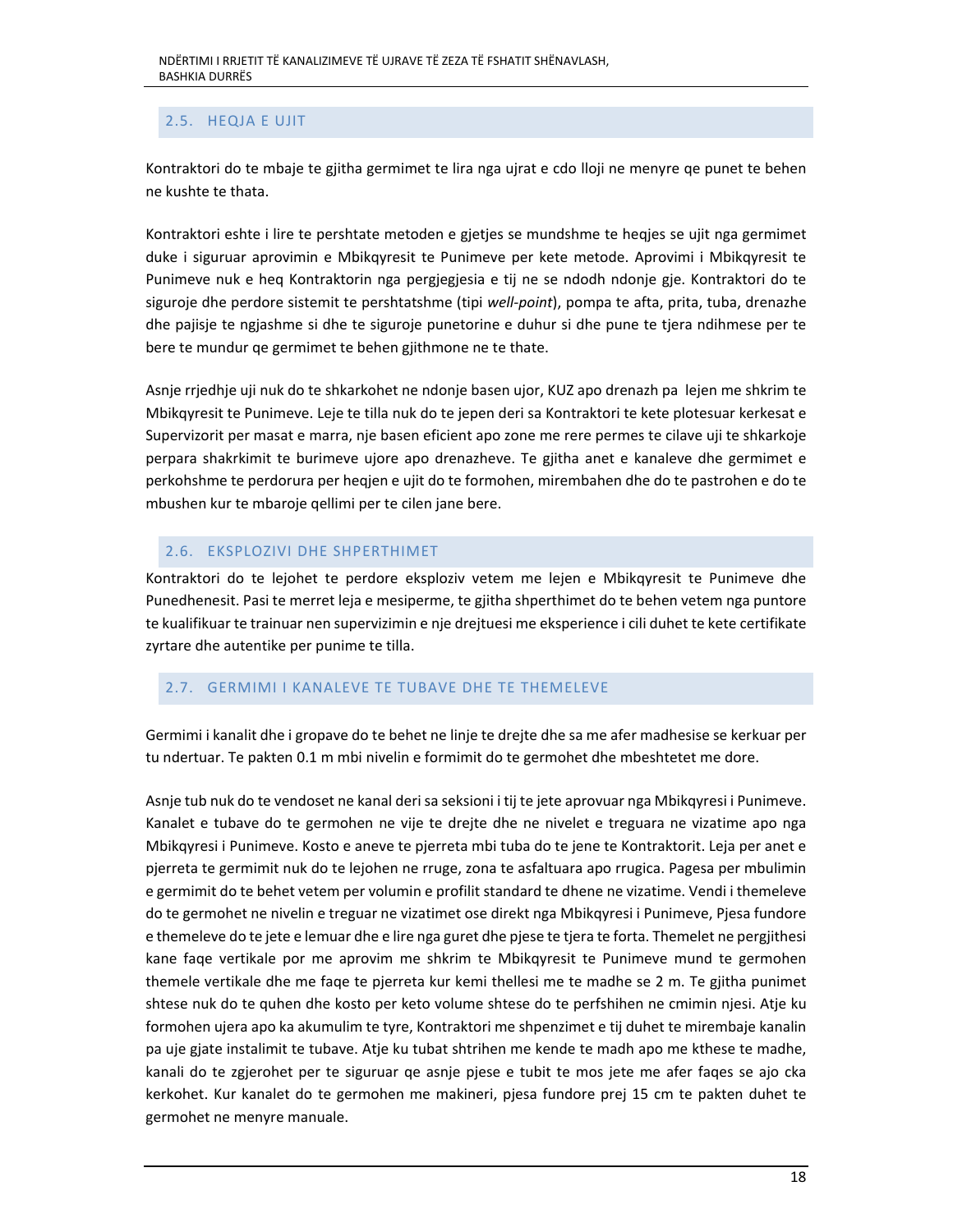Materiali i germuar do te depozitohet pergjate kanalit ne menyre te tille qe te mos bjere ne kanal apo te interferoje me punime te tjera te bera me pare apo te bllokoje rrugica dhe rruget e makinave. Kanalet duhet te mbahen paster apo te jene ne gjendje te mire per rruget dhe drenazhet e tjera. Material speciale mund te vendosen per te krijuar rruge, per te mos prishur rruget e asfaltuara, etj dhe ne cdo rast duhet te rregullohen ne gjendjen e meparshme sipas porosive te Mbikqyresit te Punimeve. Pjesa pergjate kanalit ku do te vendosen tubat duhet te jete e paster nga dherat, guret, etj.

Te gjitha materialet e germuara te vendosura ne terren per qellime mbushje do te vedosen te ngjeshura pergjate anes se germimit ne menyre te tille qe te mos shkaktojne demtime apo levizje te mundshme apo ne rast se kanalet me material te tille nuk do te jene me afer se 0.6 m nga cepi i kanalit. Asnje material i germuar nuk do te vendoset ne ndonje pozicion ku mund te shplahet apo te kete mundesi qe te bjere poshte apo te shperndahet ne ndonje toke private apo pergjate rruges dhe te shkaktoje probleme per te cilat Kontraktori duhet te beje heqjen e tyre me koston e vet.

Zakonisht per germimin e kanalit, germimet nuk duhet te behen me shume se 50 meter progres **perpara shtrimit te tubave,** pa aprovimin e Mbikqyresit te Punimeve. Asnje tub apo beton nuk do te vendoset apo te behet ndonje pune deri sa Inxhinieir te kete inspektuar dhe aprovuar germimin.

Germimet do te kryhen ne me nje menyre te tille qe te mos kete problem me qendrueshmerine e strukturave dhe prones: per kostot e te gjitha armaturave apo mbeshtetjet e tjera te kerkuara; per stabilizimin e tokes nga procesi i heqjes se ujit, proceseve kimike apo metodave te tjera te aprovuara; per pompimin e ujit per shkak te permbytjeve, stuhive apo gjera te tjera; per sigurimin e gropave te perkohshme, kanaleve; per magazinimet e perkohshme te materialeve te germuara te kerkuara per mbushje apo qellime te tjera, per sherbime te perkoshme, mbeshtetese, mbrojtese mirembajtese; per mirembajtjen e rrjedhjes ne drenazhe, ujera te zeza dhe burime ujore; per te gjitha punet e papritura, vazhdimin apo nevojat per germime dhe sigurine e puneve si dhe per te gjitha gjerat e paparashikuara.

Per germimet e kanaleve te bera ne rruge, trotuare, ndarese ose brenda 5 metrave te ndertesave, Kontraktori do te kerkoje te ekzektuoje punimet duke minimizuar demtimet dhe problemet. Kanalet me skarpate vertikale do perdoren gjeresisht. Mospreprjet apo ane kanali nuk do lejohen.

Te gjitha germimet ne prerje te hapura do te maten si produkt i zones horizontale te bazes se punes se perkohshme qe do te ndertohet dhe thellesine nga siperfaqja ne se nuk eshte e specifikuar. Matjet e germimeve me ane te pjerrta do te bazohen ne zonen horizontale. Cmimi per germime te tilla do perfshije per cdo germim shtese te kerkuar edhe per thyerjet, armaturat, hapesiren e punes. Mbushjen dhe ngjeshjen jashte limiteve te punes qe rezulton te jete e bere.

Germimet e kanaleve per linjat kryesore do te zbatohen per rastet e aneve vertikale poshte linjes se tubit te kompletuar. Germimet nuk do te matet dhe kontraktori do ta perfshije koston e te gjithe germimit, furnizimin dhe bashkimin e tubave, shtratin e tyre, mbushjen dhe largimin e materialeve te teperta ne cmimin per meter linear qe ai ka futur ne Preventiv.

Kosto e ndonje germimi shtese te kerkuar per mbivendosje, armature, haperise pune, etj per largimin e materialit ekstra te germuar dhe per mbushjen dhe konsolidimin e materialit jasht limiteve te puneve te perhershme, do te perfshihen ne kete ze. Ne rast se germimet ne rruge dhe ne raste te tjera te cilat per opnionin e Supervizorit jane te mundur te shkaktojne interference ne publik, Kontraktori do te organizoje punen e tij per te zvogeluar ne minimum intervalin ndermjet germimit dhe mbushjes.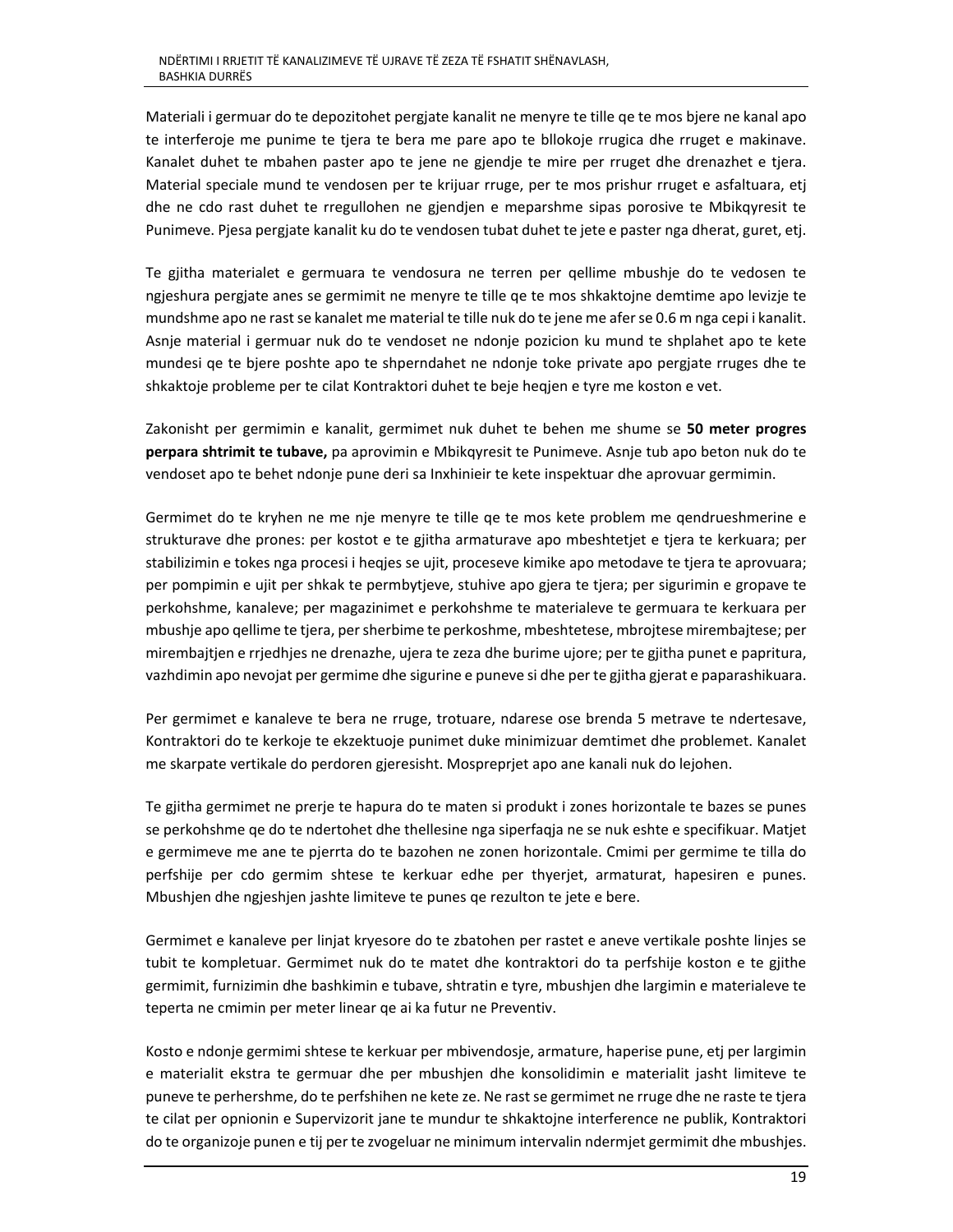# 2.8. GERMIM SHKEMBI

Shkembinjte me kende, poplat e gureve dhe guret e medhenj do te hiqen per te siguruar qe cdo ane te jete e paster si dhe poshte te gjithe tubave dhe aksesoreve te tyre te mos kete probleme per tu instaluar sipas vizatimeve dhe specifikimeve teknike. Germimet ne shkemb apo per poplat e gureve do te behen sic kerkohen nga Supervizori ose sic tregohen ne projekt per te rimbushur nenshtresat me material te aprovuar nga Supervizori dhe te ngjeshur dhe te trajtuar si germim shtese.

## 2.9. GERMIM PER PUSETAT DHE BLLOQET E ANKORIMIT

Germimet per pusetat, blloqet mbeshtetese, etj si dhe zgjerimet qe shtrihen jashte profilit te rregullt te kanaleve do te maten per pagese tek dimensionet e jashtme te pusetave, blloqeve mbeshtetes etj sic tregohet ne vizatime apo sic jepen nga konsulenti pa shtese te skarpates apo hapesires se punes. Cmimi njesi ne Preventiv do te perfshije germimin, heqjen, magazinimin e te gjitha materialeve, mbushjen e materialit te germuar me material te ngjeshur apo me beton.

## 2.10. CMIMI PER GERMIMET

Cmimi njesi per gemrimet do te perfshije germimin e kthesave, drenimin dhe pompomin, anet e perforcuara dhe tabanin e kanalit.

## 2.11. MBUSHJET – TE PERGJITHSHME

Te gjitha germimet do te mbushen ne nivelin e siperfaqes origjinale te tokes ashtu sic tregohet ne Vizatimet apo si urdherohet nga Mbikqyresi i Punimeve dhe ne perputhje me kerkesat e specifikimeve. Materiali i perdorur per mbushje, sasia e dhene dhe menyra e depozitimit dhe ngjeshjes do ti nenshtrohet aprovimit te Mbikqyresit te Punimeve, por Kontraktori do te mbaje pergjegjesine per cdo mosvendosje te tubave apo strukturave te tjera, ndonje demtim te siperfaqes se tyre apo paqendrueshmeri te tubave dhe strukturave te shkaktuara nga depozitimet jo te duhura te materialit mbushes.

Tubat perreth dhe strukturat e betonit do te mbushen sapo betoni te kete marre fortesine e duhur sic percaktohet nga Mbikqyresi i Punimeve per te mbajtur ngarkesen e duhur.

## 2.12. MBUSHJET

Mbushja e kanaleve do te behet nga Kontraktori ne se jepet urdheri nga Mbikqyresi i Punimeve. Materiali mbushes do te kontrollohet nga Konsulenti para fillimit te punimeve per mbushje. Ne rast se Kontraktori fillon mbushjen pa urdher te Mbikqyresit te Punimeve, mbushja do te rigermohet me kosto te Kontraktorit.

Madhesia e kokrizes se mbushjes do te jete ne shkallen nga 2 ne 45 mm. Mbikqyresi i Punimeve do te urdheroje Kontraktorin te heqe materialin e germuar qe nuk ploteson madhesine kerkuar te kokrrizes. Mbikqyresi i Punimeve do te vendose ne se materiali i germuar do te perdoret per mbushjen apo si material i ri por vetem ne se materiali i germuar nuk do te permbaje pjese organike.

Materiali mbushes do te mbushet ne kanale ne shtresa jo me shume se 20 cm te trashesise dhe do te ngjeshet menjehere. Pas ngjeshjes nje shtrese e re e mbushjes eshte mbushur ne kanal. Kontraktori do te kryeje kete menyre pune deri ne maje te kanalit. Cilesia e ngjeshjes do te kerkohet te jete ne vleren jo me pak se Ev1=35 MN/m<sup>2</sup> (densiteti Proctor D<sub>pr</sub> = 95 %), ose sipas specifikimit te dhene ne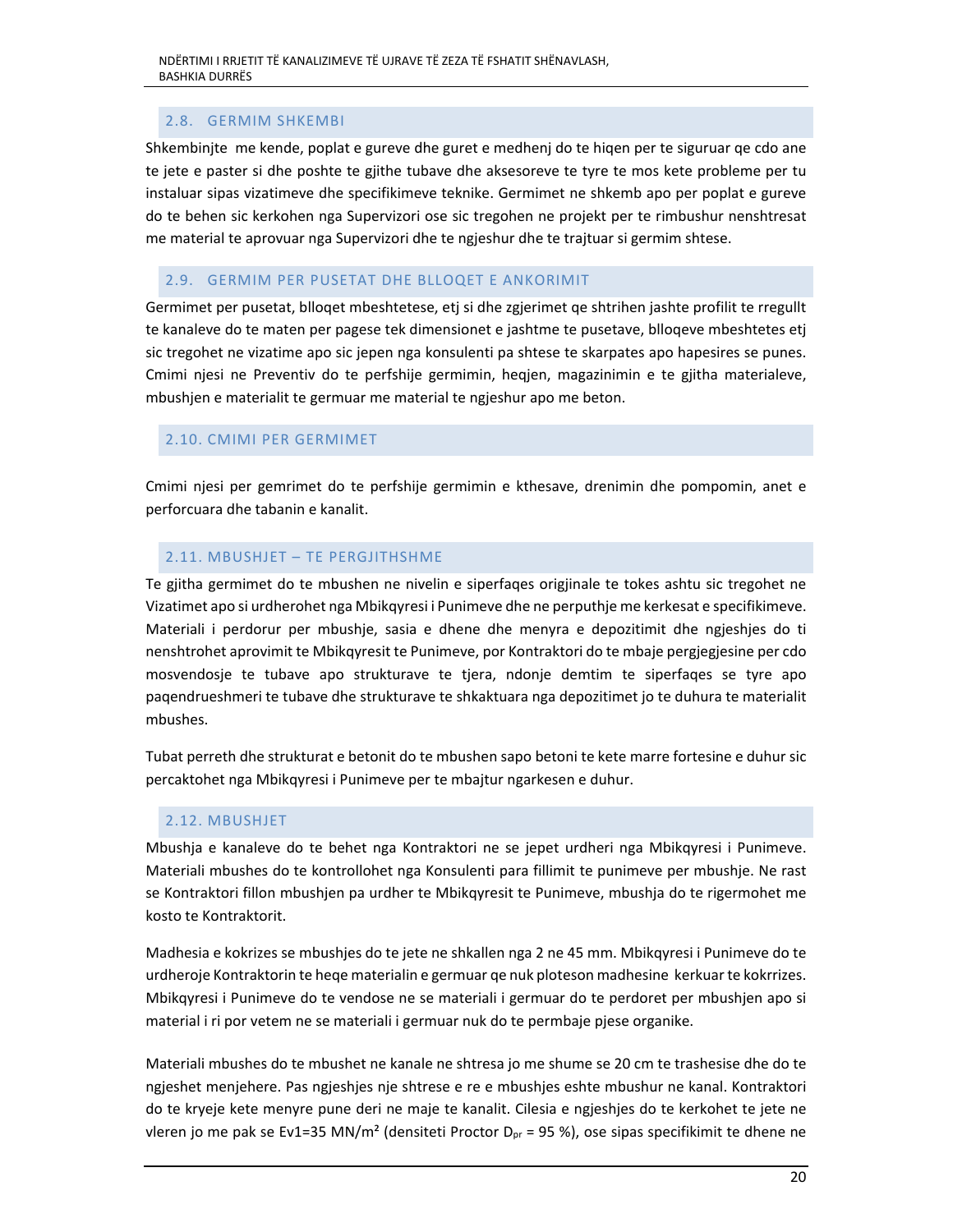Preventiv. Ngjeshja do te kontrollohet nga Mbikqyresi i Punimeve me ane te testit te penetrimit ne vende te caktuara.

Mbikqyresi i Punimeve do te vendose, ne cfare vendi do te kryhet test i penetrimit. Testet do te kryhen ne prezence te Mbikqyresit te Punimeve. Per cdo test do te mbahet nje protokoll me shkrim qe do te firmoset nga Kontraktori. Ne rast se nje test deshton, Kontraktori do te kryeje nje test shtese me kostot e tij. Ne rast se ngjeshja nuk eshte sipas cilesise se kerkuar, mbushja do te hiqet nga Kontrakltori me kostot e veta. Pjesa ku mbushja do te rigermohet do te percaktohet nga Mbikqyresi i Punimeve. Cilesia e ngjeshjes se re do te kontrollohet gjithashtu me testin e ngarkeses sipas DIN 18134 me shpenzimet e Kontraktorit.

Asnje armature nuk do te mbetet nga germimet e kanalit deri sa mbushja te shkoje nje meter mbi tub dhe kur te vije ne kete zone, armature do te jete e hequr dhe nuk do te kete gje pas armatures se mbushur. Te gjitha mbushjet do te ngjeshen dhe konsolidohen. Asnje balte, dhe, lende organike, dhe i bute apo material i papershtatshem nuk do te perdoret me material mbushes. Krahasimi nga vetite mekanaike nuk do te behet deri sa te pakten 10 dite te kene kaluar ne rastet e ndertimit te betoneve.

Pavaresisht nga ato cka u thane me siper, kerkesat ne lidhje me shtrimin, shtratin dhe mbushjen perreth te te gjithe tubave sipas specifikimeve do te jene rigjide.

# 2.13. VENDOSJA E TUBAVE

Shtrimi i tubave do te behet me rere me madhesi kokrizash 0.06 mm–2mm, si pa ndonje kontaminim me argjil. Mbikqyresi i Punimeve do te kontrolloje korrektesine tyre ne intervale te caktuara. Materiali do te kontrollohet me analizat perkatese.

# **Firma zbatuese duhet te paraqese llogaritje strukturale te tubave qe do te propozohen per t'u instaluar**.

Ne rast se materiali i shtrimit i siguruar nga Kontraktori nuk eshte njelloj me specifikimet, e gjithe zona e shtrimit do te hiqet nga Kontraktori. Mbikqyresi i Punimeve do te vendose mbi gjatesine e heqjes. Te gjitha kostot shtese per moskorrektesine e duhur do te mbulohen nga Kontraktori. Cilesia e ngjeshjes do te kerkoje nje densitet Proctor prej minimum Dpr=95%

## 2.14. SHTRESA E GJEO‐TEKSTILIT (FLEECE; FABRIC FILTER)

Ne te gjithe gjatesine e kolektorit me gravitet, ku niveli i ujerave nentokesore eshte i larte, gjitha zona e shtratit te tubit apo themelit do te mbeshtillen me nje material "gjeotekstili". Qellimi i vendosje se gjeotekstilit eshte te mos lejoje perzierjen e materialit te shtruar dhe te forcoje zonen e shtrimit. Efekti nuk eshte zhvendoja e tubave te shtruar. Gjeotekstili do te furnizohet dhe instalohet nga Kontraktori. Gjeotekstili do te instalohet para materialit te shtrimit qe do te mbushe kanalin. Ne rast se kanali eshte i pjerret, ne te njejten kohe me materialin e shtrimit, dhe armatura do te hiqet pa lene hapesire ndermet gjeotekstilit dhe dherave perreth. Gjeotekstili ka per te patur nje mbivendosje prej 50 cm siper. Mbivendosja nuk do te rimbursohet e ndare por eshte pjese e cmimit njesi.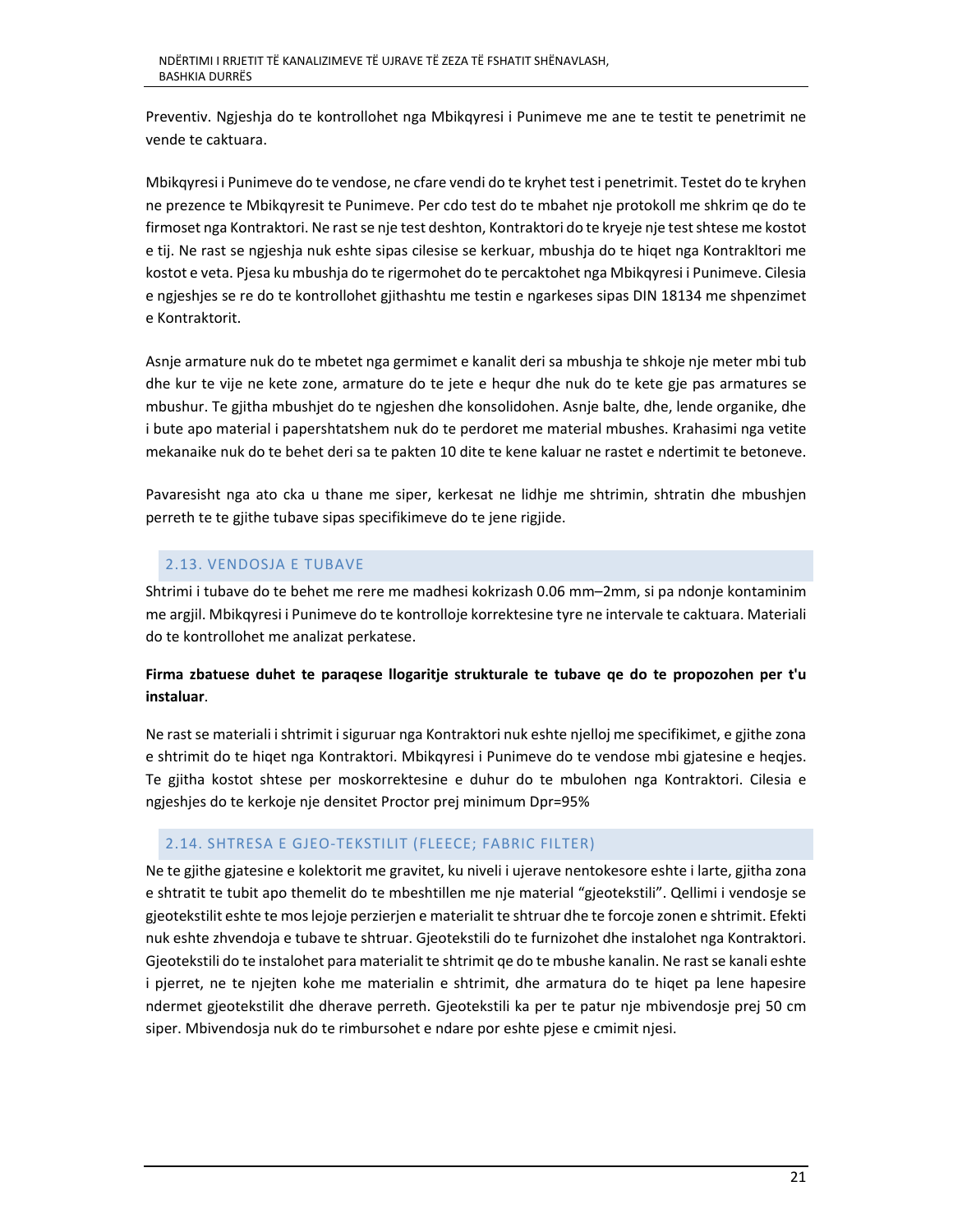## 2.15. HEQJA DHE LARGIMI I MATERIALEVE TE HEDHURA

Materialet e teperta te germuara qe nuk duhen per mbushjen e kanaleve apo per qellime te tjera prane vendit te germimit do te hiqen dhe largohen ne vende te tjera te siguruara nga Kontraktori. Te gjitha materialet e keqia te gjetura nga germimet do t'i nenshtrohen te njetit proces.

Kontraktori do te heqe urgjent pas perfundimit te mbushjes te gjithe materialin e tepert te germimit si dhe Kontraktori do te beje me shpenzimet e tij rregullimet e duhura per stabilizimin e materialit te tepert dhe do ta perfshije cmimin njesi per germimin koston e ketij rregullimi si dhe te gjitha shpenzimet ne lidhje me gjetjen e vendit dhe pagesat e kompensimit.

Gjate zbatimit te ndertimeve, pemet ekzistuese qe mund te demtohen gjate ketij zbatimi do te mbrohen ne nje menyre te pershtatshme.

Te gjitha materialet e teperta dhe te pista do tehiqen me te gjitha menyrat dhe do te shperndahen dhe nivelohen ne vendet e caktuara sipas direktivave te dhena nga Mbikqyresi i Punimeve.

#### 2.16. RESTAURIME DHE PASTRIME – KERKESA TE PERGJITHSHME

Kontraktori do te rivendose te gjitha guret, muret, bordurat e demtuara, rrethimet apo strukura te tjera qe jane hequr gjate apo para fillimit te punimeve ne menyre te tille qe te permbushe kerkesat e Supervizorit dhe specifikimet e dhena ne klazuolat e dhena ne lidhje me punetorine dhe materialet. Ne siperfaqet e asfaltuara, asfaltimet e reja do te behen pervec rasteve te blloqeve te asfaltimit dhe tullave qe mund te riperdoren. Asnje siperfaqe nuk do te riperdoret brenda 30 diteve pas perfundimit te mbushjes pervecse me urdher te Mbikqyresit te Punimeve. Te gjitha plehrat, mbetjet dhe materialet e nxjerra nga germimet do te transportohen ne nje depozitim te siguruar nga Kontraktori dhe ne nje vend te kenaqshem nga Mbikqyresi i Punimeve.

# 2.17. KTHIMI NE GJENDJEN E MEPARSHME I SIPERFAQES SE RRUGEVE PUBLIKE DHE TROTUAREVE

Kontraktori do te rivendose me kujdes te gjitha materialet e siperfaqes dhe mirembaje te gjitha siperfaqet e rrugeve private, rrugicave, fushave, hapesirave te hapura, etj dhe do te riparoje cdo difekt te shkaktuar nga Kontraktori.

## 2.18. INVESTIGIMI I NENDHERAVE

Atje ku specifikohet apo urdherohet nga Mbikqyresi i Punimeve, Kontraktori do te investigoje dhe do te marre prova per dherat. Ne ndonje rast saktesimi i vendit dhe metodes se investigimit do te urdherohet nga Mbikqyresi i Punimeve. Kontraktori do te punesoje staf me eksperience ne investigimin e terrenit per te ndermarre punimet e duhura. Investigimet do te zbatohen sipas standarteve ISO.

#### 2.19. ZEVENDESIMI I RRUGEVE – TE PERGJITHSHME

Atje ku siperfaqja e rrugeve publike eshte hequr apo demtuar nga Kontraktori do te zevendesohet ose riparohet sipas kerkesave te Mbikqyresin e Punimeve dhe ose standarteve Shqiptare per mirembajtjen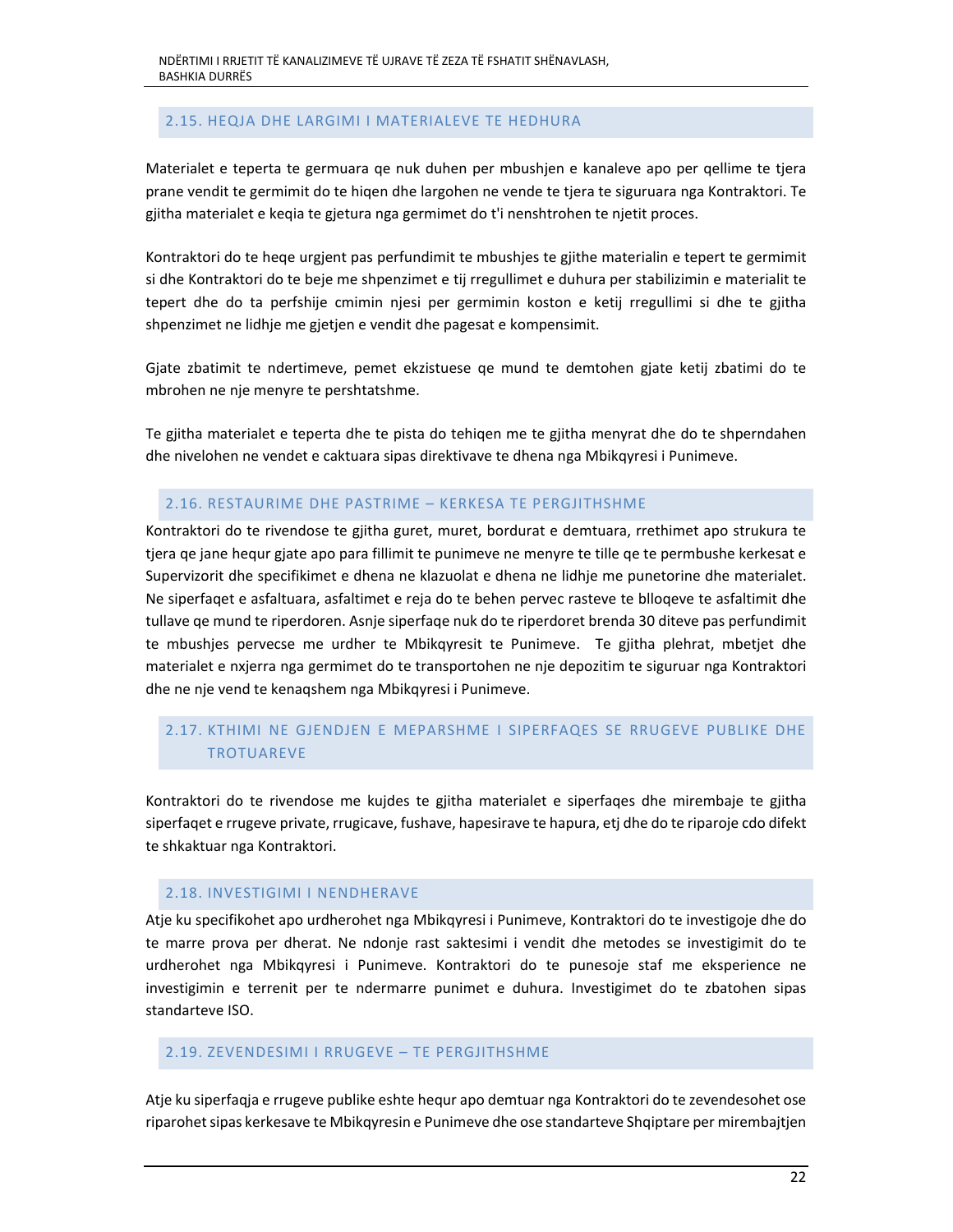e rrugeve. Materialet dhe metodat e perdoruar per te tilla rregullime do te jene te njejta me ato qe perdoren per asfaltim original sipas zerave te Preventivit.

## 2.20. PUNIME ASFALTIMI

Kjo pune konsiston ne kryerjen e te gjitha operimeve dhe furnizimit te materialit, puntorise, veglave, pajisjeve qe mund te kerkohen per te ndertuar dhe mirembajtur rruget dhe pajisje te tjera sic tregohet ne vizatime dhe ose ne Preventiv.

Vendosja e materialit te asfaltit do te kryhet si nje proces i vazhdueshem pavaresisht menyrave te dhena nga Mbikqyresi i Punimeve.

Perzierja dhe vendosja e asfaltit do te behet ne progress ne ne shkalle qe kontaminimi i puneve te meparshme te asfaltit nga pislleqet apo humbjet e kapacitetit mbajtes te mos ndodhe.

Ne rast te bllokimit te impiantit apo ne raste emergjence, do te behet e mundur te zbatohet kjo kerkese ose ne se ndodh me shume se 48 ore nderprerje ndermjet operacioneve te vendosjes se asfaltit, nje shtrese prajmeri ose nje shtrese ildisje ne perputhje me keto specifikime apo sipas direktivave te Mbikqyresit te Punimeve do te zbatohet tek kjo siperfaqe pa kosto shtese per Klientin. Keto Standarte dhe kode ne botimet e fundit te tyre do te zbatohen tek punimet e kesaj klauzole:

- BS 812 per Agregatet Minerale (Flakiness index)
- AIM MS2 per metoden Marshall te projektit miks

Materialet do te jene te magazinuara dhe te dorezuara ne menyre te tille qe te ruaje cilesine e tyre dhe gatishmerine per ne pune. Materialet e aprovuara gjate magazinimit dhe dorezimit, mund te inspektohen perseri perpara se te perdoren ne pune.

Per verifikimin e peshave dhe masave, karakteret e materialeve dhe percaktimi i temperatures se perdorur ne pregatitjen e perzierjes se asfaltit, Mbikqyresi i Punimeve do te kete akses gjate te gjithe kohes ne te gjitha porcionet e impiantit, prodhimit te agregateve, vendeve te magazinimit dhe tek te gjitha pajisjet e perdorura per prodhimin dhe procesimin e materialeve. Mbikqyresi i Punimeve do te kete autoritet te marre kampione dhe te kryeje teste me cdo material ne terren nga burime te tjera me qellim te jape mendimin e tij ne lidhje me keto specifikime dhe pranimin apo jo te tyre.

Materialet e perdorura ne keto pune do te testohen dhe aprovohen perpara perdorimit. Kontraktori duhet te njoftoje Mbikqyresin e Punimeve mbi burimin e materialeve dhe Mbikqyresi i Punimeve do te aprovoje burimet perpara furnizimit te tyre ne terren. Materialet qe nuk perputhen me kerkesat e ketyre specifikimeve do te largohen menjehere nga Objekti. Ne rast se materialet nuk perputhen me kerkesat e specifikimeve, Kontraktori te siguroje material nga burime te tjera.

Makinerite dhe veglat e perdorura ne ndertimin e puneve te asfaltit do te jene ne kushte te pranueshme pune. Mbikqyresi i Punimeve do te aprovoje makinerite dhe veglat e punes perpara fillimit te punimeve dhe Kontraktori te sjelle sasine e duhur te makinerive per te ekzekutuar punimet me shpejtesi e precision.

## 2.21. AGREGATET PER PUNET E ASFALTIT

Agregati fino eshte nje pjese e agregatit mineral qe kalon siten 8. Agregati Fine do te konsistoje ne rere natyrale dhe ose rere te thyer/coptuar dhe do te jete me nje grade te tille qe kur te kombinohet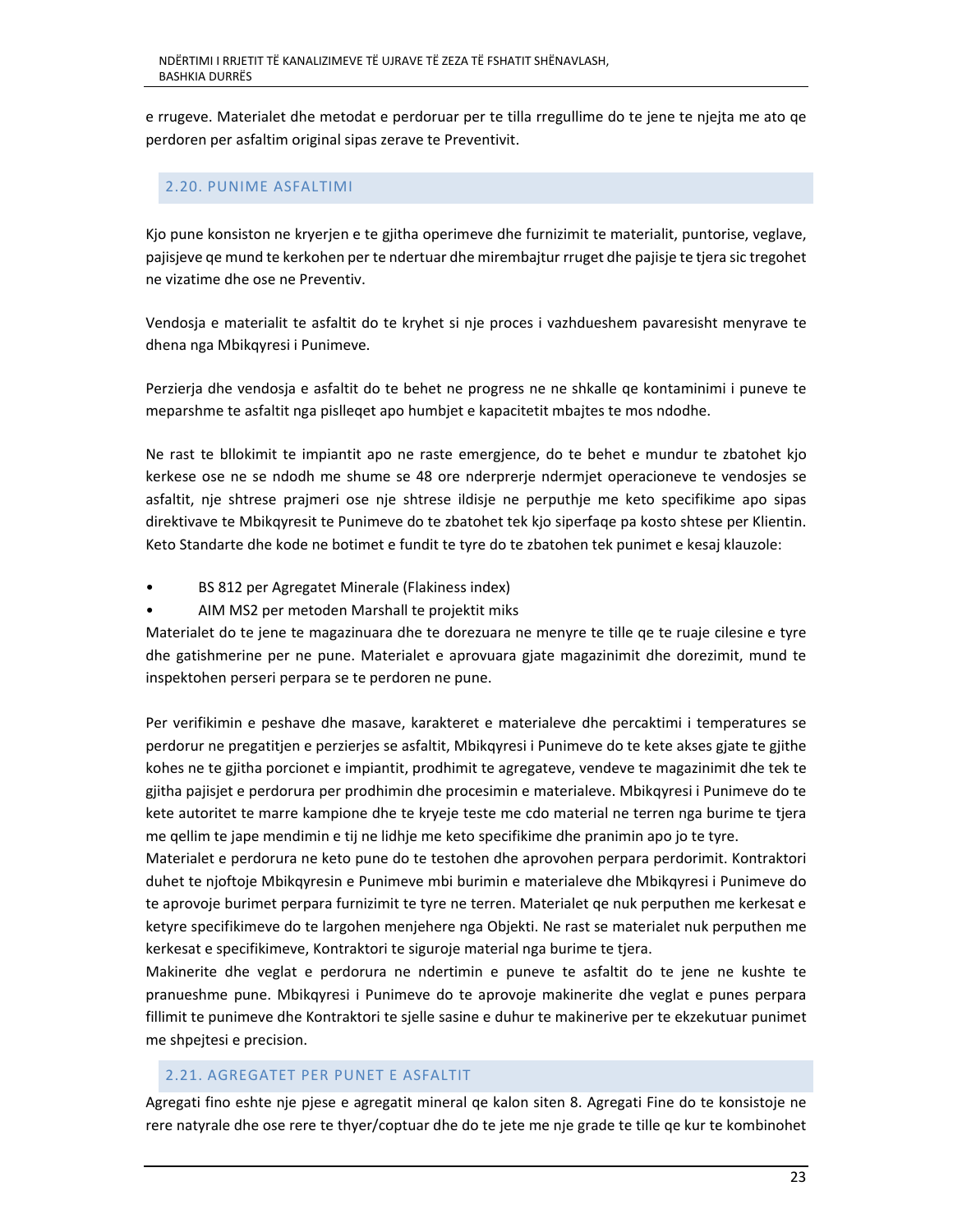me tjerat me proporcione e duhura, perzeirje te takoje graden e kerkuar. Ky agregat do te jete i paster nga mbetjet organike, argjila, pjese te cimentuara dhe gjera te tjera.

Agregati i trashe eshte pjesa e agregateve minerale qe nuk e kalojne siten 8. Agregati i trashe konsiston ne gure natyrale te thyer dhe zhavorr. Pjeset e thyera do te jene kubike dhe me kende te mprehte dhe jo te lemuar te gjate apo te prishur. Shkall do te jete e tille qe kur te kombinohen me fraksionet e tjera ne propozrconet e duhura, perzierja rezultante te jete sipas grades se kerkuar. Shkalla e thyerjes do te jete te pakten 100 % te peshes se materialit qe nuk kalon siten 8 ne te cilen faqet e thyera te zene te pakten 70 % te totaltit te tyre. Thyerja/petezimi i cdo cope nuk do te jete me shume se 20 % kur te testohet sipas BS 812

Cimento asfaltike e specifikuar per perdorim ne perzierjen e asfaltit do te jete 50‐70 grade Penetrimi sipas ASHTO M‐20. Cimento asfaltike do te pregatitet nga rafinimi i petroliumit. Kjo do te jete uniforme ne karakter dhe nuk do te prishet kur te nxehet ne 175 grade Celsius.

## 2.22. SHTRESA BAZE E BITUMIT DHE SHTRESA E VESHJES ME BITUM

Puna konsiston ne ndertimin e nje shtrese asfalto betoni mbi nje shtrese te pregatitur sipas Specifikimeve dhe ne perputhje me linjat, shkallet, trashesite dhe seksionet tip te dhena ne vizatime ose sipas udhezimeve te Mbikqyresit te Punimeve.

Nje minimum i 40 % te agregateve fine perdorur ne tipin II (shtresa veshese) te perzierjes do te jene rere e thyer. Materialet per asfalto betonin do te kombinohen sipas shkalleve te dhena ne tabele.

Permbajtja optimale e bitumit te percaktuar ne metoden marshall do te perdoret ne pregatitjen e specimenit per testin e ngjeshjes se bredshme (AASHTO T‐165).

Shembujt e perzierjes se asfalto betonit do te merren pasi shtresa te ngjeshet dhe te gjendet sipas kushteve te ASHTO T‐230. Shembujt e asfalto betonit te ngjeshur do te behen me cpim sipas Method B of AASHTO T‐230. Pesha specifike e asfalto betonit te ngjeshur do te matet sipas AASHTO T‐230.

#### 2.23. KERKESAT E NDERTIMIT PER PUNET E ASFALTIMIT

#### *a. Kufizimet e Motit*

Prodhimi dhe shperndarja e asfalto betonit nuk do te lejohet kur temperatura e ambientit eshte me pak se 8 grade Celsius ose kur ka shi, debore, mjegull, stuhi ose ndonje kohe tjeter e papershtatshme

## *b. Pajisjet*

Pajisjet e kerkuara do te jene sipas specifikimeve te dhena ne kapitullin "Pajisje per Pune asfalti te dhena ne keto specifikime"

## *c. Survejimi dhe pregatitja e Zonave*

Zona qe te asfalohet do te jete e drejte dhe me shkalle sipas te dhenave te Vizatimeve ose te dhena nga Supervizori dhe do te kene nje siperfaqe te pregatitur me pare per te filluar operimet e asfaltimit.

Fillimisht suiperfaqja do te asfaltohet sipas kapitujt perkatese te dhene ne keto specifikime.

Te gjitha gropat apo strukutrat ne rruge me uje, drenazhe dhe pajsiej te tjera do te ndertohen dhe pozicioni i tyre dhe niveli do tepercaktohen para fillimit te procesit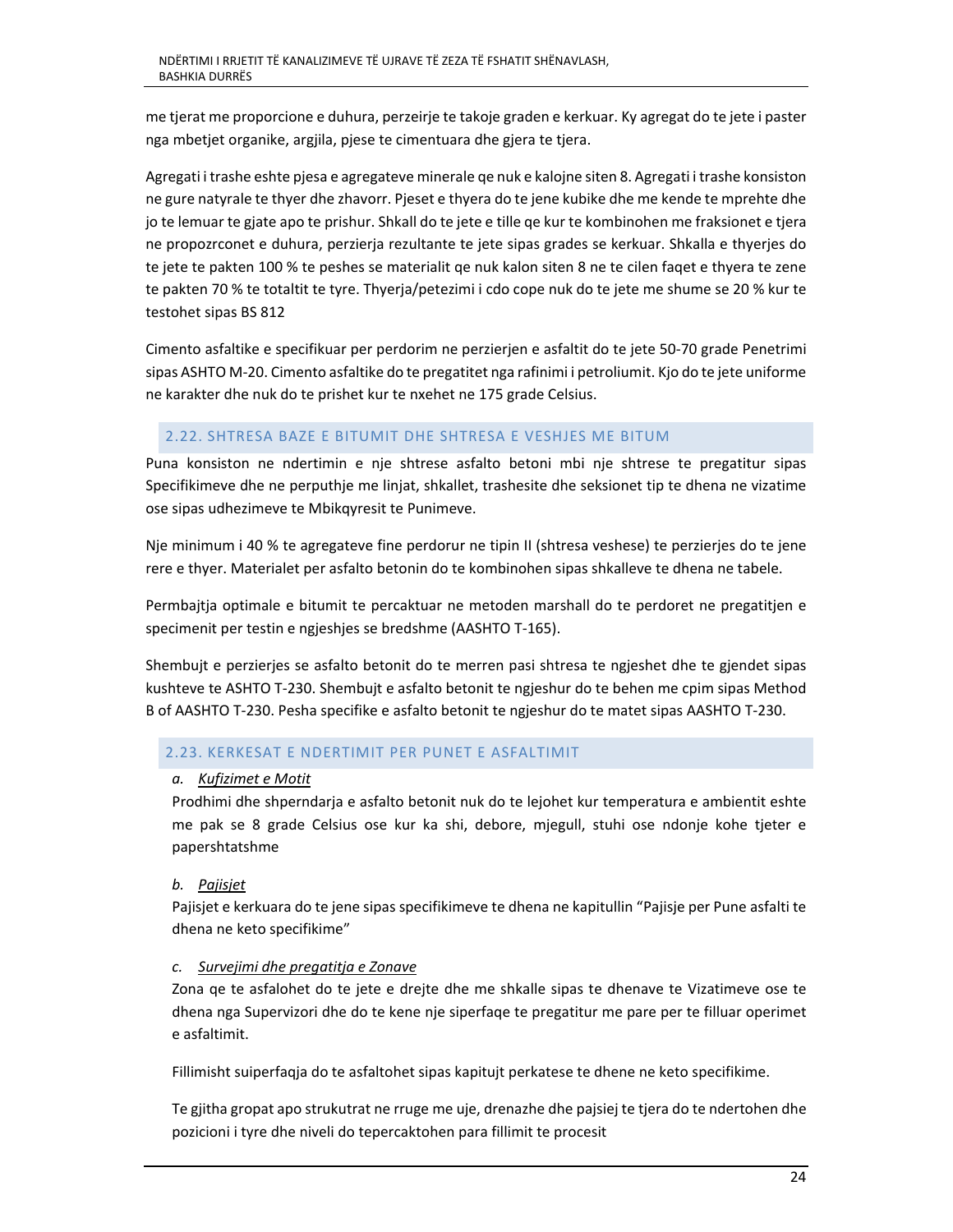# *d. Pregatitja e perzierjes se asfalto betonit*

Te gjitha materialet e perfshira ne prodhimin e asfalto betonit duhet te jene ne linje me keto specifikime dhe te aprovuara nga Supervizori perpara perfshirjes ne keto pune. Temperatura e perzierjes do te jete brenda limiteve te formules se perzierjes kur te zbrazet nga perzierja por ne asnje rast me shume se 160 grade celsius.

Asfalto cimento nuk do te perdoret ne se ndodh qe te nxehet me shumes se 177 grade celcius ne cdo kohe.

## *Furnizimi i perzierjes asfalto betoni*

Fillimi i punes se mjeteve do te behet spas nje grafiku ne vendin e punes per te gjitha materialet e furnizuara te cilat duhet te vendosen gjate dites dhe vetem ne rast te aprovimit nga Inxhineiri mund te perdoret ndricimi artificial. Perzierja do te behet ne shtrese ne nje temperature 120–160 C.

## *e. Sperkatja dhe perfundimi*

Sperkatja do te behet ne nje siperfaqe te aprovuar sipas kapitullit "Survejim dhe pergatitje e zones" e ketyre specifikimeve dhe vetem kur koha eshte e qendrueshme.

Me te arritur ne piken e perdorimit, perzierja e asfaltit do te shperndahet dhe ngjeshet ne shkallen e duhur me nivelimin dhe seksionin x te percaktuar ose ne gjeresine e percaktuar ose ne nje pjese te pjesshme qe eshte kerkuar.

Ne asnje rast, nuk do te filloje ndertimi i nje shtrese te re asfalto betoni deri sa shtresa e meparshme te jete testuar dhe aprovuar sipas ketyre specifikimeve

# *f. Ngjeshja*

Te pakten 2 rrula do te kerkohen gjate te gjithe kohes. Rrulat do te levizin avash dhe me shpejtesi uniforme me rrotat afer asfaltit. Shpejtesia e tyre nuk do te jete me shume se 4.8 km/h per rrulat me rrota hekuri ose 8 km/hr per rrulat me rrota pneumatike.

Pajisjet e renda ose rrulat nuk do te lejohen te qendrojne ne siperfaqet e perfunduara perpara se te jene ngjeshur dhe te jene ftohur.

Shkalla minimale e ngjeshjes se kerkuar per tipe te ndryshme te asfalto betonit te dhena ne perqindje jane dhene me poshte:

| Tipi i perzierjes     | Ngjeshja e kerkuar |
|-----------------------|--------------------|
| Tipi I (shtresa baze) | 98%                |
| Tipi II ) tapeti)     | 98%                |

## *g. Testimi*

Cdo pjese e kompletuar e asfalto betonit do te testohet dhe aprovohet paraprakisht perpara se te vendoset pjesa tjeter e asfalto betonit. Shembujt e ngjeshur do te merren permes nje cpimi sipas AASHTO T‐230.

Perzierja e nxhehte e asfaltit do te vendoset dhe ngjeshet vrimen e majte te shembullit.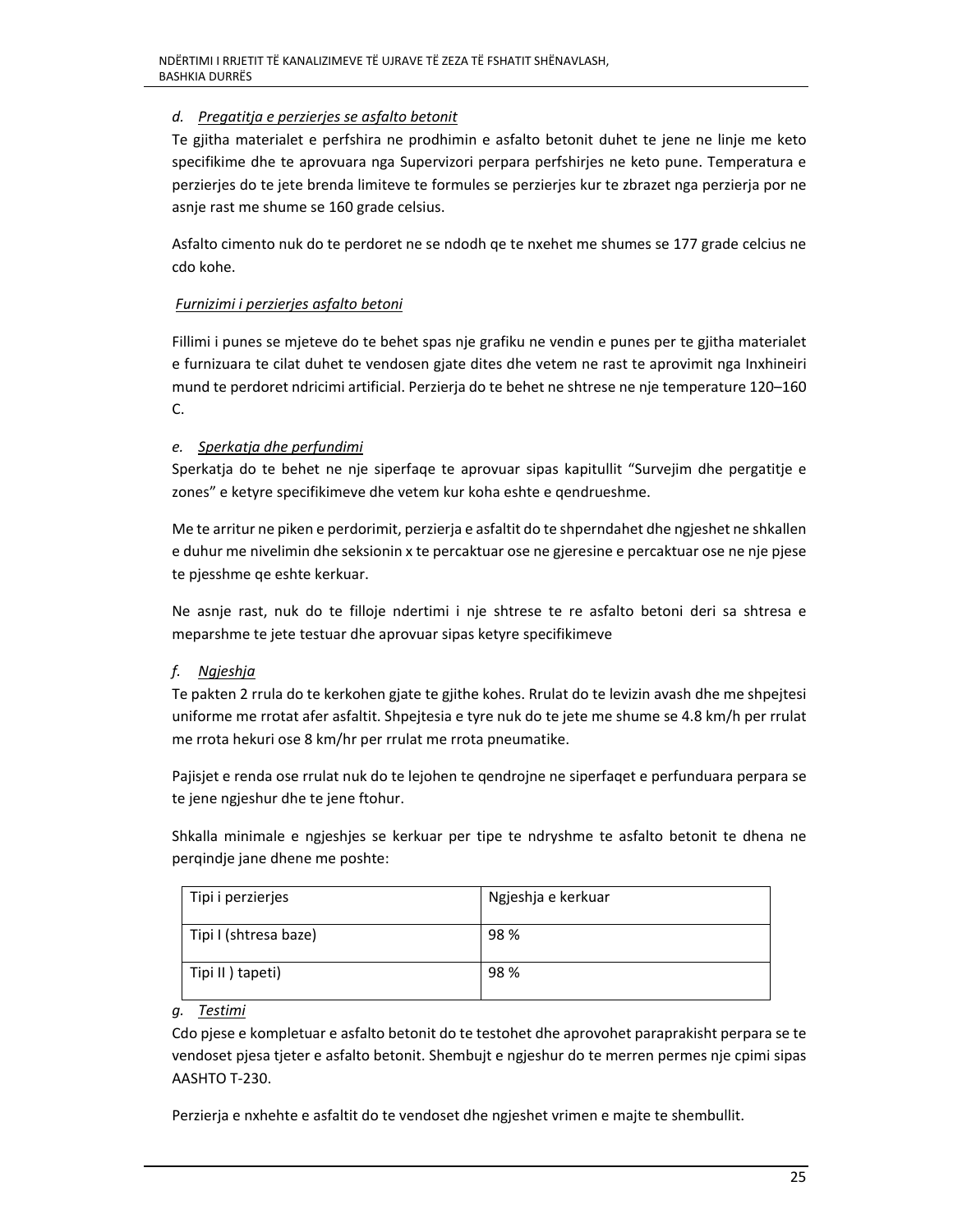# 3. **BETONET DHE BETONET E ARMUARA**

## 3.1. BETONI

Te gjitha betonet e furnizuara ne terren duhet te jene sipas standarteve DIN EN 206‐1; DIN 1045‐2 ose ekuivalent. Betonet e Stacioneve te Pompimit dhe te pusetave te kontrollit te papershkrueshme nga uji do te prodhohen **me cimento anti‐sulfate** per t'i rezistuar efektit korrodues te ujerave te zeza dhe ujerave nentokesore te kripur.

Kjo do te jete e nevojshme per te garantuar rezistencen ndaj ujit dhe ndaj ngricave, vetite anti korrozive si dhe qendrueshmerine dhe rigjiditetin e betonit.

Betonet e bera ne impiante te perzierjes se betonit duhet te kene perzierje te aprovuar dhe duhet te kene certifikaten e testeve te kubeve te betonit. Te gjitha faturat e perzierjes se betonit (data, koha dhe numri i rregjistrit te furnizimit me perzierje) dhe certifikatat e tyre duhet te jene ne terren gjate te gjithe kohes se ndertimit.

Kontraktori duhet te furnizoje te gjithe materialet, puntoret dhe pajisjet e nevojshme per te vendosur klasat e ndryshme te betonit dhe hekurit te armimit sias vizatimeve dhe sipas standartit DIN 1045, EN‐ 2, ISO ose ekuivalent.

Metoda e krijimit te fatures se betonit sic tregohet ne Standartet teknike te projektimit KTP 37 (1975). Kontraktori nuk do te filloje pregatitjen e betonit pa testimin ne perparesi te nje shembulli betoni dhe me aprovim te Mbikqyresit te Punimeve.

Kontraktori do te pergatite shembujt per cdo lloj te betoneve me te njeten pajisje dhe material qe ai do te pergatite betonin per ne objekt. Ai duhet te informoje Mbikqyresin e Punimeve 24 ore perpara per keto teste keshtu qe ai do te marre pjese ne marrjen e kampioneve. 6 kampione do te merren nga perzierja e betonit, 3 nga te cilat do te testohen nga Mbikqyresi i Punimeve pas 3, 7 dhe 28 dite sipas STASH 569/1 (1979). Formula do te aprovohet nga Mbikqyresi i Punimeve.

Betoni do te perbehet nga cimento antisulfate Portland, agregate fino, agregate te trashe dhe uje ne propozione dhe perzierje si eshte dhene ne Specifikime.

Te gjitha betonet do te perzihen ne menyre mekanike nga perzieres mekanike (stacion ose njesi perzierje). Te gjitha betonet do te jene homogjene dhe te perziera mire dhe nuk do te kete zona pa cimento. Uniformiteti i perzirejes se betonit do te percaktohet nga diferenca e zhytjes se konit ose ndryshimeve ne proporcionin e agregateve te trasha. Kontraktori me shpenzimet e tij do te marre kampionet e betonit te fresket.

Perdorimi i perzierjes se betonit duhet te permbushe kerkesat e projektit. Permbjatja e cimentos, cilesia, raporti cimento uje dhe kompozimi i mbushjes duhet te perputhen me standartet korresponduese. Te gjithe aditivet e betonit duhet te jene te aprovuar me pare.

Perzierja e betonit duhet te transportohet ne menyre te tille qe brenda kohes se duhur te mos ndahen apo te demtohen pjeset e tjera. Ne se ndarja nuk mund te mbrohet gjate transportit, perzierja duhet te perzihet perseri perpara se te hidhet ne objekt. Gjate transportit, asnje sasi cimentoje nuk duhet te humbe dhe te perzierja nuk duhet te kontaminohet apo ftohet poshte 10ºC perpara depozitimit.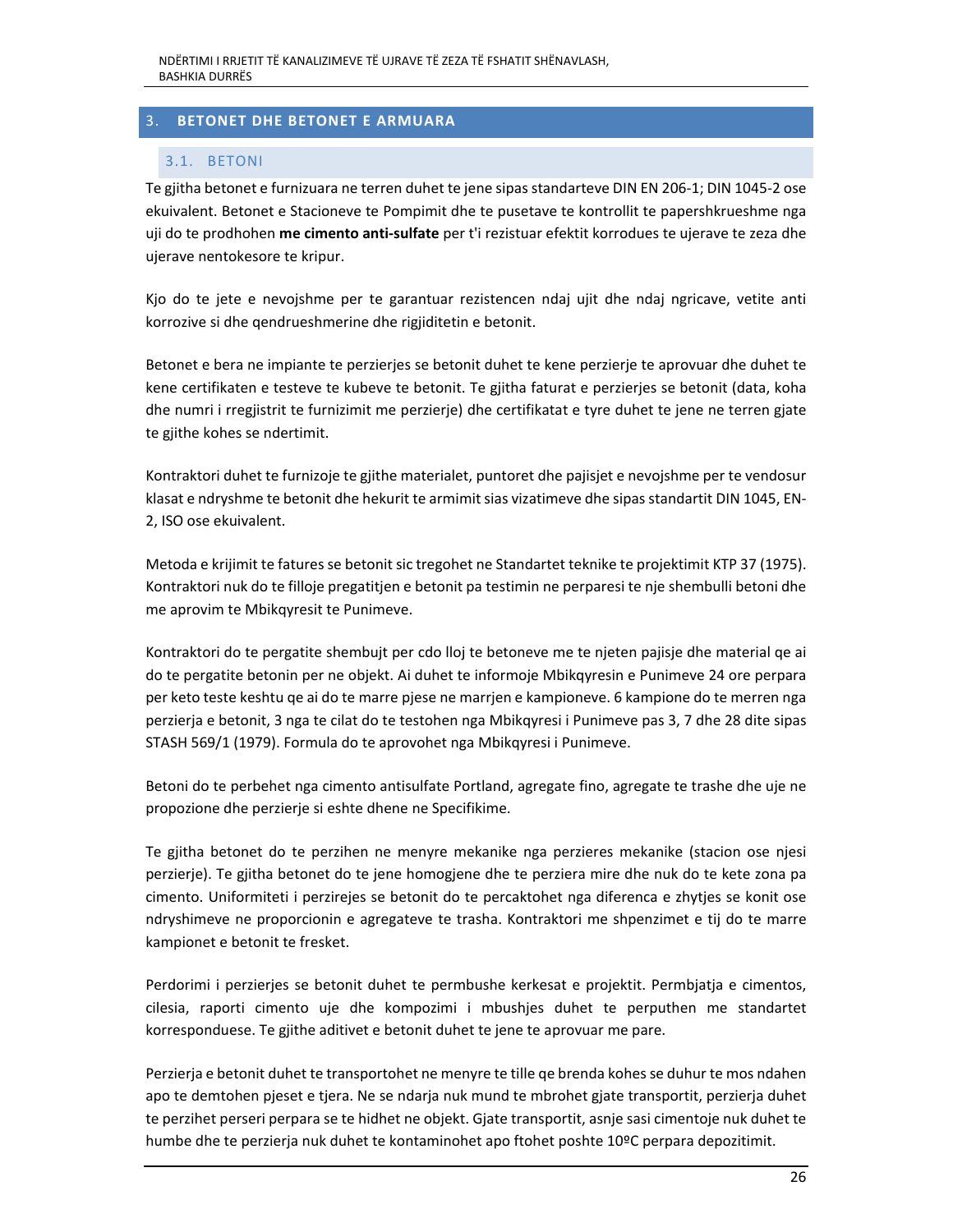Perzierja e transportuar duhet te depozitohet pa problem dhe ne menyre te vazhdueshme e vibruar gjate depozitimit sipas standartit EN nga nje pajisje qe mbron ndarjen e komponenteve. Ne se temperatuira e ambietntit shkon 40 ºC, punimet e betonit duhet te nderpiten dhe te mbahet temperature e perzierjes poshte 32ºC.

Ne cdo rast, siperfaqja e betonit te fresket do te mbrohet ndaj tharjes me ane te mbulimit te saj me copa ose thase cimento dhe atje ku hedhja vazhdon praktikisht do te aplikohet gjate pak oreve pas vendosjes

Te gjitha betonet duhet te mbahen te lageshta mbi siperfaqen e tyre per nje periudhe prej 2 javesh sipas DIN 1045 dhe EN‐2 ose ISO ise standart ekuivalent. Kur temperature e ambientit eshte me pak se 2ºC, te gjitha punet e betonimit nderpriten dhe betoni i fresket do te mbrohet nga ngricat duke perdorur masat e duhura per te mbatjur temperaturen e tij ne 13ºC seksionet e holla dhe 7ºC per seksionet masive. Temperatura e betonit gjate procesit duhet te mbahet ne shkallen e dhene ne DIN 1045 ose EN‐2 ose ISO ose ekuivalent.

Betoni i perdorur ne punet do te jete i klases se dhene ne Vizatime, te treguar ne Preventiv ose te urdheruara nga Mbikqyresi i Punimeve. Pervec ku specfikohet, perberesit e betonit, prodhimi, testimi do te jene konform me standartet dhe manualet e dhena ne kushtet e pergjithshme te Kontrates.

Kontraktori duhet te mbaje nje rregjister gjate puneve te ndertimit me:

- Te dhena per kryerjen e puneve te betonit te kryera
- Regjister mbi armaturen dhe armimin e aprovuar nga brigadieri
- Koha e fillimit dhe kompletimit te betonit
- Te dhena mbi prodhimin dhe transportin e betonit
- Te dhenat baze te betonit dhe armatures se hekurit (klasa, cilesia)
- Te dhena per ceshtjen e procesit te perzierjes se betonit
- Te dhena mbi kampionet e testit te kontrollit
- Temperature e ajrit, lageshtia, masat e marra gjate hedhjes se betonit dhe forcimit te betonit
- Te dhena mbi inspektimi e kryer dhe difektet e gjetura

## 3.2. PERPUTHJE ME KERKESAT E SFORCIMIT

Te gjitha betonet do te permbushin kerkesat e sforcimeve per marken e vecante te betonit. Kontraktori do te ndaje fraksionet perberes te cdo pjese te betonit nga pesha ose volumi. Fraksionet perberes do te perzihen me pas sa me mire.

# 3.3. CIMENTO

Cimento e perdorur per Stacionet e Pompimit dhe pusetat prej betoni te armuar te cilat duhet te jene te papershkrueshme nga uji do te jete Cimento antisulfate Portland.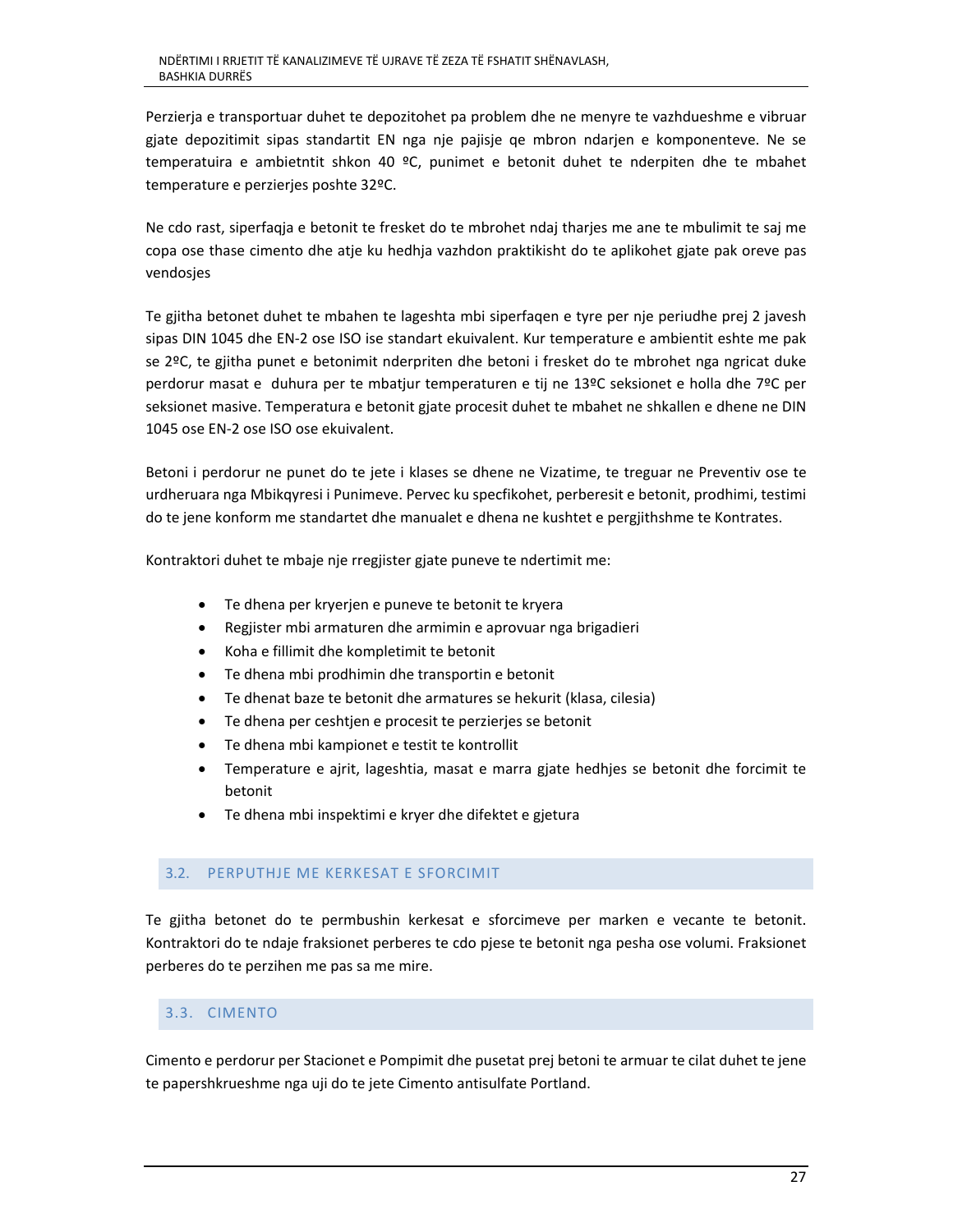Cimento e perdorur per betonet qe do te vendosen perrreth pusetave prej polietileni do te jete Cimento Portland e zakonshme pa ndonje specifikim te vecante. Cimento Portland duhet te jete ne perputhje me te gjitha kerkesat e DIN 1164 or EN‐2 per cimenton Portland.

Cdo pakete e cimentos do te jete e shoqeruar me certifikaten e prodhuesit duke dhene rezultatet e testeve te tyre. Ne se kjo certifikate nuk eshte e mundur, kampionet mund te merren nga paketa te ndryshme ose konteniere dhe te dergohen per testim ne nje laborator te testimit te materialeve ne Shqiperi ose ne laboratorin e Supervizorit ne terren me shpenzimet e Kontraktorit.

## 3.4. UJI

Uji i perdorur per berjen dhe hedhjen e betonit duhet te jete nga nje burim i aprovuar nga Supervizori dhe ne kohen e perdorimit duhet te jete i paster nga ndotjet e cdo sasie. Te gjitha ujerat e perdoruara ne betone duhet te jene te paster, e te lire nga vajrat, acidet, sheqernat, bimet apo substance te tjera te demshme.

Ne se kerkohet nga Mbikqyresi i Punimeve, uji do te testohet nga nje laborator i testimit te materialeve.

Krahasimi do te behet ne kuptimin e testeve standart te cimentos per kohen e forcimit dhe vendosjes se betonit. Cdo tregues i pasaktesise, ndryshimi i kohes ne vendosjen e plus minus 30 minutave apo me teper sjell nje rritje prej 10 perqind ne fortesine nga rezultatet e gjetura me perzierjen e ujit te distiluar qe mund te shkaktoje problem me ujin e testuar.

# 3.5. AGREGATET PER BETONET

Agregatet per betonin do te perbehen nga agregate te trashe dhe te imet sipas standarteve te ISO ose ekuivalent. Perzierja e tyre do te jete e tille qe te prodhohet nje beton me proporcionet e duhura dhe konsistencen e duhur si dhe nje mundesi te mire per tu punuar. Asnje pjese organike nuk do te lejohet te jete pjese e betonit. Agregatet per betonin duhet te jene te forte, te ngjeshur, te qendrueshem, te paster me rere natyrale, gure te thyer apo materiale te tjera te pershtatshme te aprovuara nga Supervizori per perdorim me cimenton e specifikuar dhe te lire nga argjilat, guacka, materiale organike apo materiale te tjera qe merren nga burime te aprovuara.

Agregati i trashe do te konsistoje ne gure te thyer ose zhavorr te perbere nga copa te qendrueshme, pa mbetje organike, te qendrueshme kimikisht, pa veshje te padeshirueshme si vajra, argjil, nafte dhe pa substance te keqia. Agregati i trashe do te jete sipas DIN 1045 or EN‐2.

Agregati i holle do te perbehet nga rere natyrale silica qe i nenshtrohet aprovimit ose material te tjera me te dhena te ngjashme qe kane pjese te qendrusheme si:

 (a) Rere ose ekuivalente, nje rere silike natural mund te perodret ne oerzierjen e betonit duke siguruar perqindjen e reres nga pasha jo me shume se 23 % ne agregaton e perzier ne nje meter kub beton.

 (b) Materiale te tjera inerte: gure te thyer, aggregate fino ose kombinacione te tjera qe mund te perodren ne perzierjen e betonit.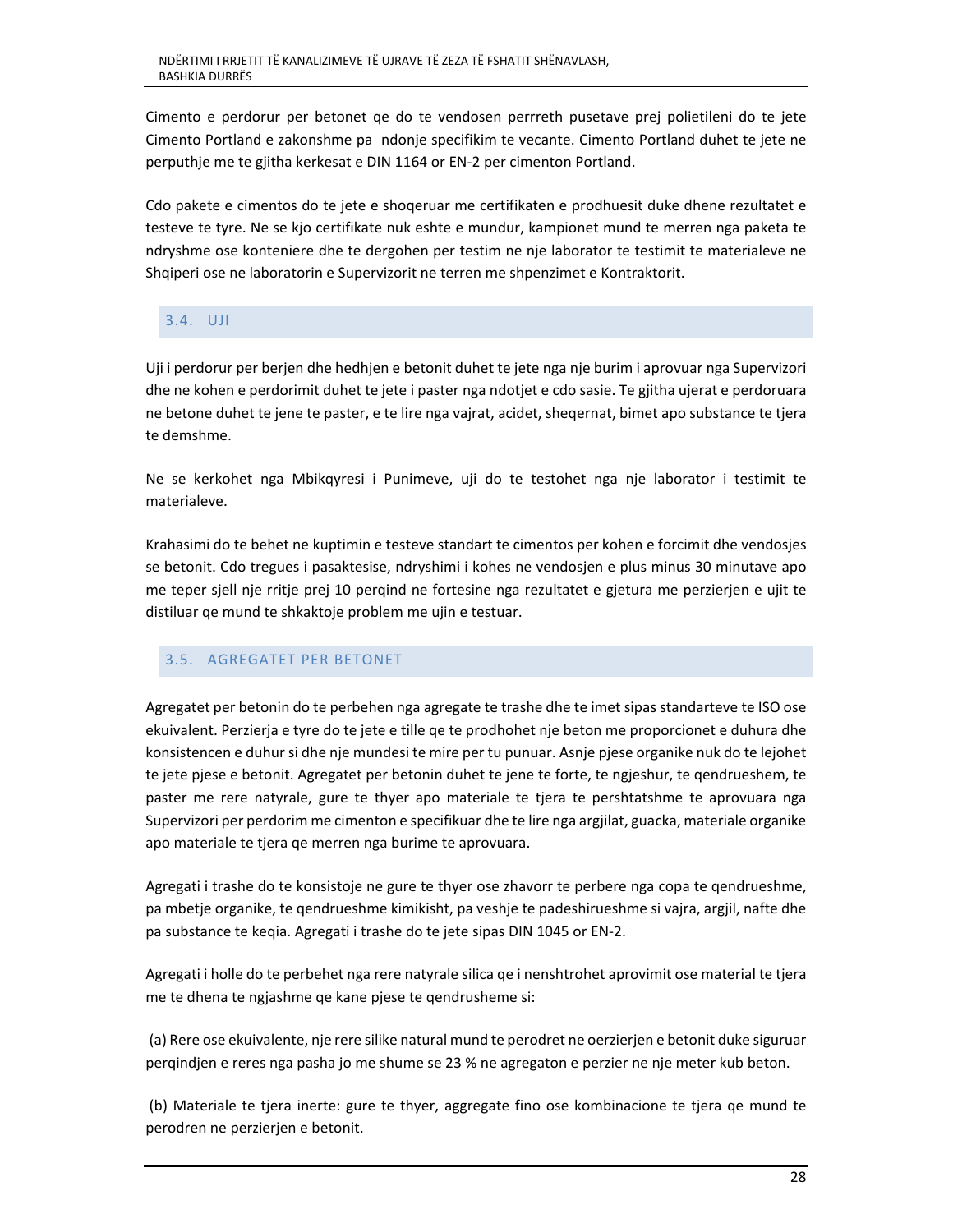Agregati i holle nuk duhet te permbaje subastanca te demshme dhe te jet ene perputhje me DIN 1045 ose EN‐2 ose ISO ose ekuivalent.

## 3.6. HEDHJA E BETONIT

Betoni duhet te trajtohen gjate derdhjes se tyre ne menyre qe kushtet e krijuara te lejojne nivelin e duhur te hidratimit dhe te mos lejojne ndonje thyerje te armatures gjate hedhjes. Betoni i fresket nuk duhet te ekspozohet tek goditjet, vibrimet apo ftohje te forta per 18 ore dhe nxehja apo tharja per nje periudhe prej te pakten 7 dite. Betoni duhet te mbrohet nga efektet e shirave, stuhive te ujit apo ujrat e nxehte deri sa te marre forcen e duhur si psh 10 MPa. Perzierja e depozituar dhe ne process duhet te mbahet larg nga uji. Ne se temperatura zbret me pak se 5ºC, hedhja duhet te nderpritet. Uji per depozitimin duhet te takoje kerkesat e seksionit 53, dhe temperature te mos jete me pak se 10ºC ne siperfaqen e struktures se betonit. Trajtimi i betonit mund te ndaloje ne se forca e rigjiditetit shkon ne 70% te forces se duhur per nje klase te dhene te betonit.

# 3.7. TESTIMI I BETONEVE

Kontraktori do te beje te gjitha arranxhimet e duhura per kampionet dhe testet e fresketa dhe betonin sipas DIN 1048 dhe do te furnizoje te gjitha aparaturat e duhura, puntorine, materialet dhe transportin.

Te gjitha testet e betonit te pershkruara ne kete klazuole si dhe keto specifikime do te behen ne nje laborator te autorizuar te aprovuar nga Supervizori dhe kontraktori do te bjere dakord per tre kopje te cdo certifikate testimi qe do ti dorezohet Mbikqyresit te Punimeve. Perpara fillimit te punimeve, testet paraprake duhet tebehen per marken e betonit sic jepet ne standartin ISO, standartin shqiptar apo standarte te tjera ekuivalente te "Metodave per testimin e betoneve".

Kontraktori do te jete pergjegjes per dorezimin, magazinimin dhe transportin e te gjitha materialeve tetestimit te aprovuar nga Laboratori.

Kontraktori do te kete parasysh ne kostot edhe testet e kerkuara. Cmimi njesi do te perfshije perdorimin e kallepeve dhe pajisjet e testimit, transportin kur kerkohet dhe te gjithe puntorine dhe materialet qe duhen per pregatitjen e kubeve, perzierjes dhe testimit.

Gjate kohes se ndertimit do te behen kubet e testeve te betonit te 4 copeve te cilat do behen ne te njejten kohe dhe vendosen sipas direktivave te Mbikqyresit te Punimeve dhe ne cdo rast jo me pak se grada mesatare e nje set te kubeve per 15 me betone. Dy kube per cdo set do te testohen ne diten e shtate dhe dy kube te tjera do testohen ne diten e 28 ne perputhje me kerkesat e cforcimit te dhene ne kete specifikime. Kampionet per testim ne nje laborator te aprovuar mund te merren me kerkese nga Supervizori ne nje pjese te objektit ne nje periudhe pas 28 ditesh.

## 3.8. ARMATURAT

Kontraktori do te jete pergjegjes per projektin e armaturave dhe do te furnizoje dhe fiksoje te gjithe armaturat e duhura, se bashku me skelat, kendet, mbeshtetjet, etj te kerkuara per hedhjen e betonit. Atje ku armatura eshte e perdorur, siperfaqja e armatures qe vjen ne kontakt me betonin e njome te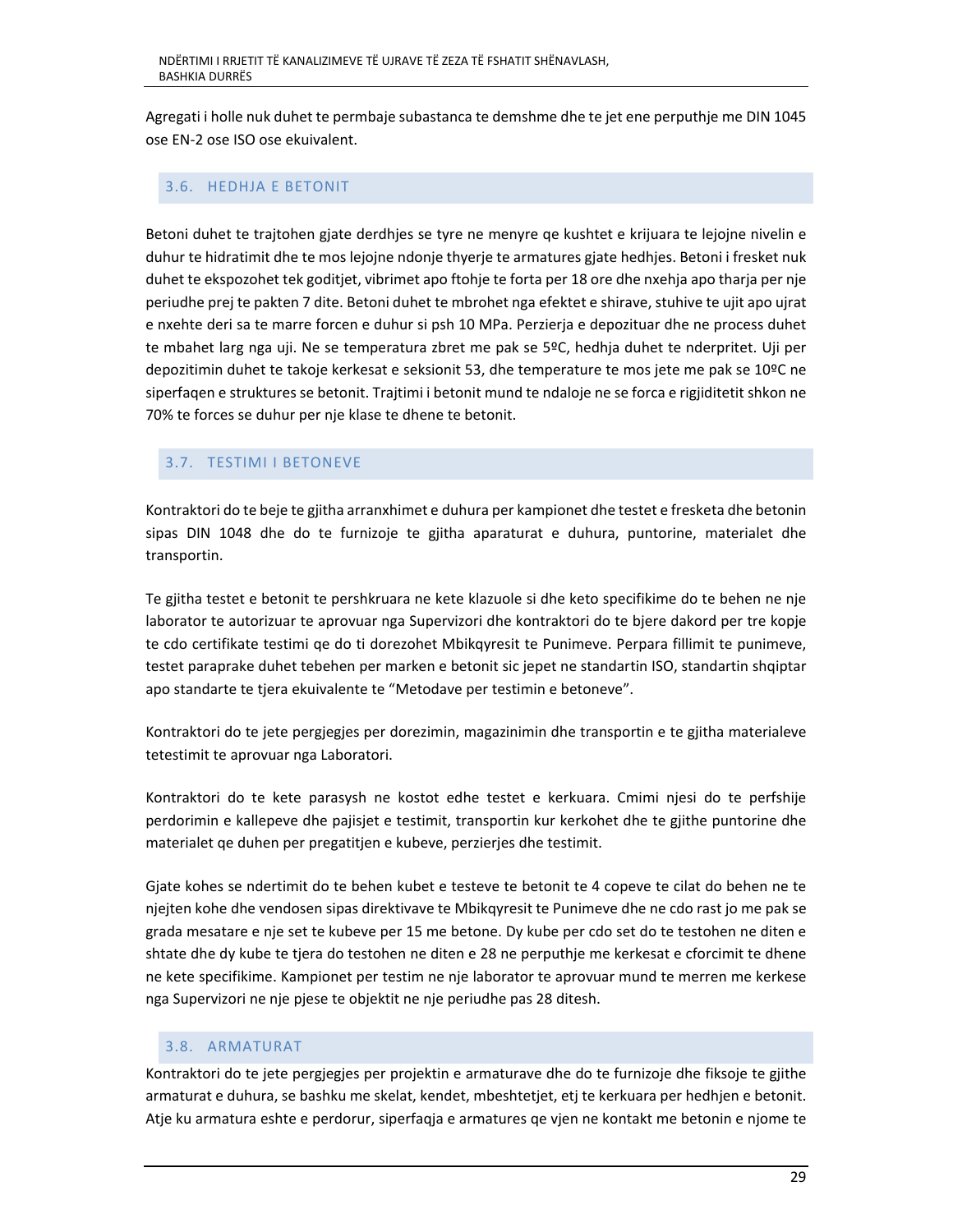behet me armature sezonale me trashesine e duhur per ti rezistuar presionit te betonit te njome si dhe vibrimit te tij pas ndonje rrjedhje.

Kontraktori duhet te siguroje Mbikqyresin e Punimeve me nje aprovim nga nje inxhinier i certifikuar ne lidhje me projektin struktural te armaturave. Format duhet te jene te fiksuara ne menyre perfekte dhe te sigurta pas zhvendosje defleksion apo levizje per shkak te derdhjes se betonit dhe vibrimit te tij. Format duhet te jene te ndertuara ne menyre te tile qe te mos kete rrjedhje te llacit.

Format duhet te jene te klases se cilesise S1. Te gjitha betonet do te kene kende te jashtme 25mm x 25mm ose per sasie te madhe duhet te jene te fiksuara distancatore fiks. Ne kohen qe betoni hidhet ne forme, siperfaqja e saj duhet te jete e paster. Nuk lejohet vaji ne beton.

Armatura e perdorur ne objekt duhet te permbushe kerkesat mbi cilesine e struktures finale te betonit. Projekti dhe kompozimi duhet te garantoje perputhjen me dimensionet gjeometrike dhe siperfaqja duhet te jete e cilesise se tille pas heqjes se armaturave qe te mos kerkoje pune shtese. Devijimet do te jene sipas standardit ISO ose ekuivalent. Armaturat do te ndertohen me kujdes per siperfaqen e kerkuar te struktures dhe te jene te tilla qe te jene rigjide gjate hedhjes se betonit ne to. Armaturat do te fiksohen ne linja perfekte dhe me kende te verteta dhe dimensionet e puneve te treguara ne Vizatimet.

Perpara cdo procesi te betonimit, armaturat duhet te kontrollohen me kujdes dhe te pastrohen sidomos faqet e kontaktit me betonin te cilat do te trajtohen me nje agjent te aprovuar. Kontraktori do te kete kujdes per pjese te vecanta qe mund te jene ne kontakt me armaturen e hekurit.

Siperfaqja e betonit duhet te kene cilesine e tyre nga perdorimi i armaturave te pershtatshme. Modifikimet Eventuale apo riparimet e tyre dhe te siperfaqeve te tjera duhet te behen menjehere ne se ka prishje te ketyre armaturave. Vidat lidhese duhet te sigurojne qendrueshmerine e armatures dhe te lejoje cdo heqje te tyre pa demtim te ndertimit. Vidat e furnizuara nga prodhuesit per nje armature te vecante do te perdoren.

Heqja e armatures duhet te behet pa demtime qe te shkaktojne siperfaqen e betonit dhe tension te pa keshillueshme, vibrime apo deshtime te qendrueshmerise qe mund te ndodhin. Koha per heqjen e armatures do te percaktohet nga nje person i autorizuar dhe duhet te jete sipas ISO. Veglat e heqjes duhet te jene tipe te aprovuara.

Asnje betonim nuk do te behet derisa Mbikqyresi i Punimeve te kete inspektuar dhe aprovuar armaturen e duhur. Me kohen e duhur, betoni do vendoset ne forma dhe siperfaqja e formave do te jete e paster. Asnje vaj nuk lejohet ne betonet.

Per te lehtesuar progresin me derdhjen te specifikuar dhe ne menyre sa me praktike, armaturat do te hiqen sa me shpejt pasi betoni te kete marre fortesine e duhur per te mbrojtur demtimet nga heqja e kujdesshme.

Asnje forme nuk mund te hiqet pa lejen e Supervizorit por Kontraktori ne se merr pergjegjesine mund te heqe ato duke marre edhe konsekuencat perkatese. Ne asnje rast armatura nuk do te hiqet deri sa kubat e testimit te kene marre fortesine e kerkuar te betonit pas 7 ditesh.

#### 3.9. ARMIMI I HEKURIT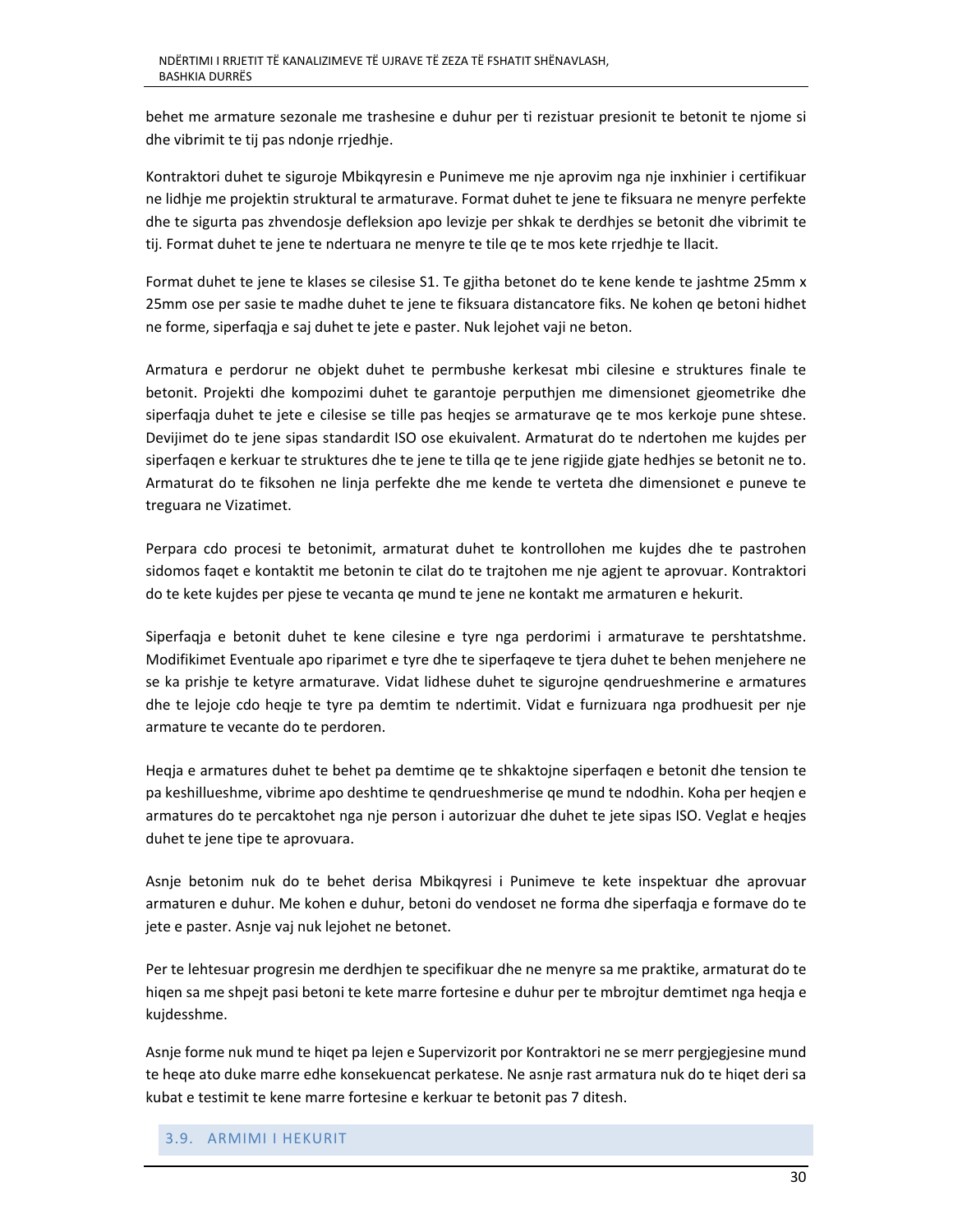Tipi i shufrave te hekurit per armim duhet te jene te markes BSt 500 (rezistenca ne fushe 500 N/mm<sup>2</sup>). Dhe duhet te permbushin te gjitha kerkesat e Specifikimeve teknike. Kontraktori do te jape certifikatat e prodhuesit tek Mbikqyresi i Punimeve si dhe te gjitha testet e kerkuara duke perfshire testet e ngurtesimit ne lidhje me cdo ngarkese te furnizuar ne terren. Hekuri i armimit do te vendoset i paster dhe i mbeshtetur per te mos lejuar shtremberimin. Shufrat e hekurit duhet te priten nga shufra te reja, te drejta dhe pa pislleqe. Kontraktori do te jape modelet e hekurit te armimit nga magazina ne terren kur kerkohen nga Mbikqyresi i Punimeve. Trashesia e mbuleses se betonit mbi hekurin e armimit do te jete sipas Vizatimeve apo si do te jepet nga Mbikqyresi i Punimeve.

## **Grafiku i Shufrave**

Nga informacioni i siguruar tek Vizatimet dhe ne Specifikimet, Kontraktori duhet te pregatite listen e shufrave te hekurit dhe i paraqisin ato tek Mbikqyresi i Punimeve per aprovimin e tij te pakten 28 dite perpara fillimit te vendosjes se armimit.

## **Fiksimi i Perforcimit**

Shufrat e hekurit do te priten nga shufra te drejta dhe perkulja e tyre do te behet nga puntore kompetente me eksperience. Shufrat me diameter 20 mm ose me teper do te perkulen me makineri te vecante. Perkulja dhe prerja e tyre do te jete sipas standarteve ISO ose ekuivalent ose sipas instruksionit te Mbikqyresit te Punimeve.

Kontraktori do te vendose dhe fiksoje hekurin e armimit ne pozicionet e dhena ne Vizatimet perkatese dhe do te siguroje qe ajo eshte vendosur ne pozicionin e duhur. Mbulimi i betonit te armimit te hekurit per muret dhe dyshemene do tejete te pakten 4 cm. Mbeshteteset, distancatoret perfshi ndaresit PVC dhe lidheset do ti nenshtrohen aprovimit te Supervizorit. Kontraktori nuk do te vendose betonin deri sa Supervizori ta kete inspektuar ate.

Prerja dhe perkulja e armimeve te hekurit do te jene ne perputhje me ISO. Hekuri do te pritet dhe perkulet sipas vizatimeve dhe tabelave. Kjo do te perkulet ne gjendje te ftohte dhe me pajisjet e pershtatshme te aprovuara nga Mbikqyresi i Punimeve. Perkulja do behet sipas kushteve teknike te projektimit (ISO, EN)

Perpara se te vendoset betoni ne vend, armimet e hekurit duhet te pastrohen nga vajrat, pislleqet, llacrat, etj dhe veshjet e tjera te ndonej karakteri qe mund te shkaterroje ose zvogeloje hekurin. Shufrat e hekurit te armimit do te vendosen dhe do te jene ne nje pozicion te sigurt dhe do te lidhen me tela dhe me blloqe llaci te parapregatitur ose distanciatore te galvanziuar apo plastike, tela mbeshtetese dhe pajsije te tjera te aprovuara per forcat e duhura qe duhet te rezistojne ngarkesave te dhena.

Telat, blloqet dhe pajisjet te tjera mbeshtetese do te furnizohen nga Kontraktori me shpenzimet e tij.

Hekuri qe do te vendoset ne beton duhet te fiksohet sipas standarteve teknike te projektit (ISO ose ekuivalent). Shufrat e hekurit do te jene te lidhura me nje tjeter. Hekuri do te vendoset ne perputhje me projektin dhe nuk do te levize gjate hedhjes se betonit. Saldimi, distancatoret apo lidheset do te aprovohen nga Mbikqyresi i Punimeve. Distancatoret e betonit do te jene te te njejtes cilesie te betonit te perfunduar. Distanca minimale ndermjet shufrave do te jete 5 mm me e madhe se madhesia e inerteve qe do te perdoren ose sipas specifikimeve te dhena nga Supervizori. Perpara vendosjes se betonit, vendi i hekurave duhet te kontrollohet nga Mbikqyresi i Punimeve. Gjate cmontimit,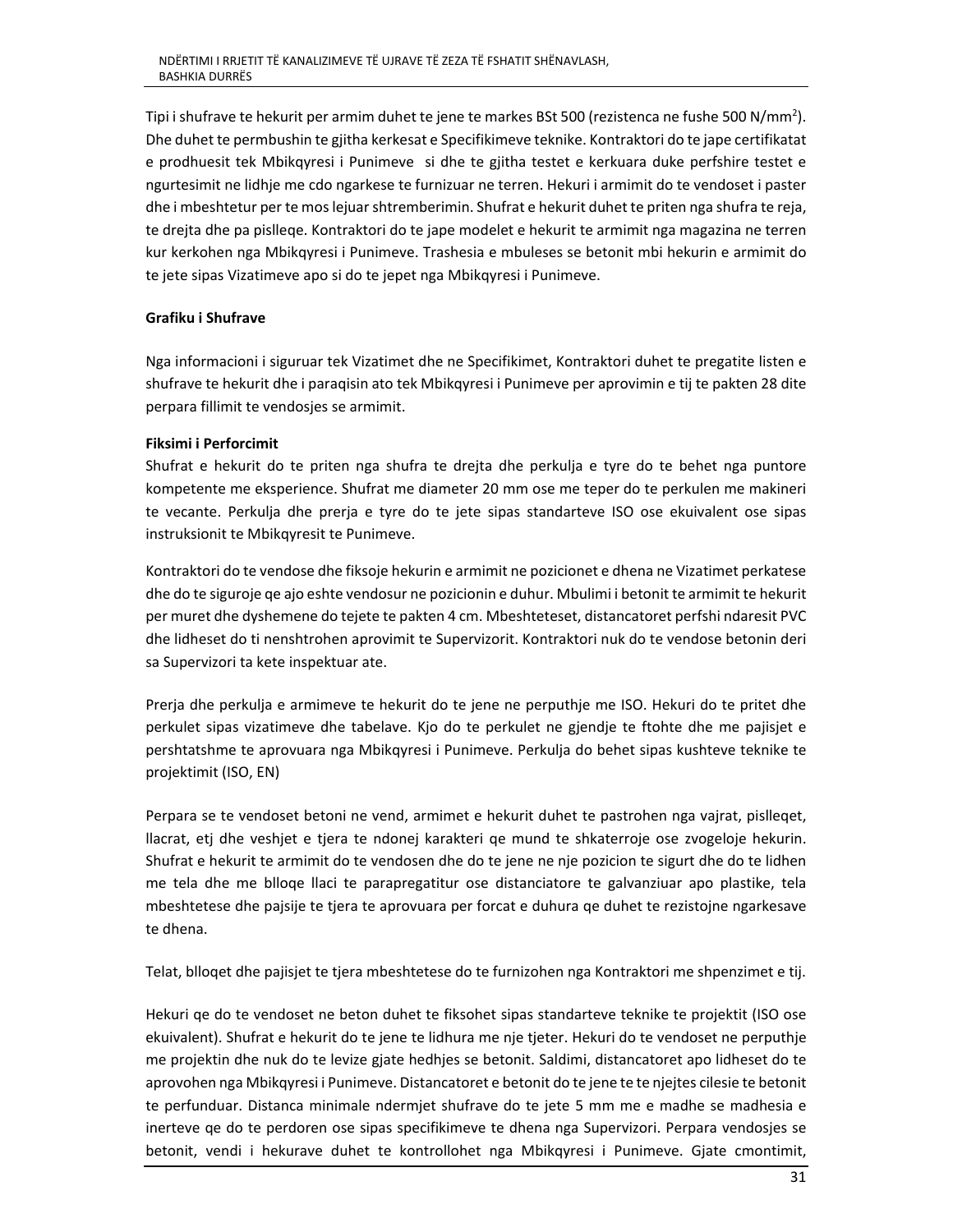armaturat do te jene te lidhura me tela. Mbivendosja dhe lidhjet duhet te jene sipas standardit ISO ose ekuivalent dhe projekt zbatimit. Vetem armimet e mundshme per tu salduar do te perdoren (rrjeta te salduara). Saldimi i armimeve te hekurit do te perdoret nese eshte parashikuar ne projektin e detajuar.

## 3.10. BETON I PARAPERGATITUR

Pavaresisht si jane te specifikuara apo te pershkruara te gjitha punet e betonit te parapergatitur do te jene te klases A sipas standartit ISO. Cdo pjese per punet e betonit sipas specifikimeve apo aprovimit te Mbikqyresit te Punimeve do te jene parafabrikat dhe do te kene shenja te ndryshme te identifikimit te bera ne nje pozicion te aprovuar nga Mbikqyresi i Punimeve. Cdo element parafabrikat do te jete i shenuar me daten e betonimit dhe pastaj do te hiqet kallepi i cili duhet te hiqet jo me pak se 28 dite me pas dhe te siguroje me sy te lire vendin e aprovimit nga Mbikqyresi i Punimeve per te mos lejuar sforcime te pasigurta gjate vendosjes. Ne se Kontraktori propozon betone parafabrikat te cilat nuk jane te specifkuara apo te pershkruara si te tilla, Kontraktori duhet te demostroje tek Mbikqyresi i Punimeve plotesimin e kerkesave dhe masave te nevojshme si dhe te siguroje armim shtese sipas kerkesave ne menyre qe vendosja te behet duke shmangur sforcimet e pasigurta.

# 3.11. LLACI

Llaci duhet te pergatitet nga perzierja mekanike e nje pjese cimento, tre pjese rere, dy pjese zhavorr dhe uje sipas asaj qe duhet per te krijuar nje material te lengshem i cili te rrjedhe dhe te mbushe te gjitha pjeset e blloqeve te betonit).

# 3.12. ELEMENTET E NDALIMIT TE UJIT (WATER STOP)

Elementet Water stop duhet te jene te klases 2 ne perputhje me standardet ISO.

Kontraktori do te instaloje water stopet ne bashkimet e duhura sic jepen ne Vizatime ose sikurse instruktohet nga Mbikqyresi i Punimeve. Keto materiale do te aprovohen nga Mbikqyresi i Punimeve dhe do te ruhen ne terren sipas instruksioneve te gjendura nga prodhuesi. Kontraktori do ti jape Mbikqyresit te Punimeve te gjitha certifkatat e testimit te water stopeve. Numri i ketyre bashkuesve duhet te jete minimal. Instalimi i tyre do te kontrollohet nga Mbikqyresi i Punimeve, vibrimi i betonit do te behet me shume kujdes per te mos i levizur ato.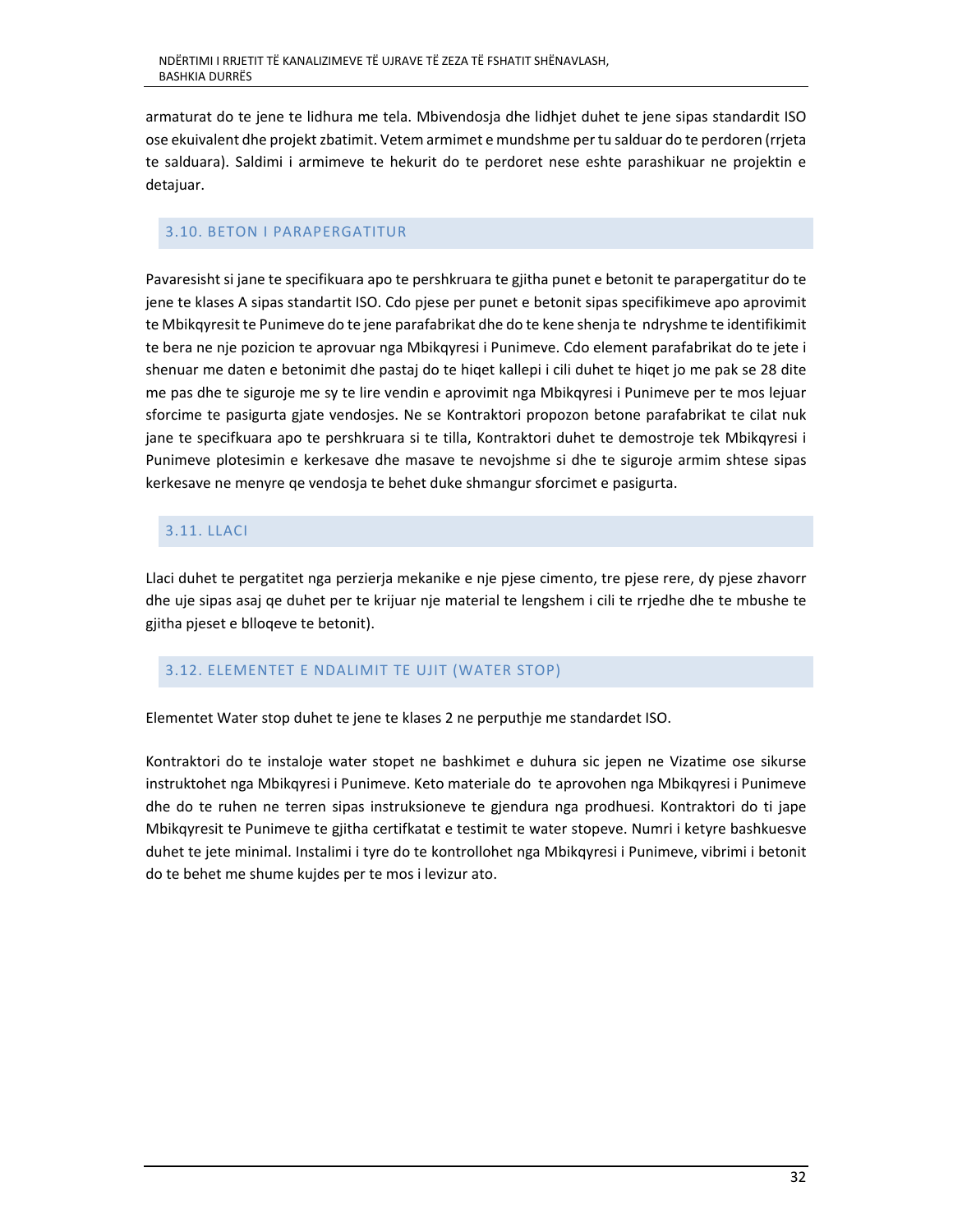# 4. **LINJAT E KUZ – TUBAT – SHTRIMI DHE TESTIMI**

## 4.1. TUBAT – SHTRIMI – TE PERGJITHSHME

Kontraktori do te furnizoje dhe instaloje komplet tubat dhe pjeset lidhese te tyre sic kerkohet per ndertimin e linjave te KUZ sipas vizatimeve.

Tubat dhe pjeset lidhese te tyre do te vendosen sipas instruksioneve te dhena nga Prodhuesi, per te siguruar qendrueshmerine e perbereseve te tyre dhe per te gjetur garancine e prodhuesit, te gjitha tubat, pjeset lidhese dhe aksesoret do te furnizohen vetem nga nje prodhues.

Tubat dhe pjeset lidhese do te transportohen ne terren ne nje magazine te ndermjetme, pa ngarkese, do te instalohen ne kanalin e tubave ne linje te drejte, ne thellesine dhe pjerresine e treguar ne Vizatime dhe te ngjitura duke perfshire te gjitha punet e nevojshme shtese sipas instruksioneve te prodhuesit.

Prodhuesi i tubave do te siguroje llogaritjet strukturore.

Tubat dhe pjeset lidhese do te kene kontroll cilesie sipas DIN dhe shenjat e prodhuesit.

Kujdes duhet te tregohet per sigurimin e kushteve te shtratit te tubave sipas specifikimeve te dhena. I gjithe tubi duhet te vendoset ne pozicion dhe te instalohet drejt sipas profilit dhe drejtimit te pjerresise te dhene ne seksionin gjatesor mbi shkallen e kerkuar. Perpara se tubat te jene bashkuar ato do te pastrohen nga te gjitha llumrat, guret apo objekte te tjera qe mund te kene hyre brenda tyre.

Ne fund te cdo dite pune dhe kur puna eshte nderprere per nje periudhe kohore, fundet e lira te tubave te shtruar duhet te mbrohen nga mbulesa te pershtatshme KUZdrejt hyrjes se pislleqeve apo materialeve te tjera te huaja.

Kur shtrimi i tubave nuk eshte ne progres, fundet e hapura te tubave te instaluara do te mbyllen per te mos lejuar hyrjen e ujit te kanalit ne linje. Gjithmone uji duhet te perjashtohet nga futja ne brendesi te tubave dhe mbushja do te jete e tille qe te mbroje tubat nga pluskimi. Ne se ndonje tub do te pluskoje, ai do te hiqet nga kanali dhe do te vendoset sipas direktivave te dhena nga Mbikqyresi i Punimeve. Asnje tub nuk do te vendoset ne kushte te lageshtise se kanalit qe nuk lejon vendosjen e shtratit ne menyren e duhur ose kur per opinionin e Mbikqyresi i Punimeve, kushtet e kanalit apo te motit jane te papershtatshme per instalimin korrekt te tyre.

Tubat do te vendosen me pjerresine e dhene ne Vizatime.

Mbulimi i tubave per tuba me Dj 315 ‐ Dj 500 do te behet sikurse jepet ne vizatime.

#### 4.2. MIREMBAJTJA E SHKARKIMIT TE UJRAVE TE ZEZA GJATE NDERTIMIT

Ndertimi i linjave te KUZ do te jete ekzekutuar pjeserisht ne kushte operimi. Kontraktori do te perfshije koston per materialin e kerkuar dhe pajisjet e duhura (germime, pompa, tuba, etj) ne cmimin e tenderit.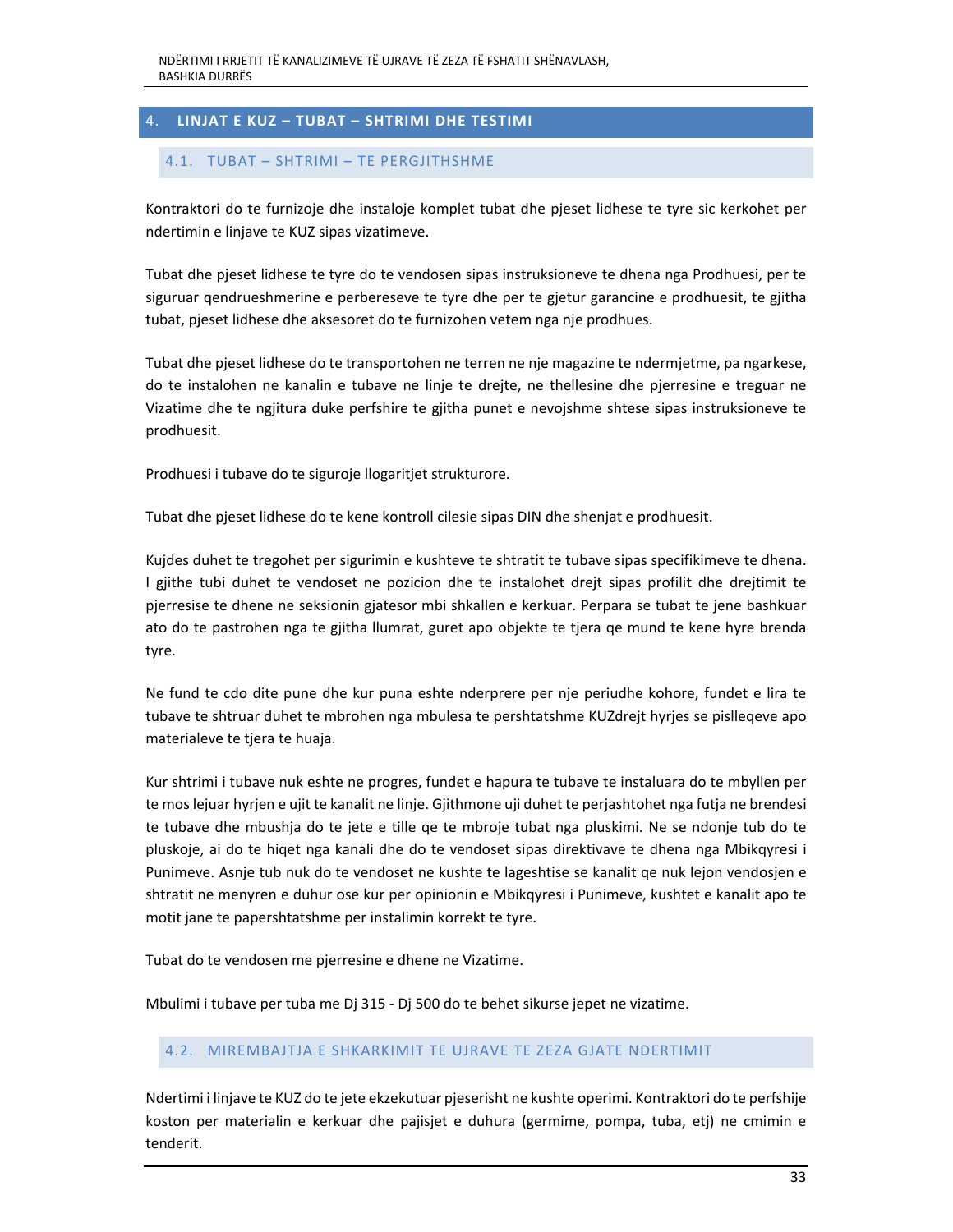Ne varesi te kushteve lokale specifike, Kontraktori do te siguroje nje nga mundesite e meposhtme per mirembajten e shkarkimit te ujrave te zeza gjate ndertimit:

- 1. Nderperje e perkohshme e shkarkimit te ujrave te zeza nga nje pike e kufizuar e ujrave te zeza dhe dergimi i rrjedhes se ujrave te zeza te nje seksioni qe eshte rindertuar
- 2. Pompim i perkohshem i ujrave te zeza me nje tub kalimtar mbi toke jasht seksionit te tubit qe po rikonstruktohet duke perfshire:
	- Ndertimin e nje pusete te perkohshme dhe instalimin e nje pompe ujra te zezash per cdo lidhje te sherbimit te KUZ.
	- Instalimin e dy pompave te ujrave te zeza duke punuar ne te njejten menyre si ne tubin e ujrave te zeza kryesor
	- Instalimin e nje tanku mbledhes
	- Lidhjen e nje tubi te KUZ ardhes tek nje pajisje pompe
	- Ndertimin e nje linje presioni per lidhjen e pusetes se pompes me linjen e poshtme te KUZ
- 3. Shkarkim me gravitet ne tuba brenda seksionit te tubit qe po rikonstruktohet.

Kostot per mirembajtjen dhe operimin e pajisjeve, duke perfshire marrjen me qira apo blerjen e tyre, tarifat dhe te ngjashme me to do te perfshihen ne cmim.

## 4.3. MATERIALI

Tubat e Polietilenit do te jene HDPE 100 me nje presion nominal prej 6 bar dhe 10 bar.

- Standardet: ISO 4427, DIN 8074, EN 12201
- Faktori i Sigurise: 1.25
- Ngjyra: Blu

Perpara lidhjes se tubave me fasheta elektrofuzive, fundet duhet te pastrohen dhe te jene te lire nga ndonje papasterti (i.e. rere, uje, bar) qe mund te shkaktojne rrjedhje. Ndersa shtrimi i tubave do te behet nga Kontraktori ne perputhje te plote me instruksionet e prodhuesit te tubave.

Prodhimi i tubave do te kontrollohet nga nje laborator. Certifikata e prodhimit duhet te mbuloje testet e kerkuara nga standarti perkates. Certifikatat e prodhimit te tubave te furnizuara do ti nenshtrohen aprovimit nga Mbikqyresi i Punimeve. Zonat ku do te behen bashkimet duhet te jene te pastra dhe te thata. Bashkimi i tubave do te realizohet vetem me manikota elektrofuzive.

## 4.4. INSTALIMI DHE VENDOSJA E TUBAVE

Duhet te tregohet kujdes gjate dorezimit, transportit dhe shtrimit te tubave dhe aksesoreve te tyre per ti mbrojtur nga thyerjet dhe demtime te tjera te tubave. Tubat do te dorezohen ne menyre te tille qe te mos kene demtime tek fundet e makinave. Tubat e demtuara qe nuk mund te riparohen sipas kerkesave te Mbikqyresit te Punimeve do te zevendesohen me shpenzimet e Kontraktorit. Mjetet e perdoruara per transportin e tubave duhet te jene te pajisura me pjese mbrojtese per levizjen e tubave apo demtimit te tyre apo veshjes se tyre. Tubat duhet te sigurohen shume mire ne mjet per te ndenjur stabel dhe te sigurt. Te gjitha pjeset e mjetit, kabllot, shtrenguesit qe jane ne kontakt me tubat do te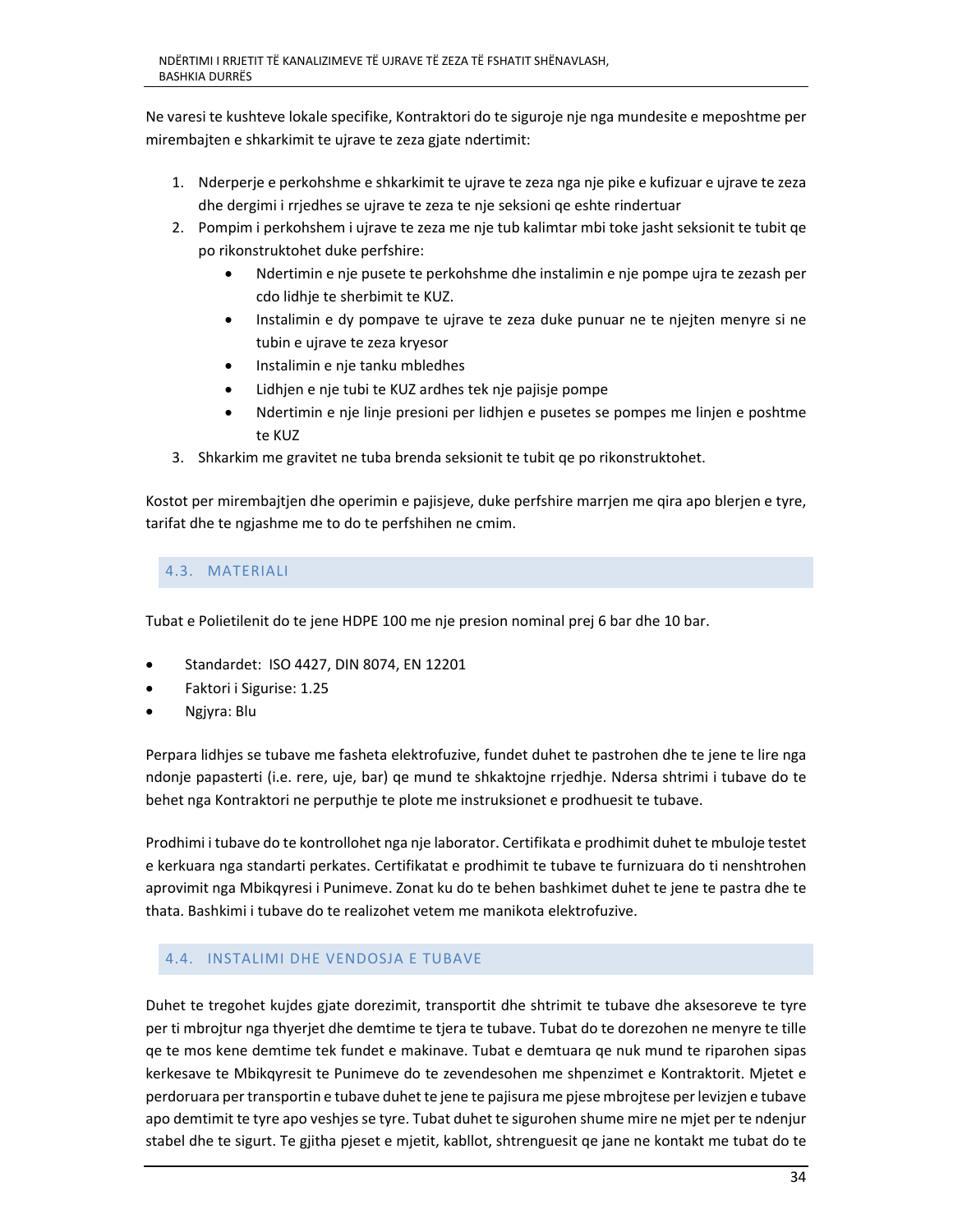jene te veshur. Ngarkimi do te behet me vinc apo mjete te tjera te pertatshme duke perdorur rreshqitese apo mjete te aprovuara me pare me qellim qete sigurohet ulje e bute dhe me kujdes e cdo tubi. Tubat nuk duhet te jene te gripuara.. Tubat nuk duhet te hidhen mbi toke ose mbi tuba te tjere. Kur ngritja apo ulja e tubave behet me vinc apo rreshqites, cdo tub duhet te mbahet nen kontroll kur bie per ta mbrojtur nga goditjet me pajisjet apo objekte te tjera qe demtojne tubin ose veshjen e tij. Tubat nuk duhet te levizen me rrotullim apo rreshqitje mbi toke. Por te ngrihen dhe te vendosen me kujdes ne pozicionin e ri.

Cdo tub i vendosur mbi toke duhet te jete i bllokuar per tu mbrojtur nga rrotullimi. Saracineskat dhe rakorderite do te mbahen dhe magazinohen perpara instalimit ne nje menyre te aprovuar nga Mbikqyresi i Punimeve. Tubat do te jene te lidhur nga anet e kanalit KUZdrejt pilave te materialeve te germuar dhe vendit ne toke pergjate kanalit ne menyre qe te mos interferoje me progresin normal te puneve. Kontraktori do te siguroje qe tubat te mos bllokojne apo interferojne trafiKUZ normal dhe aktivitetet normale si dhe te gjejne aprovimin e autoriteteve te rrugeve ne kuptimin qe tubat mund te zene pak vend shume afer pergjate rruges.

# 4.5. THELLESIA E MBULIMIT

Pervec rasteve te specifikuara apo te drejtuara nga Mbikqyresi i Punimeve, tubat do te mbulohen me nje mbulese prej te pakten 1,0 m dhe nje thellesi me e madhe e mbulimit sic tregohen ne vizatimet. Mbulimi do te matet nga niveli i tokes ne maje deri tek pjesa e siperme e tubit.

# 4.6. ZBRITJA E TUBAVE DHE AKSESOREVE NE KANAL

Tubat dhe aksesoret e tyre do te inspektohen para vendosjes se tyre ne kanal per ndonje difekt, demtim apo prishje te mbuleses dhe ne rast se ka ndonje problem do te zevendesohen ose riparohen ne nje menyre te tille qe te miratohen nga Mbikqyresi i Punimeve. Te gjitha materialet e huaja apo pislleqet do te hiqen nga pjeset e brendshme te tubit dhe aksesoreve perpara se ata te vendosen ne kanal. Tubat e veshur nuk do te lejohen te jene ne kontakt me ndonje vegel metalike apo pajisje te rende ndersa puntoret do te ecin me cizme me lekure ose me taban metalik dhe taka. Pajsijet, veglat dhe pajisjet lehtesuese duhet te plotesojne kerkesat e Mbikqyresit te Punimeve per t'u siguruar se perdorimi i tyre eshte i sigurt dhe eficent per punen.

Te gjitha tubat, pjeset speciale dhe aksesoret do te ulen me kujdes ne kanal ne menyre qe te mbrohen nga demtimet e tyre te gjithe tubat, pjeset lidhese dhe aksesoret. Ndonje demtim te linjave mbrojtese dhe veshjeve te tyre do te riparohen nga Kontraktori me shpenzimet e tij. Ne asnje menyre nuk do te hidhen tubat apo aksesoret e tyre ne kanal apo mbi tuba te tjere qe ndodhen ne kanal dhe asnje tub nuk do te vendoset ne ate pozicion qe nuk lejohet te ulet ne kanal me rrotullim i cili do te ndikoje edhe tek armaturat mbeshtetese dhe te pakontrolluara nga mbeshtjelljet.

# 4.7. TUBAT E GALVANIZUAR

Do te jene ST37 sipas EN 10224, EN 10253 Kerkesat e testimit:

Test i presionit : 1.5 x presioni i lejuar i operimit + 5 bar, koha e testit: 2 ore

Standardet:

Metodat dhe kerkesat e Testimit: EN 545‐2002, ISO 2531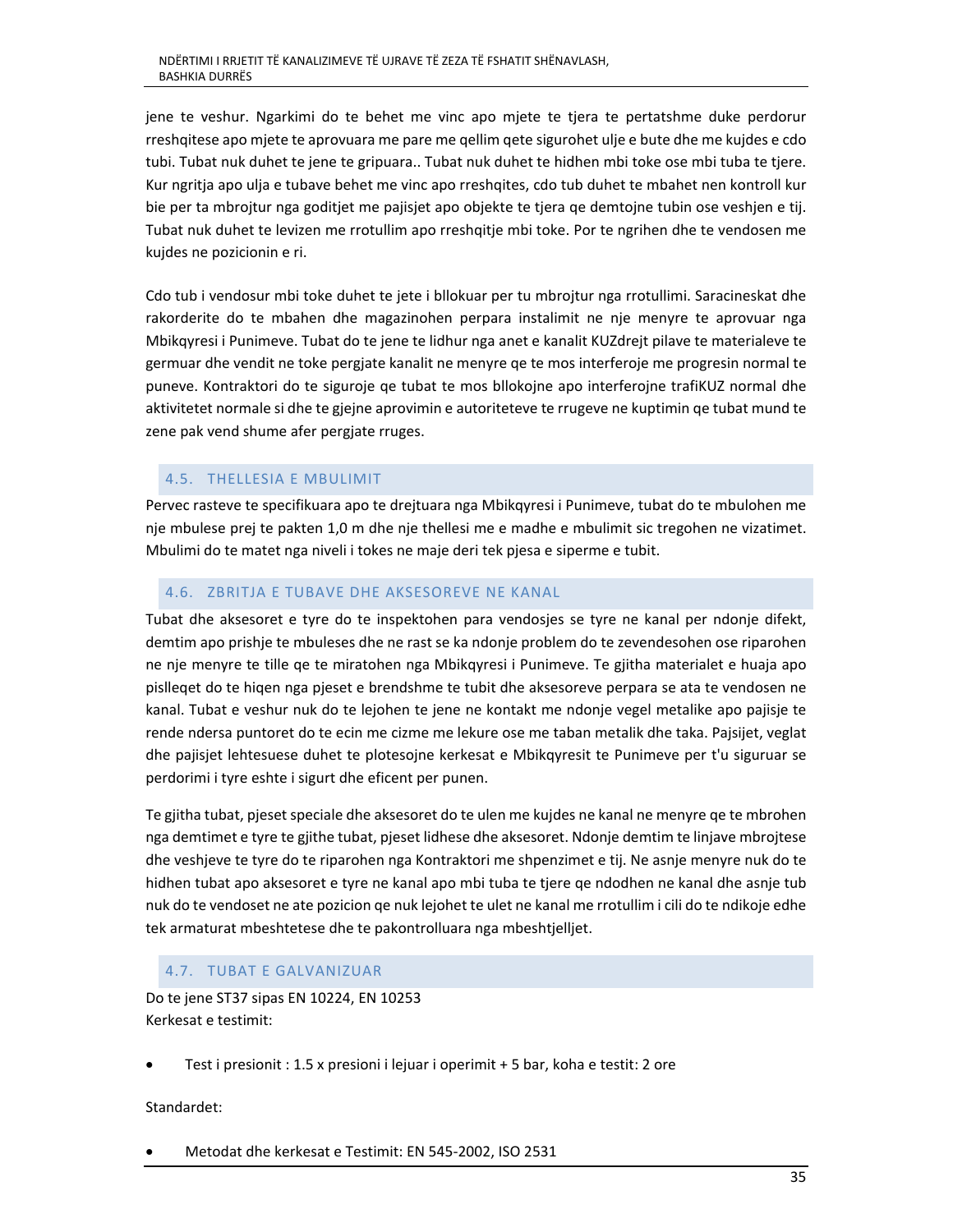- Inspektimi Tubave: EN 10021, EN 10204, ISO 10474 ose ekuivalent
- Linjat e llacit te cimentos sipas EN 545‐2002, ISO 4179,
- Rondelet EN 681‐1, ISO 4633

Perputhja nevojitet te jete e certifikuar nga nje autoritet i pavarur i certifikuar.

## 4.8. TEST I PRESIONIT

Pas shtrimit, Kontraktori do te zbatoje testin e presionit te tubave te polietilenit sipas standartit DIN EN 1610. Te pakten nje ore duhet te kaloje pas perfundimit te lidhjes se fundit me elektrofuzion per te bere testin e presionit.

Mbikqyresi i Punimeve do te vendose mbi gjatesine qe do te testohet. Te gjitha blloqet e ankorimit ne cdo linje do te testohen duhet te jene bere gati te pakten 7 dite perpara testimit.

Te gjitha valvolat do te punohen dhe kontrollohen me nje kontroll special qe do te behet mbi valvolat ajrues dhe reflux per funksionin e caktuar. Pusetat, ne se kompletohen do te kontrollohen per akses te lehte dhe perfundim te mire, Cdo seksion qe do te testohet do te sigurohet me koka te perkohshme te forta te mjaftueshme per te mbajtur forcat aksiale. Kujdes te vecante do te kete qe valvolat e cdo seksioni te testuar te jene te mbyllura.

Linja do te testohet sipas urdherit te Mbikqyresit te Punimeve. Mbikqyresi i Punimeve do te marre ne vleren e presionit te testit, diferencen ndermjet nivelit te tokes dhe linjes. Testi do te kryhet sipas DIN EN 1610 per linja me gravitet.

Kostot e linjave te pregatitura per test dhe ekzektuim te testit perfshi edhe pajisjet e duhura te testit dhe ndonje pune e bere ne lidhje me to do te perfshihen ne cmimin e zerit te duhur te Preventivit.

Ne rast te deshtimit te testit, arsyet do te investigohen nga Kontraktori. Pas gjetjes se arsyes dhe eliminimit te saj, Kontraktori do te perserise testin, te gjitha kostot per investigim, riparim dhe perseritje te testit te papershkueshmerise do te paguhen nga Kontraktori (ne rast te puneve te shtrimit te tubave brenda pergjegjesise se Kontraktorit).

## 4.9. SHPELARJA

Perpara marrjes ne operim, Kontraktori do te beje nje shplarje te linjave duke perfshire dhe largimin e depozitimeve ose mbeturinave.

#### 4.10. PUSETAT – TE PERGJITHSHME

Per kontrollin dhe pastrimin e ujerave te zeza, Kontraktori do te instaloje puseta. Puseta do te ndertohen ne te gjitha vendet ku ndryshon drejtimi i tubave, diametri i KUZ ndryshon dhe ne hyrjet ne te gjithe kolektoret sic jepen ne vizatime. Furnizimi i te gjitha pjeseve do te behet pas kontrollit te kushteve lokale. Pjesa e poshtme e kanalit do te siguroje nje kalim gradual ndermjet tubit te lidhur pa ndonje nderprerje. Diametri i pusetave nuk do te jete me pak se 1.00 m. Baza e pusetes do te projektohet per te siguruar stabilitet.

Pjesa e poshtme e pusetave do te formohet ne forme te tille qe levizja te behet e bute dhe pa probleme. Zbutja ne nje pusete do te kete nje kend mesatar te pikes qendrore prej 3 \* diameter tubi. Brrylat do te jene nga siper tubit. Brrylat do te kene pjerresi ne drejtim te kanalit ne nje pjerresi prej 5%. Te gjithe tubat hyres dhe dales do te jene vendosur me kujdes.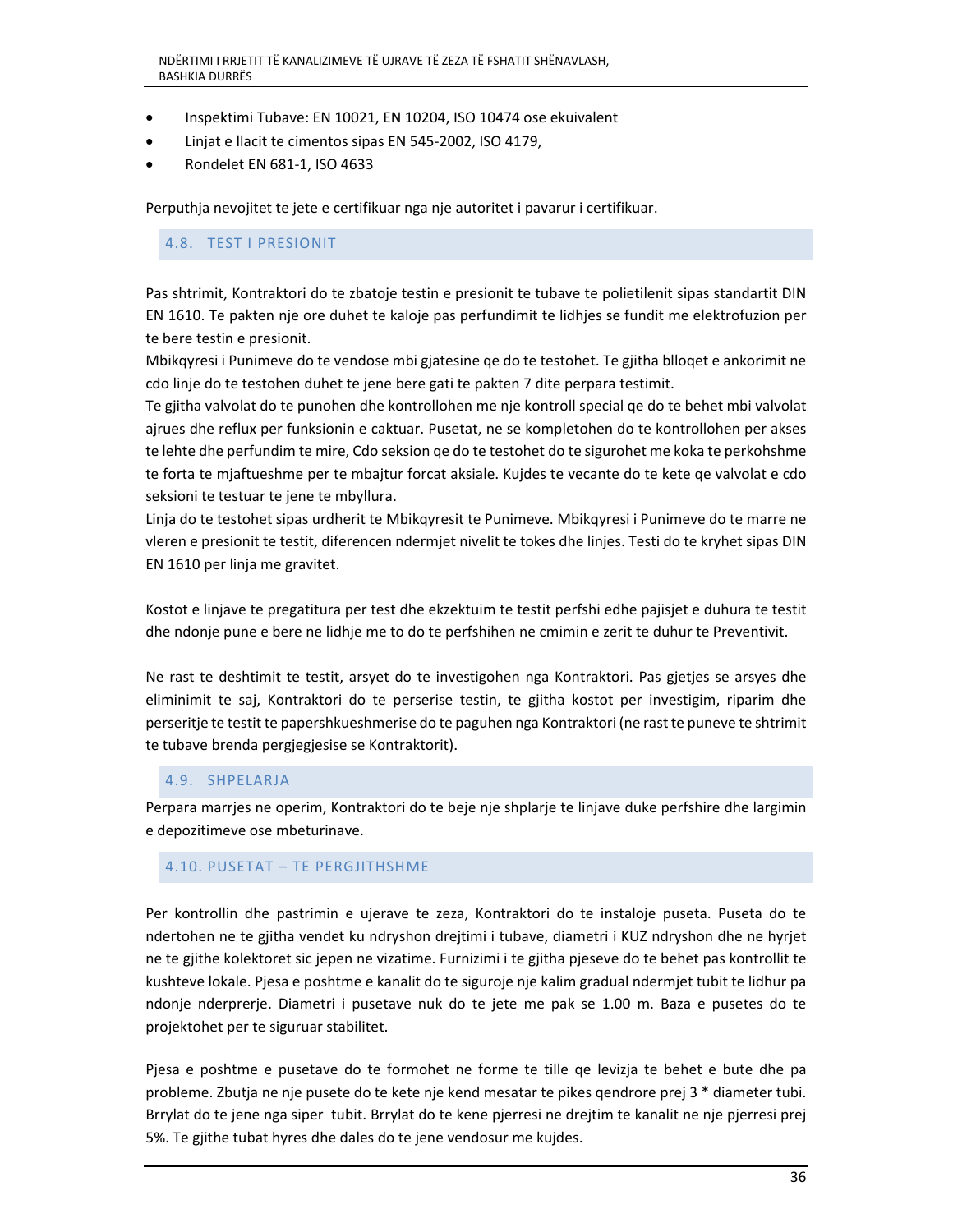## 4.11. PUSETAT ME MATERIAL POLIETILENI

Pusetat polietileni, do te aplikohen per te gjithe pusetat e inspektimit ose te shkarkimeve ne sistemin e kanalizimeve <DN/ID700. Materiali do te jete rezistent ndaj sulfateve dhe ph 1‐13.

Puseta ne gjithe teresine e saj duhet te jete material polietileni, 100% i paster pa material te riciklueshem sipas standartit DIN EN 13598‐2 dhe DIN EN 476, qe konsiston ne mure solide te perforcuara me unaza, e sigurte ndaj ngritjes/shtytjes nga presioni i ujit deri ne nje thellesi te ujit nentokesor deri ne 5.0 m, gominat izoluese sipas standartit EN 681‐1 dhe EN 1277. Unazat qe shperndajne ngarkesen ne krye jane te perbera prej betoni te armuar C50/60 kapak me hapesire drite 625 mm, klasa D 400 sipas EN 14802.

Cdo ndyshim i materialit, specifikimeve te materialit, vendit te prodhimit do te jete subjekt i aprovimit te Mbikqyresit te Punimeve.

Nese nuk thuhet ndryshe ne specifikimet e vecanta ose preventiv te gjithe rakorderite do te perfshihen ne cmimin njesi te furnizimit te pusetes.

#### 4.12. BASHKUESIT E LIDHJES SE PUSETES

Bashkuesit speciale lidhes te pusetave do te sigurohen dhe instalohen ne muret e pusetave per te siguruar nje bashkim te papershkueshem nga uji ndermjet tubit dhe pusetes. Bashkuesit lidhes do te jene te tipit te aprovuar nga Mbikqyresi i Punimeve. Lidhja e tubave ne pusete do te shtrengohet me muret e brendshem te pusetes ne pjesen e siperme dhe poshte tubit dhe do te futet ne pusete ne keto pika.

#### 4.13. COPAT E KALIMIT

Copa e pare e tubit te lidhur tek cdo pusete nuk do te jete nje seksion i plote i tubit por nje cope me e shkurter qe lejon zvogelimin e ndonje momenti brryli nga vend i pusetes ose tubi lidhes. Gjatesia e kesaj cope lidhese do te jete te pakten 1.5 here e diametrit te brendshem te tubit me nje gjatesi maksimale prej 0.6 metrash.

#### 4.14. KAPAKET E PUSETAVE

Kapaket e pusetave do te kene hapje ventilimi sipas DIN 1229 dhe DIN EN 124, klasa D.

Te gjitha kapaket e pusetave do te jene me diameter 62.5 cm te tipit te rende, gize e Grades A sic jepet ne vizatime ose sipas kerkeses nga Supervizori me unaza levizese prej gize dhe kornize te nje tipi te aprovuar nga Supervizori, e pranueshme per ngarkese trafiku sic kerkohet ne DIN EN 124.

Kapaket e pusetave do te jene me pjese lidhese ne kornize qe te mos kete vibrime gjate trafikut qe kalon atje. Ne te gjitha rastet, korniza e pusetes dhe kapaku do te ndertohen sipas pershtatjeve te lejuara qe do te jene ne nje nivel me ndryshimet ne rruge.

#### 4.15. TESTET E DEFLEKSIONIT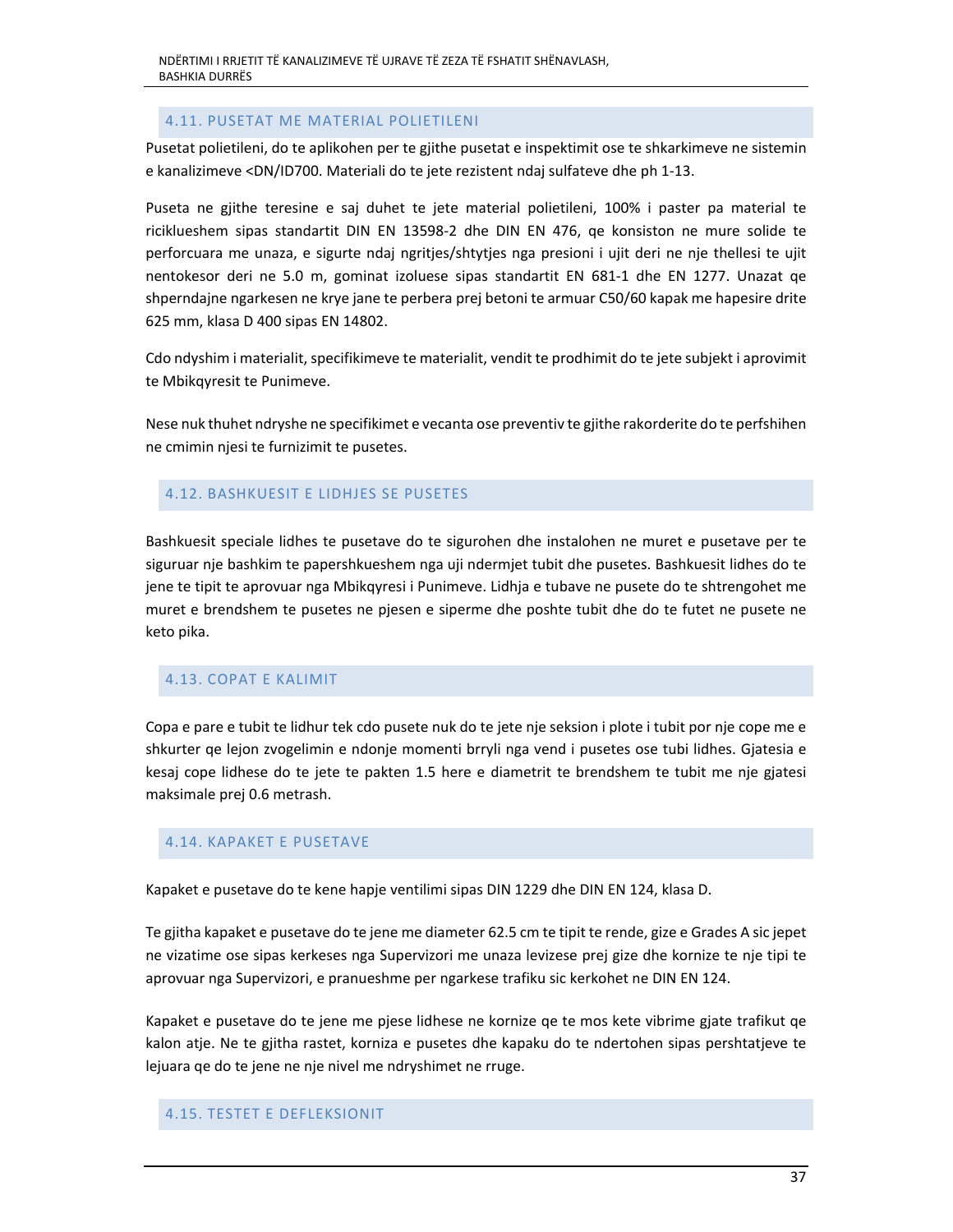Defleksioni i tubave fleksibel do te testohet per konformitetin me llogaritjet strukturore. Ndryshimi i diametrit nuk duhet te jete me shume se deformimet per kohe te shkurter dhe kohe te gjate sic jepen ne llogaritjet strukturore sipas ATV‐DVWK‐A 127. Vlerat e lejueshme per kohe te shkurter dhe kohe te gjate ne kushtet aktuale te instalimit dhe deformimeve afatgjate do jene sipas ATV‐DVWK‐A 127. Ndryshimi i diametrit mund te jete testuar mekanikisht ose optikisht. Kriteri per pranimin eshte vlera e lejuar per deformimet afatshkurter qe jane percaktuar ne llogaritjet strukturore.

Perpara testimit te seksionit te tubave qe do te ekzaminohen, duhet te behet pastrimi i tyre. Gjate testit, duhet te matet diametri i tubit ne horizontal dhe vertikal. Devijimi maksmial nga kushtet origjinale te tubit duhet te jepet ne nje diagrame ne protokollin e testeve.

## 4.16. TESTET E RRJEDHJES

Per te demonstruar rrjedhjes e ujit do te behet nje test rrjedhjes sipas DIN EN 1610 dhe Worksheet ATV‐DVWK‐A 139 me presion mbi tub ndermjet 10 dhe 50 kPa. Tubi do te mbushet me uje 1 ore perpara kryerjes se testit aktual per 30 minuta. Tubi kalon testin ne se volumi i ujit qe do te shtohet gjate kesaj kohe nuk eshte me i madh se: - 0.20 l/m<sup>2</sup> per tubat KUZ me pusete.

## 4.17. SHPLARJA

Perpara vendosjes ne pune, Kontraktori duhet te beje pastrimin e tubave te ujrave te zeza duke perfshire edhe largimin e mbeturinave.

## 4.18. TRAINIME PER PERSONELIN MIREMBAJTES

Nje staf prej 3 operatoresh te perzgjedhur nga komuna Ishem duhet te trainohet per pompat dhe paisjet elektrike.

Trainimi do te mbuloje komponentet e meposhtem:

- Operimi i pompave dhe paisjeve elektrike
- Mirembajtja e pompave dhe paisjeve elektrike
- Riparimi i pompave dhe paisjeve elektrike
- Problemet
- Nderrimi i te gjitha pjeseve

Trainimi per riparim, mirembajtje dhe nderimin e pjeseve do te behet sipas nje demonstrimi te nje njesie te te njejtit tip dhe afersisht te te njejtes madhesi paisje ne oficinen e prodhuesit ose nje njesie demonstrimi te transportuar ne vend per kete qellim.

## 4.19. PJESET E KEMBIMIT

Objekti do te furnizohet me te gjitha paisjet elektrike dhe mekanike dhe mjetet e nevojshme per nje operim te vazhdueshem prej 5 vjetesh, duke marre ne konsiderate shkallen e konsumit dhe aktivitetin mesatar te mirembajtjes. Ne vecanti duhet te furnizohen pjeset e nderrimit elektrike te listuara me poshte:

- ‐ gjashte njesi te cdo tipi sigurese
- ‐ nje llampe fluoreshente per kuadrin e ndricimit
- ‐ nje llampe ilumineshente per ndricim te brendshem
- ‐ nje llampe ilumineshente per ndricim te jashtem